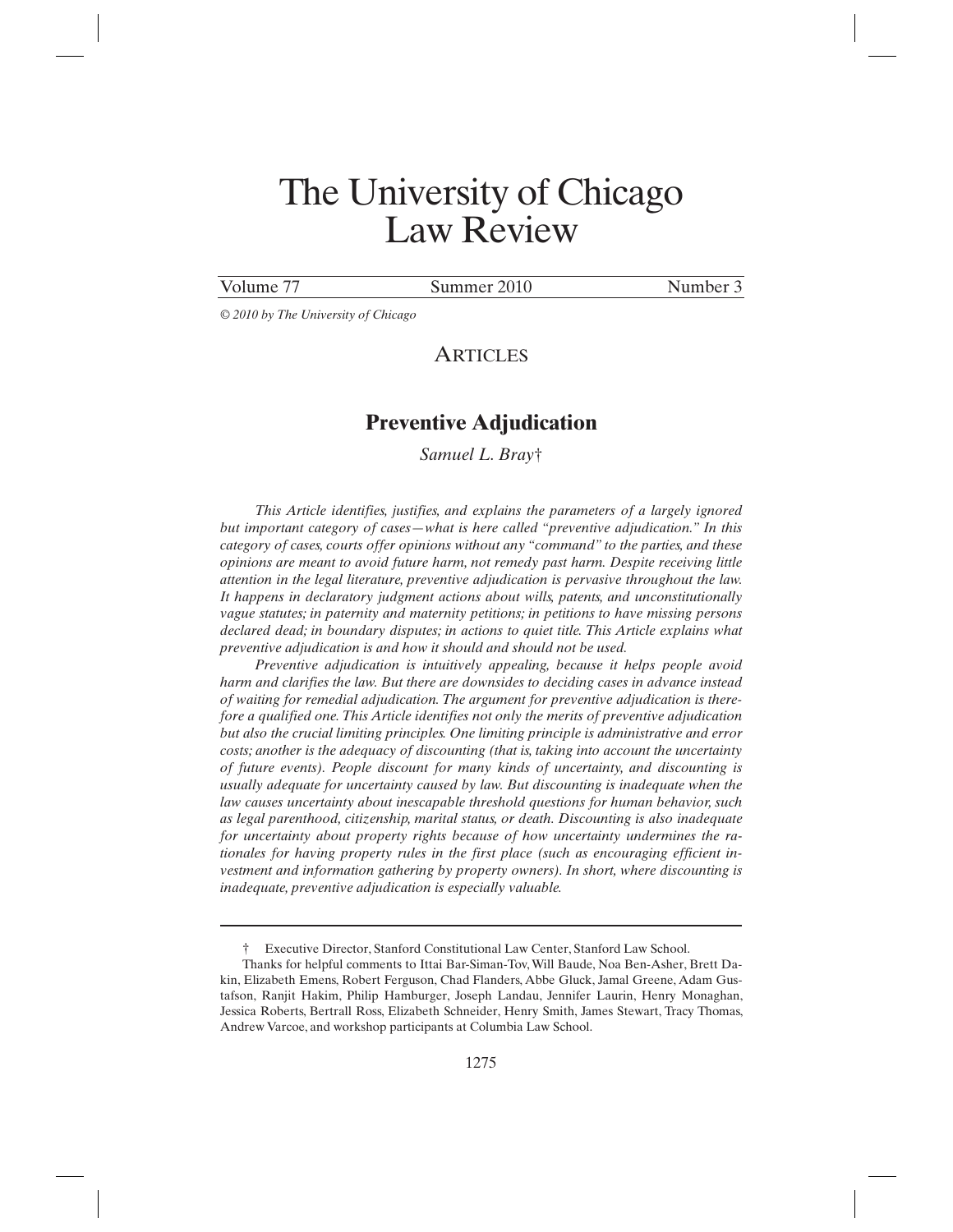*This Article also shows how this normative understanding of preventive adjudication can be translated into the actual practice of courts in the United States. Legal systems in the United States have two ways of determining which cases should be decided by preventive adjudication: sometimes they rely on judicial discretion to decide if preventive adjudication is appropriate in each case ("retail sorting"); and sometimes they specify categories of cases in which preventive adjudication is available ("wholesale sorting"). An analysis of both approaches shows that wholesale sorting—which is common in state courts but not in federal courts—better aligns the actual practice of preventive adjudication with the cases in which it is justifiable.* 

## **INTRODUCTION**

What would adjudication look like if courts decided cases without awarding damages or issuing injunctions? We do not need to imagine, because courts already perform this role. They give declaratory judgments about the validity of wills, patents, contracts, and marriage licenses. They declare statutes unconstitutionally vague. They declare legal paternity or maternity. They make determinations that missing people are dead. They decree boundary lines, and they quiet titles to real property and fine art. In all of these cases, the court's judgment is not accompanied by a remedial order that commands the parties to act; all the court does is declare how the law applies. This phenomenon could be called "preventive adjudication."

Preventive adjudication complements remedial adjudication. Generally speaking, in remedial adjudication, a plaintiff seeks damages or an injunction to correct *past* harm; in preventive adjudication, a plaintiff seeks only a declaration and does so to avoid *future* harm.

Preventive adjudication is intuitively appealing—it helps people avoid harm and provides clarity in the law, and harm reduction and legal clarity are usually good things. For this reason, we might consider making preventive adjudication available for everything, allowing a person to go to court and ask, "If I did this action, would it be a tort? Or a crime? Or a regulatory violation?" Courts would function like an Office of Clarity, answering everyone's questions about the legal consequences of future actions.<sup>1</sup> Yet there are obvious problems with deciding every case or even most cases in advance, including the administrative costs of deciding unnecessary questions and the error costs of deciding with less information, not to mention the constitutional concerns about advisory opinions. Current legal scholarship, which focuses almost exclusively on remedial adjudication,<sup>2</sup> lacks a conception of

 $\frac{1}{2}$  See Part II.A.

<sup>2</sup> A notable exception is William M. Landes and Richard A. Posner, *The Economics of Anticipatory Adjudication*, 23 J Legal Stud 683, 685, 690–92 (1994) (developing an economic model to determine when anticipatory litigation is cost justified).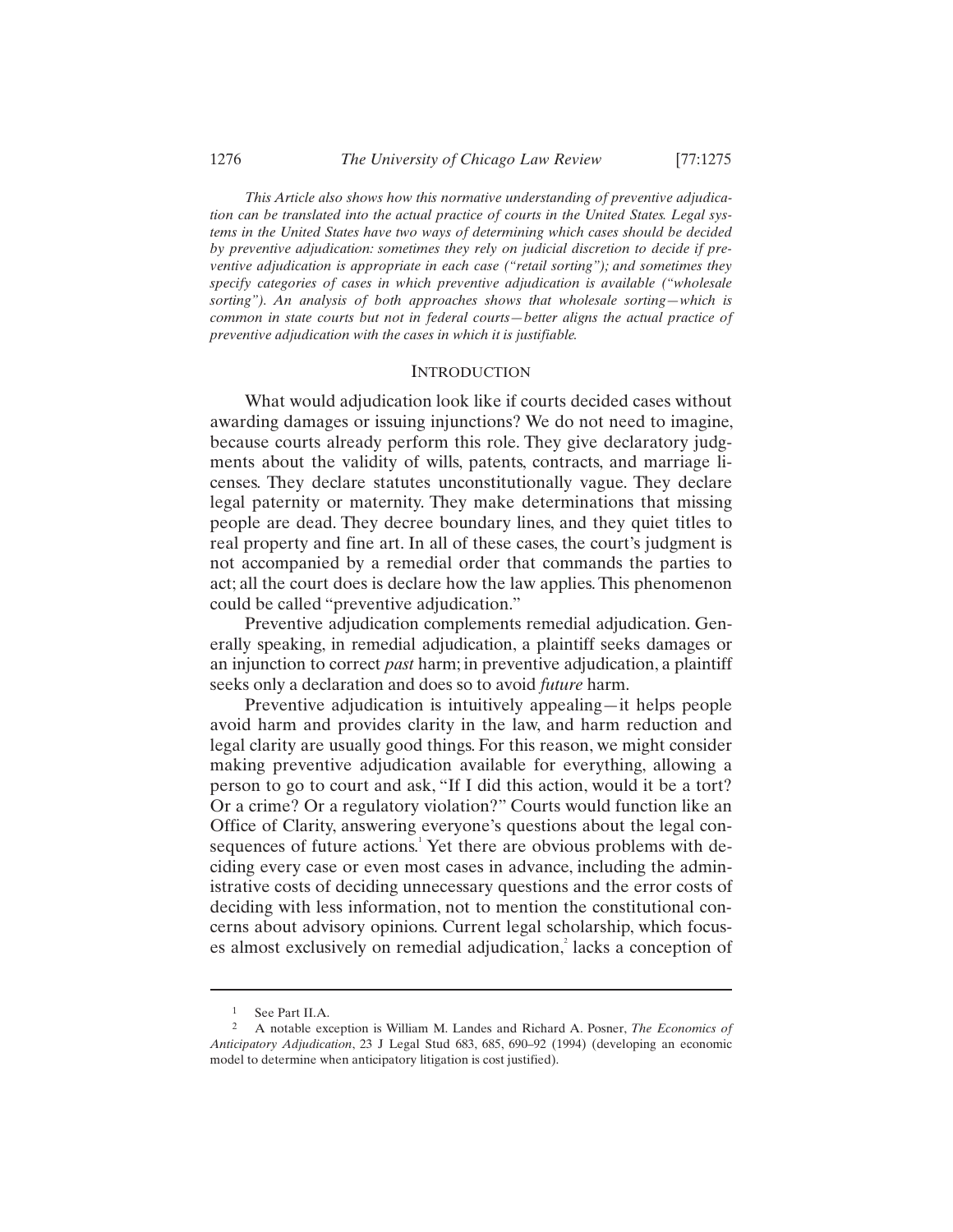when courts in the United States should decide cases with preventive adjudication and when they should not.

The lack of a normative understanding of preventive adjudication is particularly striking given the extensive literature on courts deciding less instead of more, a literature that offers reasons for *delaying* adjudication. From "the passive virtues" of Alexander Bickel<sup>3</sup> to the "judicial minimalism" of Cass Sunstein,<sup>4</sup> and to a lesser degree the "experimentalist courts" of Michael Dorf, Charles Sabel, and William Simon, there have been many efforts to give a normative account of when courts should decide tomorrow instead of today. But there is no body of literature on when adjudication should and should not be *accelerated*—no extensive literature on when deciding a dispute in an ordinary suit for monetary or injunctive relief would already be too late. This absence is even more remarkable given the recent interest in the timing of legislative and executive action.<sup>7</sup> In short, we still lack a theory of preventive adjudication—an account of what it is and what it should do.

This Article offers that theory. Part I starts with a conceptual definition of preventive adjudication. In this kind of adjudication, a plaintiff seeks an opinion that has three characteristics. First, the opinion is not accompanied by a remedial order that "commands" action by the parties, such as an order to pay damages. There is no need for a command because the plaintiff is seeking only a clarification of her legal position:

6 Except for the article by Landes and Posner, 23 J Legal Stud 683 (cited in note 2), there has been no general treatment of when adjudication should be accelerated since the literature in the first half of the twentieth century on the federal declaratory judgment. See, for example, Edwin Borchard, *Declaratory Judgments* 299–307 (Banks-Baldwin 2d ed 1941) (arguing that the declaratory judgment is a form of practical relief that should be employed whenever it will promote expediency, increase clarity, decrease uncertainty, or serve additional useful purposes); Edson R. Sunderland, *A Modern Evolution in Remedial Rights—The Declaratory Judgment*, 16 Mich L Rev 69, 89 (1917) (noting that declaratory judgments prevent harmful acts while also clarifying uncertainties involved in the assertion of rights). There is contemporary literature on the related but distinct and narrow question of when preliminary injunctions should be available. See, for example, Richard R.W. Brooks and Warren F. Schwartz, *Legal Uncertainty, Economic Efficiency, and the Preliminary Injunction Doctrine*, 58 Stan L Rev 381, 385–86 (2005) (arguing that preliminary injunctions should be used when they will promote efficient conduct by eliminating uncertainty about the future assignment of liability).

See generally Ittai Bar-Siman-Tov, *Legislative Supremacy in the United States?*: Rethink*ing the "Enrolled Bill" Doctrine*, 97 Georgetown L J 323 (2009); Jacob E. Gersen and Eric A. Posner, *Timing Rules and Legal Institutions*, 121 Harv L Rev 543 (2007).

<sup>3</sup> See Alexander M. Bickel, *The Least Dangerous Branch: The Supreme Court at the Bar of Politics* 111–98 (Bobbs-Merrill 1962).

<sup>4</sup> See Cass R. Sunstein, *One Case at a Time: Judicial Minimalism on the Supreme Court* 3–6 (Harvard 1999).

<sup>5</sup> See Michael C. Dorf, *Legal Indeterminacy and Institutional Design*, 78 NYU L Rev 875, 886 (2003) (noting that experimentalist courts "give deliberately incomplete answers" to "contentious questions"). See generally Charles F. Sabel and William H. Simon, *Destabilization Rights: How Public Law Litigation Succeeds*, 117 Harv L Rev 1016 (2004); Michael C. Dorf and Charles F. Sabel, *A Constitution of Democratic Experimentalism*, 98 Colum L Rev 267 (1998).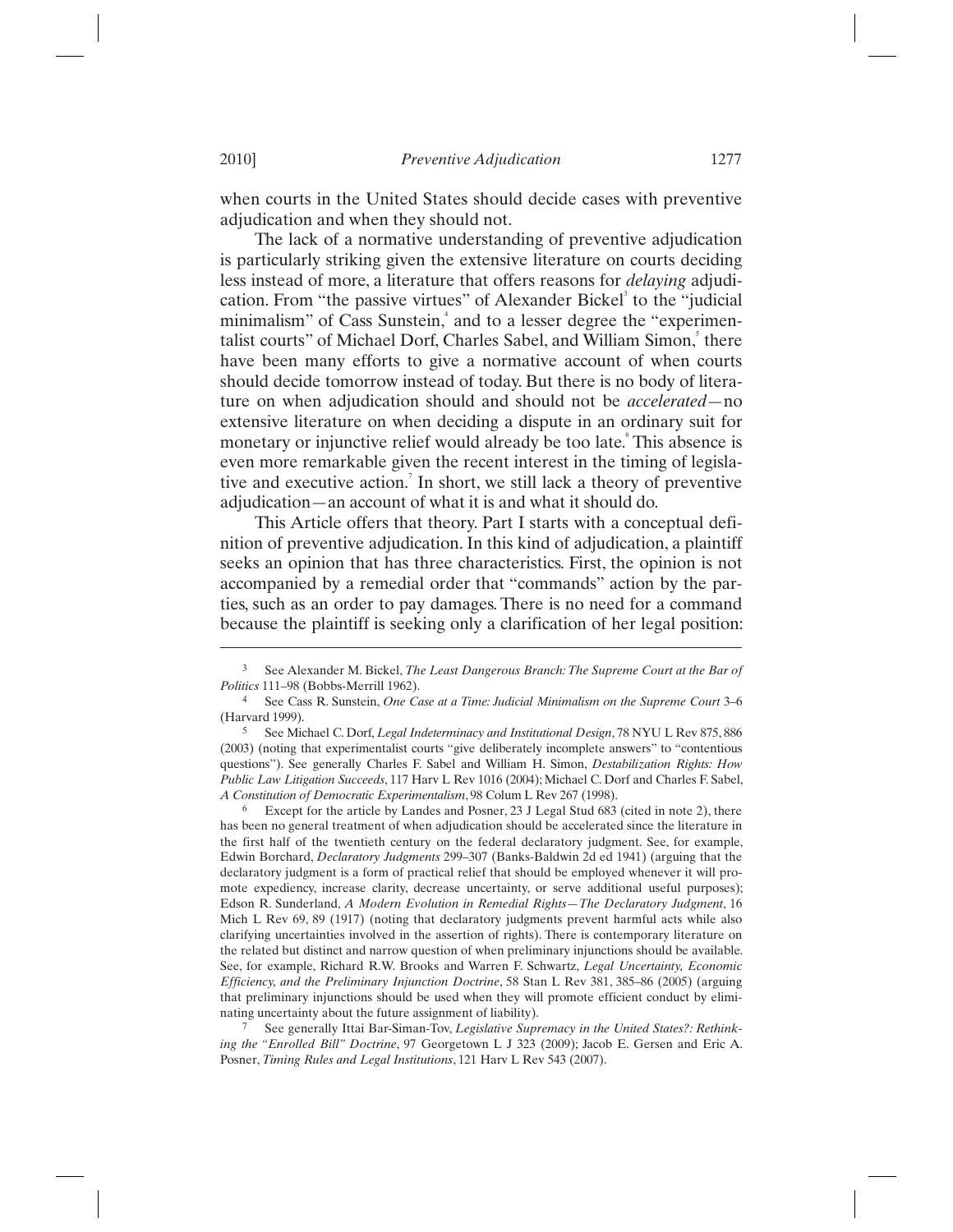she wants a statement that the gestational surrogate is not the legal mother, that a contract in a virtual reality world is legally binding, or that the property line is in one place rather than another. Second, an opinion in preventive adjudication is prospective. A plaintiff seeks to avoid future harm—clarification can help only going forward. Third, preventive adjudication is able to provide clarification because courts engage in a familiar task: saying how the law applies to certain facts.

Part II moves to the threshold normative question: which cases should be resolved through preventive adjudication instead of remedial adjudication? The answer turns on administrative and error costs and also on the way that preventive adjudication is valuable when people cannot rely on its usual substitute: "discounting," or taking into consideration the uncertainty of future events.<sup>8</sup> Discounting is the ordinary way people respond to uncertainty, and it is usually an adequate response. When it is, we do not need to haul out the legal machinery of preventive adjudication.

But there are two categories of cases in which discounting is pervasively inadequate and preventive adjudication is therefore necessary: uncertainty about legal status, and "clouded" ownership of property. In the first category, a person may face uncertainty about many different legal statuses: Am I a citizen? Am I married? Am I the child's legal mother or father? Here discounting is an inadequate response because legal status can be a threshold question that is inescapable and effectively dichotomous.<sup>9</sup> In the second category, a person in possession of property has a "clouded" or disputed title. Uncertainty about property rights undermines the rationales for having property rules in the first place (such as encouraging efficient investment and information gathering), because uncertainty weakens the incentives of the possible owners, creates coordination problems, and leads to inefficient self-help. Discounting cannot solve these problems, but preventive adjudication can. Thus, preventive adjudication should be available when discounting is inadequate and the administrative costs and error costs are relatively low.

Part III asks how the actual practice of preventive adjudication in courts in the United States can be aligned with this normative theory.

<sup>8</sup> I focus on discounting future events because they might not happen, as opposed to discounting them because costs and benefits in the future should be given less weight than costs and benefits today. On "discounting" in the latter sense, see generally Symposium, *Intergenera-*

*tional Equity and Discounting*, 74 U Chi L Rev 1 (2007).<br><sup>9</sup> In being effectively dichotomous, areas of status resemble property law, and its closed list of standard forms, rather than contract law, with its almost unlimited customizability. See Thomas W. Merrill and Henry E. Smith, *Optimal Standardization in the Law of Property: The*  Numerus Clausus *Principle*, 110 Yale L J 1, 3 (2000).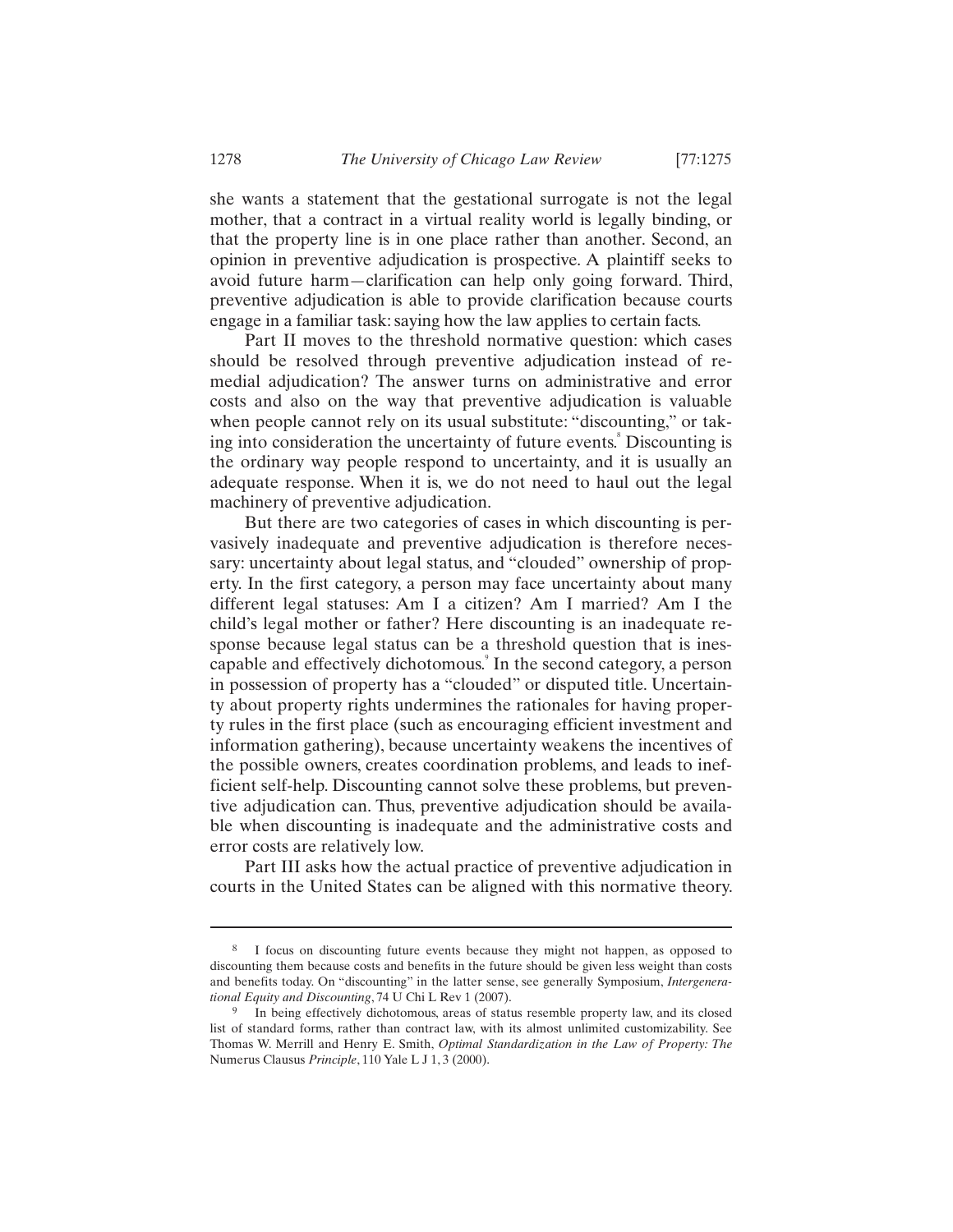Legal systems in the United States use two approaches to determine which cases can be resolved through preventive adjudication. First, in some contexts, US legal systems allow plaintiffs to bring any kind of case for preventive adjudication, but give judges discretion to decide whether preventive resolution is appropriate. This discretionary approach could be called "retail sorting," because it emphasizes the decisions of individual judges in individual cases. Second, in other contexts, US legal systems allow preventive adjudication only in categories of cases specified ex ante, but in those cases judicial consideration is mandatory. This categorical approach could be called "wholesale sorting," because it sorts large quantities of cases instead of relying on case-by-case decisions. Wholesale sorting is common in state courts, but not in federal courts, which primarily use retail sorting, especially for cases under the Declaratory Judgment Act.<sup>10</sup> No one has explored the consequences of these different ways of allowing cases to be resolved through preventive adjudication, and the difference is striking. Wholesale sorting (whether done by the courts or the legislature) better aligns the practice of preventive adjudication with its justification.<sup>11</sup> And, compared to leaving the availability of preventive adjudication to judicial discretion, wholesale sorting tends to produce more judicial expertise, make preventive adjudication more accessible to lowincome plaintiffs, and reduce forum shopping.

## I. DEFINING PREVENTIVE ADJUDICATION

At times courts are asked to do something other than award damages or issue an injunction. They are sometimes asked only to say how the law applies to a particular set of facts. In these cases instances of what could be called *preventive adjudication*—a litigant seeks to avoid future harm by having a court resolve a legal indeterminacy without issuing a command. This kind of adjudication stands in contrast to what could be called *remedial adjudication*, the mode in which courts usually operate.<sup>12</sup> In remedial adjudication, a court is

<sup>10</sup> Declaratory Judgment Act, Pub L No 73-343, 48 Stat 955 (1934), codified as amended at 28 USC §§ 2201–02.<br><sup>11</sup> This is particularly true in private law and with respect to public–private statuses (for

example, status as a legal parent). For countervailing considerations in public law, see notes 234–38.

<sup>12</sup> The basic point has often been made that some suits—such as declaratory judgment actions and quiet title actions—are different from suits seeking damages and injunctions. This point, however, is radically underdeveloped, and a general descriptive and normative theory has not been offered. For literature noting the basic point of difference, with widely varying parameters and terminology, see James M. Fischer, *Understanding Remedies* 6 (LexisNexis 2d ed 2006) ("declaratory relief"); Douglas Laycock, *Modern American Remedies: Cases and Materials* 511 (Aspen 3d ed 2002) ("declaratory remedies"); Lord Woolf and Jeremy Woolf, *The Declaratory Judgment* 1 (Sweet & Maxwell 3d ed 2002) ("declaratory judgment" contrasted with "executory, in other words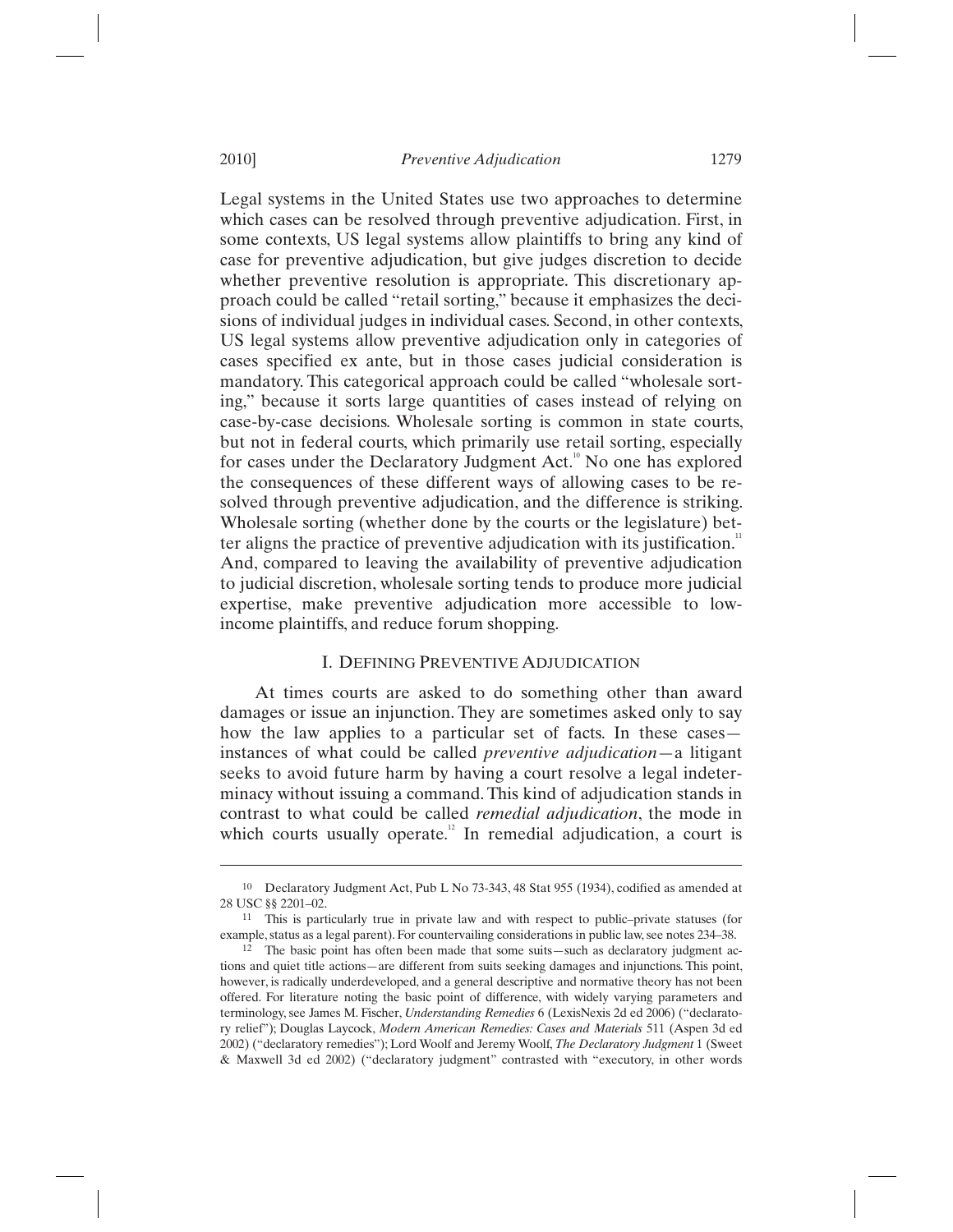concerned with an injury that has already happened (or will happen imminently), and it is asked to redress the injury, usually by awarding damages, issuing an injunction, or sentencing a criminal defendant to a term of imprisonment. $13$ 

Preventive adjudication, then, has three characteristics: the plaintiff seeks an opinion that (1) is not accompanied by a remedial order commanding action by the parties,  $(2)$  is prospective with respect to harm, and (3) resolves indeterminacy in the application of law. What distinguishes preventive adjudication is not the presence of only one or two of these characteristics but the presence of all three. *All* adjudication can have the third characteristic, resolving legal indeterminacy.<sup>14</sup> Some adjudication is prospective yet nevertheless outside of "preventive adjudication" because the plaintiff seeks relief that involves a command to the parties, such as a preliminary injunction or a temporary restraining order. In other adjudication, the plaintiff seeks only an opinion without any command—an opinion that is focused, however, on past harms, as in a suit for nominal damages.<sup>15</sup> These are not instances of

13 In another kind of adjudication, sometimes called constitutive adjudication, courts are asked to constitute or dissolve legal relations: for example, issuing an adoption order or divorce decree, dissolving a business partnership, terminating parental rights, partitioning land, or granting a certificate of naturalization. In these cases, courts "do not pronounce upon the existence of a legal relationship but create a new one." Woolf and Woolf, *The Declaratory Judgment* at 2 (cited in note 12). See also Borchard, *Declaratory Judgments* at 23–24 (cited in note 6); Edwin M. Borchard, *Judicial Relief for Peril and Insecurity*, 45 Harv L Rev 793, 800 & n 17 (1932) (defining a constitutive or investitive judgment as a judgment that "creates a new legal relationship" and suggesting that this type of judgment might also be "divestitive" where it will "terminate an existing status"). 14 See Lawrence B. Solum, *Procedural Justice*, 78 S Cal L Rev 181, 220 & n 93 (2004) (ex-

plaining that "factual and legal determinations in every case" are "the functional equivalent of declaratory judgments"); Sarna, *The Law of Declaratory Judgments* at 22 (cited in note 12) (noting that "all judgments are declaratory in that they explicitly or implicitly recognize rights"). See also *Marbury v Madison*, 5 US (1 Cranch) 137, 177 (1803) (noting that courts "say what the law is" in "particular cases"). 15 Hypothetical examples of retrospective opinions without commands include a declara-

tion that a repealed statute was unconstitutional or a declaration about the cause of past injury. Consider Gillian K. Hadfield, *Framing the Choice between Cash and the Courthouse: Experiences with the 9/11 Victim Compensation Fund*, 42 L & Socy Rev 645, 670 (2008) (reporting that slightly over half of surveyed relatives of 9/11 victims wanted the option of a "declaratory lawsuit . . . to

-

coercive, judgment"); Landes and Posner, 23 J Legal Stud at 685 (cited in note 2) ("anticipatory adjudication" contrasted with "ex post adjudication"); Lazar Sarna, *The Law of Declaratory Judgments* 1, 13 (Carswell 1978) ("declaratory relief" contrasted with "consequential relief"); Walter H. Anderson, 1 *Actions for Declaratory Judgments: A Treatise on the Pleading, Practice and Trial of an Action for a Declaratory Judgment, from Its Inception to Its Conclusion* 1 (Foote & Davies 2d ed 1951) ("preventive or anticipatory remedies"); Borchard, *Declaratory Judgments* at 24 (cited in note 6) ("declaratory judgment" contrasted with "executory judgment"). See also Amend the Judicial Code, HR Rep No 1264, 73d Cong, 2d Sess 2 (1934) ("preventive relief" contrasted with "curative relief"). The most rigorous normative treatment is by Landes and Posner, who have offered an economic model of ex ante legal decisionmaking. See generally Landes and Posner, 23 J Legal Stud 683 (cited in note 2). For the distinction between the phenomenon they model ("anticipatory adjudication") and "preventive adjudication," see note 100.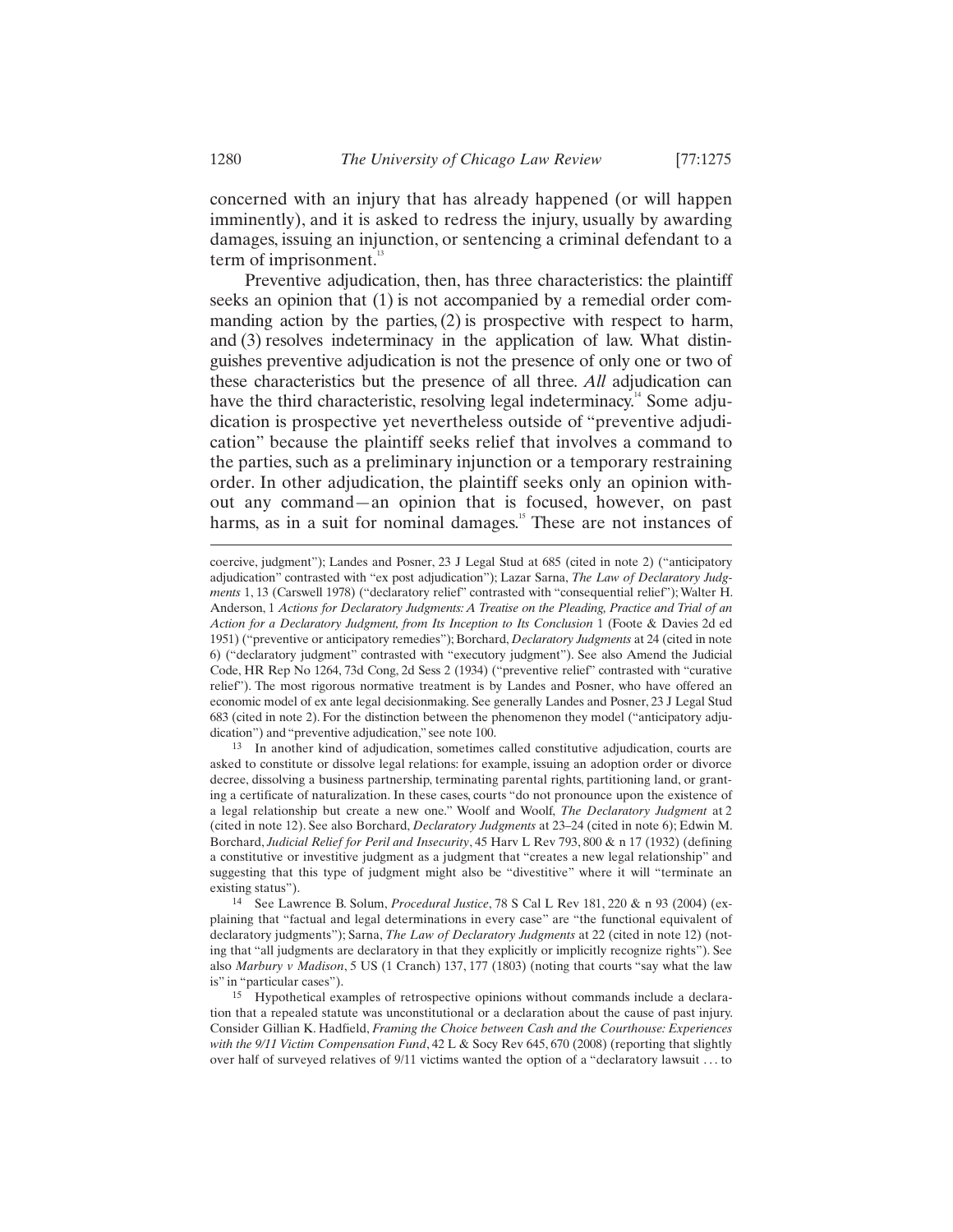preventive adjudication. This Article may have relevance for such cases, but it analyzes only the central case of preventive adjudication, that is, adjudication that conforms to all three characteristics.

The paradigmatic example of preventive adjudication, at least in modern American law, is the declaratory judgment action. In this action the plaintiff asks the court to issue an opinion, usually a prospective one, that will resolve an indeterminacy in how the law applies.<sup>16</sup> But "preventive adjudication" captures significantly more than declaratory judgments. A host of other actions, many but not all rooted in equity, can involve preventive adjudication.<sup> $n$ </sup> Many of these actions have an in rem or quasi in rem aspect.

Nor is every case involving a declaratory judgment an instance of preventive adjudication. A plaintiff sometimes asks for a declaratory judgment *and* for damages or an injunction.<sup>18</sup> Sometimes a plaintiff asks only for a declaratory judgment, but the court nevertheless chooses to give other relief because it is needed to make the declaratory judgment more effectual.<sup>19</sup> Sometimes a plaintiff seeks a declara-

ask a judge or jury to announce a judgment after a trial deciding whether a particular person or entity is responsible for a harm [they] suffered"). Sometimes plaintiffs seek remedial relief for past injuries but the court provides an essentially prospective opinion, because the court may conduct a two-stage analysis that can lead to a decision about rights in stage one without a decision to issue a remedy in stage two. See *Pearson v Callahan*, 129 S Ct 808, 818 (2009). See also Ted Sampsell-Jones, *Reviving* Saucier*: Prospective Interpretations of Criminal Laws*, 14 Geo Mason L Rev 725, 726 (2007). 16 See, for example, *MedImmune, Inc v Genentech, Inc*, 549 US 118, 137 (2007). In *MedIm-*

*mune*, a drug manufacturer sued a leading biotech firm for a declaration that one of the biotech firm's patents was invalid, unenforceable, and not infringed. See *MedImmune*, *Inc v Genentech, Inc*, 2004 WL 3770589, \*1 (CD Cal).

<sup>17</sup> A historical treatment is not possible here, but an analytical summary may be useful. These actions may (1) determine ownership (for example, in rem or quasi in rem proceedings; interpleader; actions to quiet title or to remove a cloud on title; boundary disputes; some instances of a bill of peace, a bill *quia timet*, or a suit in trespass to try title); (2) determine the existence or validity of a document (for example, probate, cancellation, reformation); (3) ascertain status (for example, petitions regarding maternity, paternity, filiation, death, competence, citizenship, marital status, gender; *quo warranto* actions regarding eligibility for public office; suits regarding recognition of foreign states under the declaratory theory of recognition); (4) determine whether conduct is ultra vires or inconsistent with binding authority (for example, declaratory judgment actions to determine the constitutionality of a statute, to determine the legality of an administrative action, or to determine the scope of a trustee's authority; an in rem proceeding to resolve the legality of an object that reifies potentially illegal conduct); or (5) resolve abstract questions of law (for example, advisory opinions, opinions on questions certified by another court). These actions can overlap, and they also can occur outside of preventive adjudication. The declaratory judgment has been seen as the culmination of the historical development of many of these actions.

<sup>18</sup> In *MedImmune*, for example, the complaint included antitrust and unfair competition claims. 2004 WL 3770589 at \*1.

<sup>19</sup> See *Olympus Aluminum Products, Inc v Kehm Enterprises, Ltd*, 930 F Supp 1295, 1316 (ND Iowa 1996) (granting declaratory relief and, pursuant to 28 USC § 2202, undoing the redemption of property by a lienholder and ordering the return of property and money previously exchanged).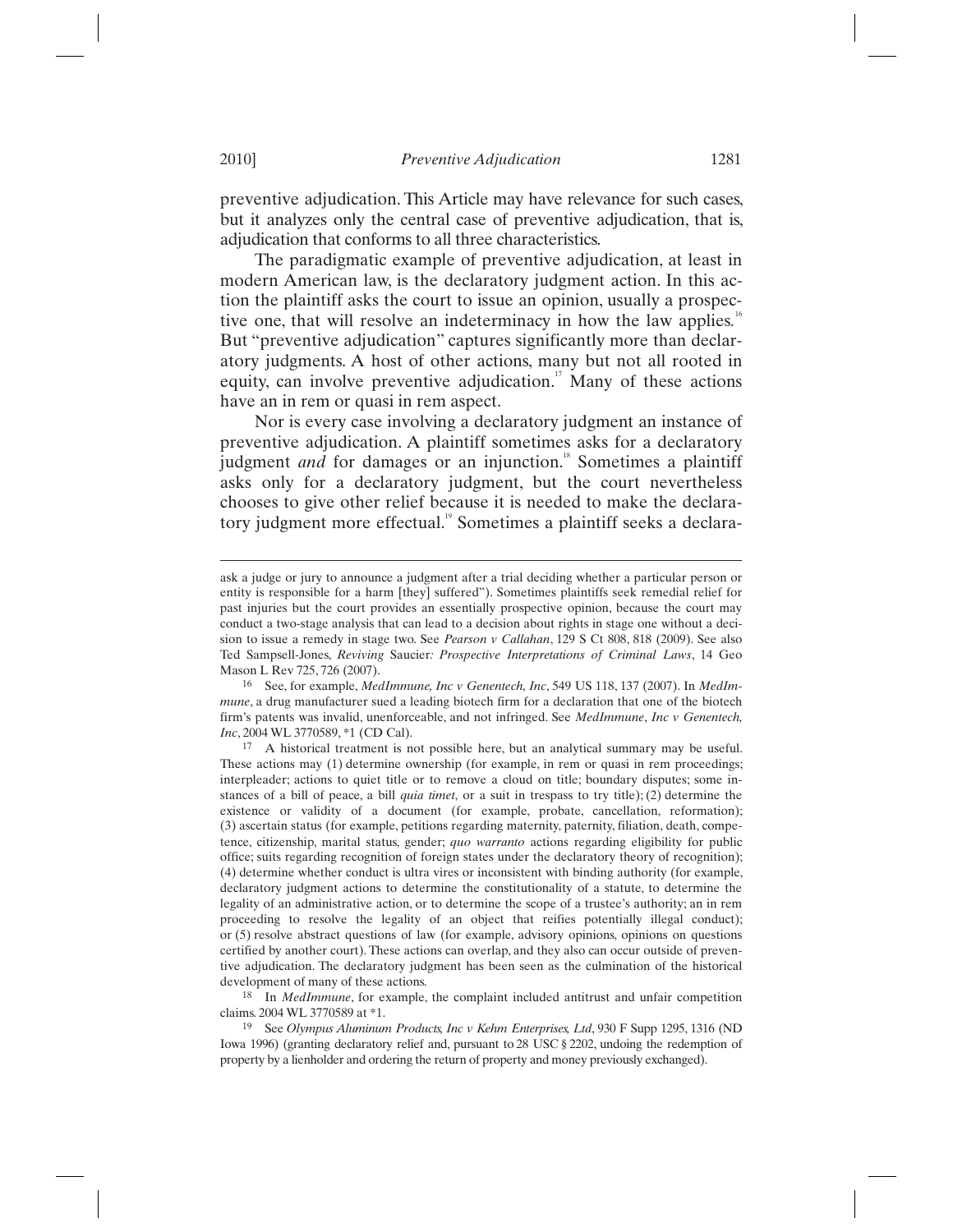junctive relief, $\alpha$ <sup>20</sup> or vice versa.<sup>21</sup> And sometimes a declaratory judgment action is not prospective, because the plaintiff seeks a declaration about past conduct, perhaps to set up a later suit for damages.<sup>22</sup>

These cases involving declaratory judgments show how the line between preventive and remedial adjudication blurs in actual practice. Nevertheless, what this Article offers is a descriptive and normative account of preventive adjudication that has all three characteristics. Once we understand the theoretical bases for, and limitations of, the central case of preventive adjudication, it will be easier to analyze and assess borderline or mixed cases.

## A. Opinions That Do Not "Command" the Parties

The first characteristic of preventive adjudication is that it provides no relief except for the adjudication itself. In other words, the plaintiff (or petitioner) seeks an opinion that is not accompanied by a remedial order commanding action by the other party.<sup>25</sup> To understand this characteristic, consider what remedial and preventive adjudication have in common. Both end in a judgment—"a final determination of the rights and obligations of the parties."<sup>24</sup> And this judgment is ordinarily accompanied by an opinion, which is meant to clarify and justify the court's resolution of the case.<sup>25</sup> But here the similarity ends. In remedial adjudication, the court gives the successful plaintiff something more: a command to the defendant, either to pay damages or adhere to an injunction. By contrast, in preventive adjudication, there is no command: the opinion only expresses how the court has resolved the case.<sup>26</sup> Preventive adjudication is only declaratory.

<sup>20</sup> See, for example, *Snyder v Bock*, 204 P2d 1010, 1011 (Idaho 1949).

<sup>&</sup>lt;sup>22</sup> See Note, *Declaratory Judgment and Matured Causes of Action*, 53 Colum L Rev 1130, 1143 (1953).

<sup>23</sup> See Fischer, *Understanding Remedies* at 6 (cited in note 12) (noting that declaratory relief

<sup>&</sup>quot;lack[s] an 'operative command'" and "does not . . . require or demand that the parties do anything"). 24 *Black's Law Dictionary* 858 (West 8th ed 2004). See generally William Baude, *The* 

<sup>&</sup>lt;sup>25</sup> See, for example, Frederick Schauer, *Opinions as Rules*, 62 U Chi L Rev 1455, 1465–67 (1995) (explaining that "it is part of our understanding of judicial practice that judges' opinions should be reached by a process of 'reasoned elaboration,' and that judges should explain, justify, and give reasons for their decisions").

<sup>26</sup> This Article usually describes the further relief provided in remedial adjudication as a "remedial order" or a "command." Sometimes the phrase "coercive relief" has been used, but this is less apt for three reasons. First, the coerciveness of preventive and remedial adjudication is a matter of degree; both are "coercive" in the sense that someone is usually losing. Second, "rights declaration and remedial formulation" are "interdependen[t]." Sabel and Simon, 117 Harv L Rev at 1054–55 (cited in note 5). Third, the practical coerciveness of the two kinds of adjudication can be contingent on the details of the case: a lengthy and detailed declaratory judgment might "coerce"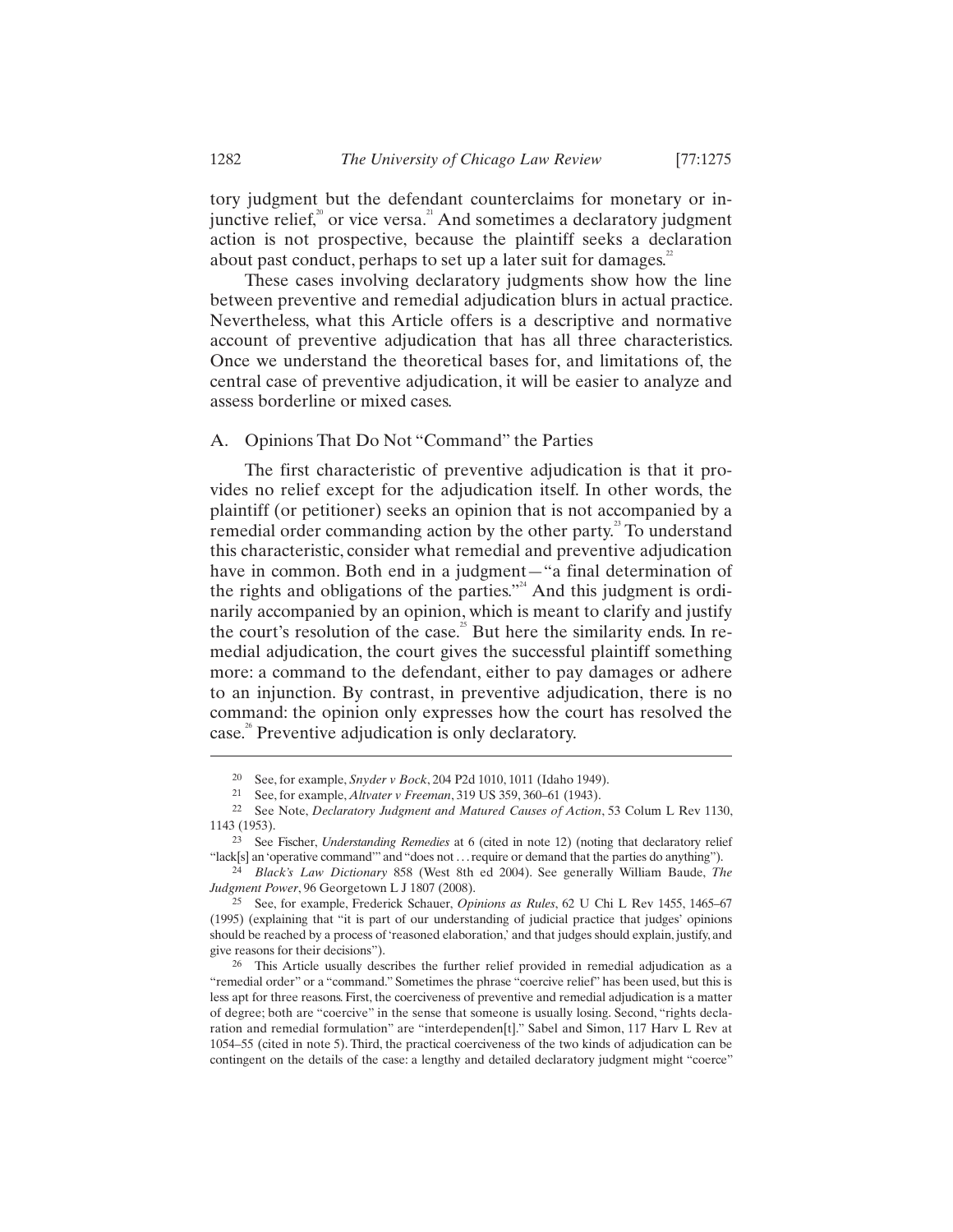This lack of a command to the parties has been roundly misunderstood. Some early critics of the declaratory judgment thought that this form of relief was meaningless because of the absence of a command. In 1920, the Michigan Supreme Court struck down a declaratory judgment statute, $\alpha$ <sup>7</sup> relying on an opinion by Chief Justice Roger Taney in *Gordon v United States*,<sup>28</sup> which maintained that an "award of execution" is "an essential part of every judgment passed by a court exercising judicial power."<sup>29</sup> A court, Taney said, may not give "merely an opinion."<sup>30</sup> Taney and the Michigan Supreme Court were wrong, at least as a descriptive matter. For centuries English and American courts had exercised the power of issuing opinions without a command to the parties. Actions to remove clouds on title or to quiet title were well established, $3<sup>1</sup>$  as was a court's power in equity to do no more than "decree what and where the boundary of a farm, a manor, province, or a state, is and shall be."<sup>32</sup> When Taney wrote his opinion in *Gordon*, English courts had been issuing declaratory judgments pursuant to statute for more than a decade, and Scottish courts had been

 $\overline{a}$ 

30 Id. Chief Justice Taney's opinion has a highly irregular history. Taney wrote the opinion for the Court but died before argument, and the Court resolved the case summarily. See *Gordon v United States*, 69 US (2 Wall) 561, 561 (1864). Taney's opinion was mislaid for twenty years and then published with a note that "the surviving members of the court" recalled "carefully consider[ing]" it "in reaching the[ir] conclusion." *Gordon*, 117 US at 697. See also *United States v Jones*, 119 US 477, 477–78 (1886) (noting that Taney died before the decision in *Gordon*, and that the published opinion "must have been prepared by him before the decision was actually made"); David P. Currie, *The Constitution in Congress: Democrats and Whigs, 1829–1861* 199 n 94, 200 n 103 (Chicago 2005) (noting that Taney's mislaid opinion was a draft opinion and that the Court's actual decision "took a narrower ground").

31 See, for example, *Ward v Chamberlain*, 67 US (2 Black) 430, 445 (1862) ("Jurisdiction in equity to remove a cloud from the title of the complainant is fully maintained by the modern decisions of the Courts, and so generally is the principle acknowledged, that all doubt upon the subject may be considered as put at rest."). See also David P. Currie, *Federal Courts: Cases and Materials* 63 n 4 (West 4th ed 1990) (criticizing Taney's objection as making "little sense in light of the established jurisdiction to remove clouds from and to quiet titles to land, and to resolve

interstate boundary disputes"). 32 *Rhode Island v Massachusetts*, 37 US (12 Pet) 657, 734 (1838). In this case, almost thirty years before *Gordon*, Chief Justice Taney dissented on grounds that were consistent with, but did not necessitate, his later conclusion that opinions without an "award of execution" were invalid. Id at 752 (Taney dissenting). For a discussion of state-boundary cases in the Supreme Court, see Charles Warren, *The Supreme Court and Disputes between States, Address at the College of William and Mary*, 34 Wm & Mary Bull 3, 13–14 (June 1940) (noting that *Rhode Island v Massachusetts* was the third such case—there were more than thirty by 1940).

the losing litigant more than a narrowly worded injunction. For authorities distinguishing between coercive and noncoercive relief, see, for example, *Powell v McCormack*, 395 US 486, 517 (1969) (contrasting declaratory judgments with "coercive relief"); Owen M. Fiss, *Dombrowski*, 86 Yale L J 1103, 1122 (1977) (contrasting declaratory judgments and injunctions).

<sup>27</sup> See *Anway v Grand Rapids Railway Co*, 179 NW 350, 361 (Mich 1920) (voiding a declaratory judgment statute for exceeding the "power of the Legislature . . . to require [of courts] the performance of functions not judicial in character").<br>
<sup>28</sup> 117 US 697 (1864).<br>
<sup>29</sup> Id at 702

 $^{29}$  Id at 702.<br> $^{30}$  Id Chief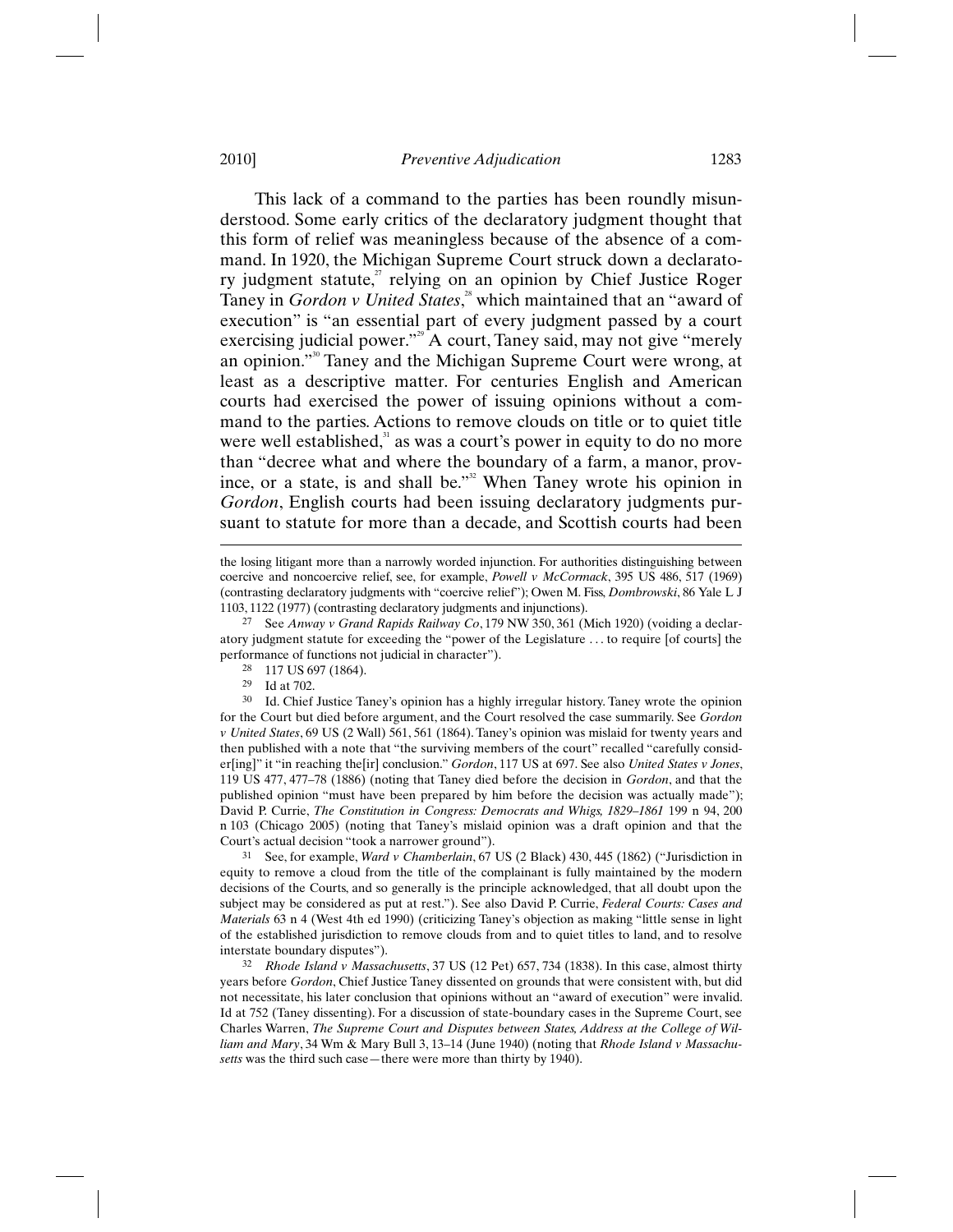hearing "declarator" actions for three centuries.<sup>33</sup> In 1927, the United States Supreme Court corrected Taney's mistaken pronouncement about the necessity of an "award of execution," and in 1930, the Michigan Supreme Court reversed course and upheld a state statute authorizing declaratory judgments.<sup>35</sup> Since the 1930s, it has been well settled that courts in the United States may decide cases involving only declaratory relief.<sup>36</sup>

The absence of a command was also misunderstood by supporters of declaratory judgment statutes. In particular, early advocates of the declaratory judgment sometimes claimed that it would allow plaintiffs to be modest, to ask for less than the maximum available relief. $37$  Asking for only declaratory relief when more is available may perhaps be useful in public law cases, where courts are sometimes reticent or constrained in giving monetary or injunctive relief.<sup>38</sup> But in most cases, and certainly most private law cases, this notion of litigant modesty is hard to square with the observable truths that clients nearly always want as much relief as possible and that they often choose law firms for their willingness to be aggressive.<sup>39</sup> In other words, even if

35 See *Washington-Detroit Theater Co v Moore*, 229 NW 618, 621 (Mich 1930).

36 See, for example, *Aetna Life Insurance Co v Haworth*, 300 US 227, 240 (1937); *San Luis Power and Water Co v Trujillo*, 26 P2d 537, 540 (Colo 1933); Borchard, 45 Harv L Rev at 799 (cited in note 13) (arguing that it is the determination of legal relations, rather than the ability to compel parties to obey commands or orders, that "is the essence of judicial power").

37 See, for example, Borchard, *Declaratory Judgments* at 341–42 (cited in note 6) ("[T]he court should not insist that a plaintiff adopt his most drastic and expensive remedy when a simple, mild, and inexpensive remedy will determine the issue and preserve his rights."). But see Note, 53 Colum L Rev at 1130–35 (cited in note 22) (critiquing the "milder remedy theory"); Richard H. Fallon, Jr, *The Ideologies of Federal Courts Law*, 74 Va L Rev 1141, 1239 (1988) (cautioning that the relative intrusiveness of a declaration or injunction depends on its drafting and the number of plaintiffs).

- 
- <sup>38</sup> See notes 234–40 and accompanying text.<br><sup>39</sup> One assistant general counsel put it this way:

I don't always want to hear the most risk-averse advice. The thing that really bugs me is [when] we're in litigation ... and outside counsel tells me, "Well, I think we can do that without getting sanctioned." What I tell outside counsel is, "I've been sanctioned before, and I got over it. And I think you can, too."

<sup>33</sup> See Borchard, *Declaratory Judgments* at 125–31 (cited in note 6); Woolf and Woolf, *The Declaratory Judgment* at 12–24, 297–99 (cited in note 12). Declaratory actions had also been available in Upper Canada since 1853. See Sarna, *The Law of Declaratory Judgments* at 6 (cited in note 12). 34 See *Fidelity National Bank and Trust Co v Swope*, 274 US 123, 132 (1927) ("While ordi-

narily a case or judicial controversy results in a judgment requiring award of process of execution to carry it into effect, such relief is not an indispensable adjunct to the exercise of the judicial function."). In *Swope*, the Court listed examples of adjudication without an award of execution: "[n]aturalization proceedings," "suits to determine a matrimonial or other status," "suits for instructions to a trustee or for the construction of a will," "bills of interpleader," and "bills to quiet title where the plaintiff rests his claim on adverse possession." Id. Some of these are preventive adjudication and some constitutive adjudication. See note 13.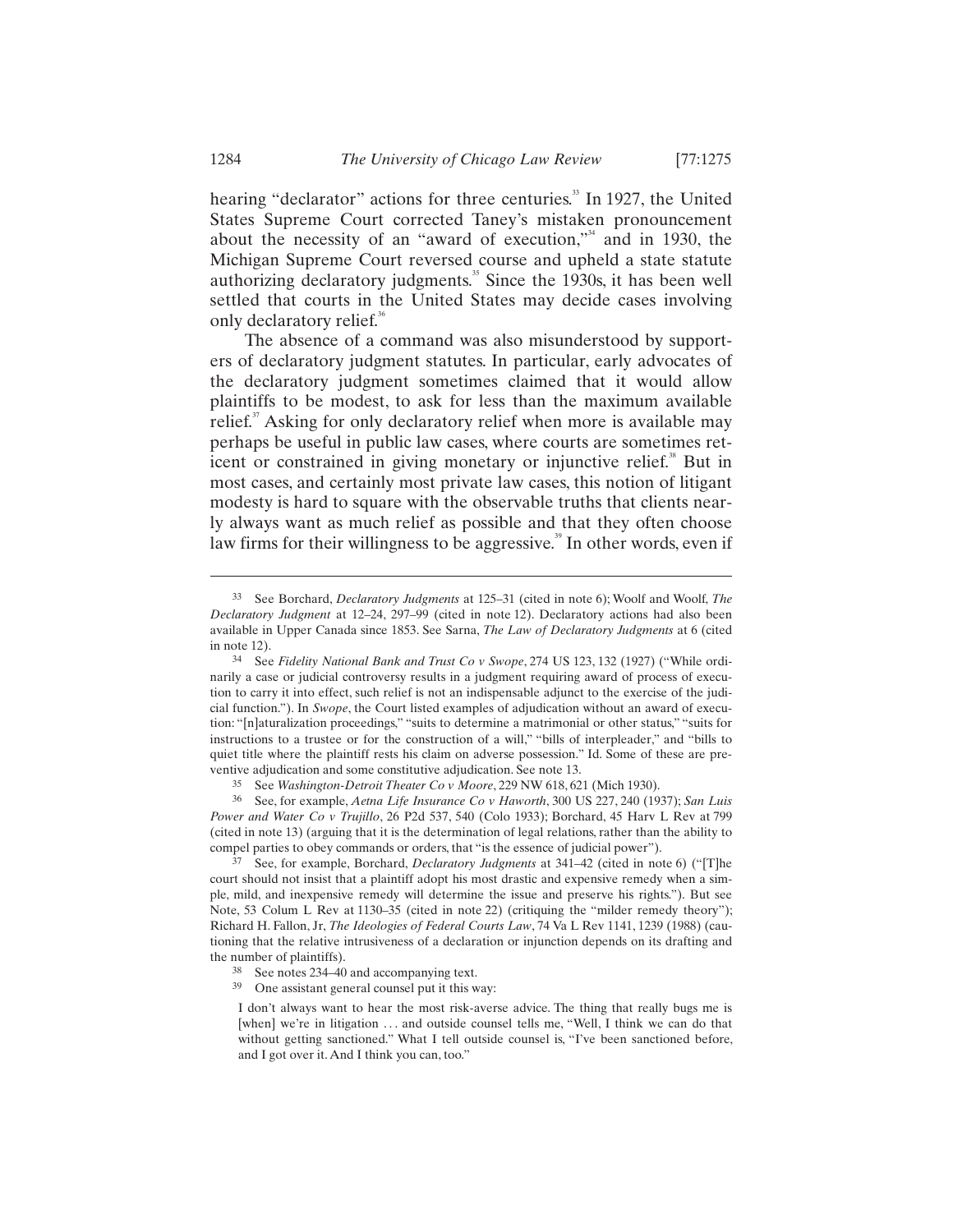it were actually true that a declaratory judgment is "a much milder form of relief than an injunction,"<sup>60</sup> that would hardly be a reason for a plaintiff to prefer it.

Contrary to these misunderstandings, preventive adjudication is useful primarily in circumstances where the nature and timing of the case are not amenable to affirmative relief. A routine example is a quiet title action brought by a plaintiff in possession of real property. What the plaintiff asks for is a declaration that her claim to title is superior to the defendant's claim. The plaintiff needs nothing more than a declaration because the problem she is trying to solve is one of recognition—she already possesses the land. This recognition can usually be provided by a judgment and opinion without a command.<sup>41</sup>

## B. Opinions That Prevent Harm

A second characteristic of preventive adjudication is that the opinion the plaintiff seeks is prospective with respect to harm. In some cases the plaintiff seeks to avoid harm that lies entirely in the future, and in other cases the harm has already begun. There may or may not yet be a dispute between the parties. But in every case of preventive adjudication, the opinion the plaintiff seeks would not redress harm already experienced—it would only prevent harm in the future. $\ddot{\,}$ Future harm can be avoided in two distinct kinds of cases.

First, preventive adjudication can happen before someone suffers a harm for which the law provides a remedy. In this kind of case, typically a dispute has already arisen, but legally cognizable harm has not occurred and is not imminent.43 Later, when harm *is* imminent, a suit for injunctive relief may be available; and after harm occurs there

Katheryn Hayes Tucker, *Blunt Advice from Five In-House Counsel*, 119 Fulton County Daily Rep 4, 5 (May 14, 2008).<br><sup>40</sup> Steffel v Thompson, 415 US 452, 471 (1974) (quotation marks and citation omitted).

<sup>&</sup>lt;sup>41</sup> Thus, in any given dispute, the availability of preventive adjudication may be asymmetrical: preventive adjudication includes an action to quiet title by the possessor, who needs only recognition, but not an action to quiet title by a person out of possession, who needs recognition *and* an order to transfer the property.

<sup>42</sup> See Landes and Posner, 23 J Legal Stud at 699 (cited in note 2) (noting that "anticipatory adjudication" is aimed at cases "in which the facts bearing on legal entitlement are in existence rather than contingent *even though no one has yet been injured*") (emphasis added). See also HR Rep No 1264 at 2 (cited in note 12) (contrasting "preventive relief" with "curative relief" that "is incapable of [giving] redress until an injury has occurred or the contract [is] broken"); Robert F. Wagner, *Declaratory Judgments in New York, Address to the Otsego County Bar Association* 2 (July 2, 1927) (observing that declaratory judgment actions allow "judicial determination . . . before any damage has been done and before any wrong has been threatened").<br><sup>43</sup> We could characterize the condition of uncertainty as "harm" because it, too, imposes

costs on decisionmakers. But we would still need terms to distinguish the anticipation of an event (the Damoclean sword hangs) and the event itself (the sword falls). This Article uses "uncertainty" for the former and "harm" for the latter. See note 87.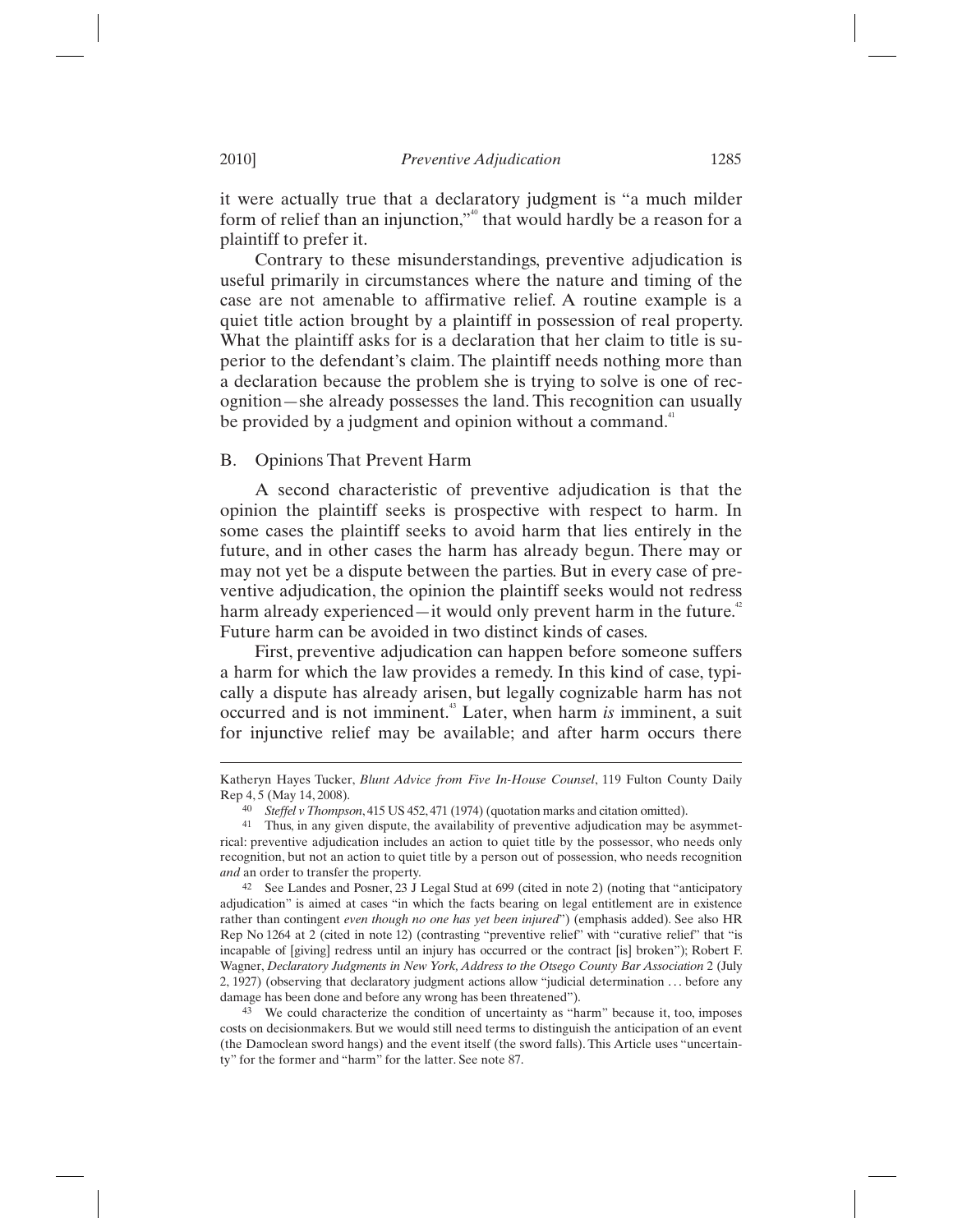could be a suit for damages. Consider a party to a contract of uncertain validity. Before the date specified for performance, the party can sue for a declaration that the contract is valid.<sup>44</sup> After the date specified for performance, a suit to ascertain validity would be unnecessary, because the injured party could sue for damages. But before performance or breach it would be useful to have an opinion clarifying validity. And only a judgment and opinion would be needed: if the contract were declared invalid, no one would need to be told to tear it  $up<sub>i</sub><sup>45</sup>$  if it were declared valid, future remedies would be sufficient for future breaches.<sup>46</sup>

Second, preventive adjudication can help people avoid future harm that would *not* be legally cognizable in a suit for damages. Consider a suit to decide legal maternity. An individual or a couple may contract with a gestational surrogate to carry a fetus conceived in vitro. The woman who is the genetic provider will want to know if she will be recognized as the legal mother. $47$  Early adjudication of her status is prospective in the sense that it allows the genetic provider to plan her future and avoid harms, such as the harm of raising a child subject to the risk that the gestational surrogate will claim legal maternity and

46 One important reason to allow preventive adjudication is to avoid giving litigants an incentive to inflict harm in order to secure adjudication of their disputes. See Thomas W. Merrill and Henry E. Smith, *Property: Principles and Policies* 8 (Foundation 2007) (explaining the lack of a harm requirement for an action for trespass to land).

<sup>44</sup> See, for example, 10 Del Code Ann §§ 6502–03 (providing that a declaratory judgment action may "determine[] any question of construction or validity arising under . . . [a] contract," "either before or after there has been a breach thereof"); *Village of Wagon Mound v Mora Trust*, 62 P3d 1255, 1260 (NM App 2002) (involving a suit to determine the validity of a contract and indenture conveying water rights); *Crossley v Staley*, 988 SW2d 791, 798 (Tex App 1999) (affirming the validity of a proposed settlement of claims to an estate).

<sup>45</sup> The situation becomes more complicated when there has been partial performance or when the return of consideration is not straightforward; in such cases the court may need to spell out exactly what actions the parties must take to return to the status quo ante. See, for example, *Olympus Aluminum Products*, 930 F Supp at 1316 (explaining that the Declaratory Judgment Act allows courts to "grant 'further necessary or proper relief' based on a declaratory judgment . . . to return the parties to the status quo ante").

<sup>47</sup> See, for example, *In re Roberto d.B.*, 923 A2d 115, 118–19 (Md 2007) (involving a petition by the genetic father and the gestational surrogate for the court to issue a birth certificate without the name of the gestational surrogate); *Doe v New York City Board of Health*, 782 NYS2d 180, 181 (NY S Ct 2004) (hearing an action by the genetic parents, the gestational surrogate, and the gestational surrogate's husband for a declaration that the genetic parents' names should appear on the birth certificate). See also *J.R. v Utah*, 261 F Supp 2d 1268, 1271–72 (D Utah 2002) (considering a suit by the genetic parents and the gestational surrogate after birth to challenge a state statute that preempted surrogacy contracts and granted legal maternity to surrogate mothers). Actions to ascertain legal maternity can result in the court's ordering a hospital or government health agency to issue a new birth certificate. Nevertheless, these actions are best characterized as preventive adjudication because the court's only command is for someone to issue a document expressing the court's own resolution of the legal indeterminacy. Presumably the reason the court could not issue the birth certificate itself is lack of the necessary paper, machinery, seal, and printing expertise.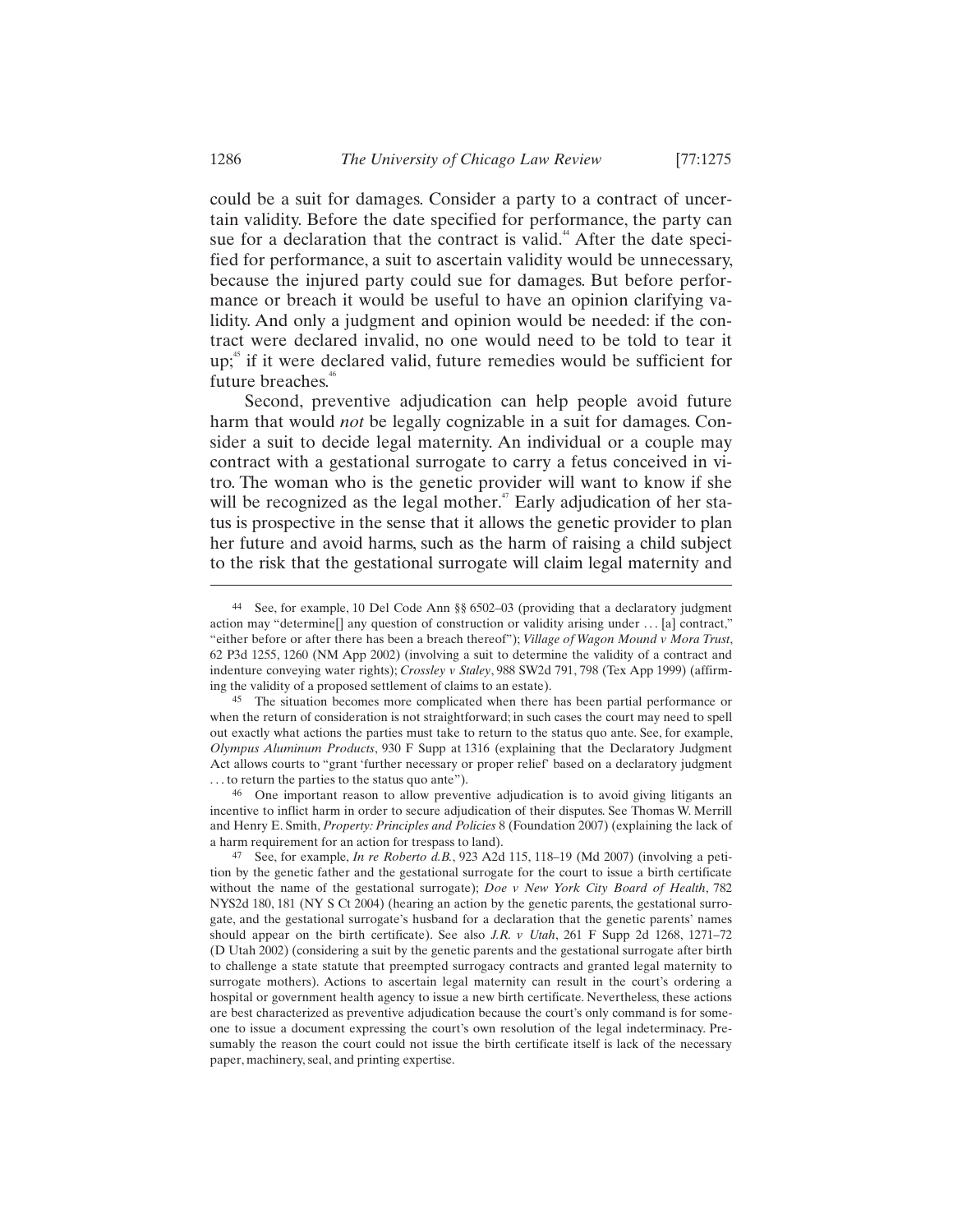seek custody. The question of legal maternity could also be raised in a later suit; imagine a suit when the child is ten years old. But the decision in that case would also be prospective: the court would declare legal status going forward, and if necessary the court might provide future-focused relief that involves a command (for example, ordering a transfer of custody), but it is hard to imagine any circumstance in which the genetic provider could recover for the harm of raising a child later declared to be someone else's.<sup>48</sup> In this second kind of case, then, preventive adjudication helps the parties avoid future harms that, once suffered, could never be effectively remedied.

In both of these examples, the contract-validity case and the gestational-surrogacy case, the plaintiff seeks a prospective opinion without a command to the parties. In the contract case, an opinion without a command is all the plaintiff needs and all the court can give *at the present time*. In the surrogacy case, an opinion without a command is all the plaintiff needs and is the core of what the court could provide *no matter when* it decides the question.

## C. Opinions That Resolve Legal Indeterminacy

Thus far preventive adjudication has been defined by what distinguishes it from remedial adjudication—absence of commands and prospectiveness with respect to harm. What preventive adjudication has in common with remedial adjudication is that it resolves legal indeterminacy. Nevertheless, the resolution of legal indeterminacy deserves extended treatment here for two reasons. First, it is the very reason that plaintiffs seek preventive adjudication. Second, understanding how preventive adjudication resolves particular kinds of indeterminacies is important for answering the normative question of which indeterminacies preventive adjudication should resolve.<sup>49</sup>

I discuss two illustrative kinds of legal indeterminacy. One is lexical indeterminacy: indeterminacy regarding which meaning an expression has (where two or more discrete meanings are possible). The other is fact-based indeterminacy: indeterminacy about how to apply an expression to factual situations (for example, line drawing in the application of a vague expression).

48 This hypothetical suit about legal maternity of the ten-year-old child may or may not be a request for preventive adjudication, depending on the asymmetry noted above. See note 41. 49 See Parts II and III.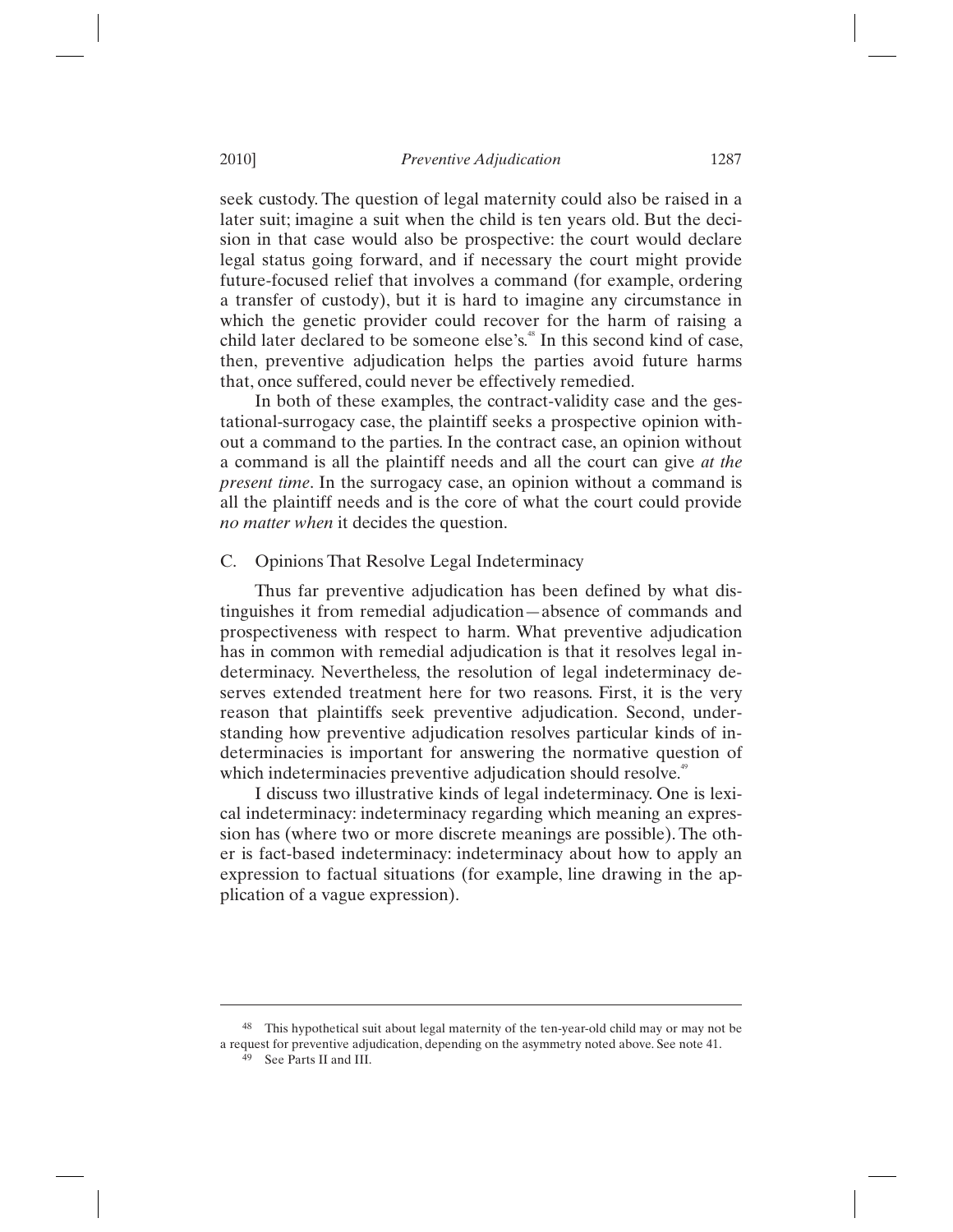# 1. Two kinds of indeterminacy.

In a particular legal system, how the law applies to certain facts is sometimes indeterminate.<sup>50</sup> The application of law to facts may be indeterminate for many reasons and in many ways, $5$  but here I consider only lexical indeterminacy and fact-based indeterminacy. Both are unavoidable and sometimes even desirable; my discussion of these kinds of indeterminacy does not suggest that they should or even could be eradicated.<sup>52</sup>

"Lexical indeterminacy" requires a choice among the meanings an expression may have in a particular context.<sup>53</sup> Words such as "suit" and "arms" and "table" have more than one discrete meaning, but the context usually makes clear whether a "suit," for example, is something worn to or filed in court. In some contexts, though, two or more discrete meanings for an expression are plausible. In a criminal statute, "marijuana" might mean only the subspecies of *Cannabis sativa* that is celebrated for its psychotropic properties. Or it might mean *Cannabis sativa* generally, including the subspecies that is undesirable for use as a drug but suitable for "industrial hemp" (the making of rope and so on).<sup>54</sup> To take another example, if a divorce decree gives one spouse half of the other spouse's "retirement pension," the expression could refer to "pension benefits accrued during the marriage" or to "total pension

-

<sup>50</sup> For one conception of legal indeterminacy, see Timothy A.O. Endicott, *Vagueness in Law* 7–11, 29 (Oxford 2000).

<sup>51</sup> See id at 7; Jeremy Waldron, *Vagueness in Law and Language: Some Philosophical Issues*, 82 Cal L Rev 509, 512–21 (1994); Jules L. Coleman and Brian Leiter, *Determinacy, Objectivity, and Authority*, 142 U Pa L Rev 549, 564–78 (1993). The context in which indeterminacies occur includes legal institutions and actors, and their practices affect the incidence and significance of legal indeterminacy. Consider Robert A. Kagan, *Adversarial Legalism: The American Way of Law* 9 (Harvard 2001) (noting that "legal uncertainty" can come from joining "malleable and complex" legal norms with "potent adversarial advocacy" and "fragmented, relatively nonhierarchical decisionmaking authority"); Duncan Kennedy, *Toward a Critical Phenomenology of Judging*, in Allan C. Hutchinson and Patrick Monahan, eds, *The Rule of Law: Ideal or Ideology* 141, 166 (Carswell 1987) (describing how seemingly objective rules appear manipulable "*within the practice of legal argument*"). 52 See sources cited in note 89.

<sup>53 &</sup>quot;Lexical indeterminacy" includes what is sometimes called "ambiguity" or "lexical ambiguity." See, for example, Lawrence B. Solum, *Semantic Originalism* \*71 (Illinois Public Law and Legal Theory Research Papers Series No 07-24, Nov 2008), online at http://ssrn.com/abstract =1120244 (visited Apr 2, 2010); Sanford Schane, *Ambiguity and Misunderstanding in the Law*, 25 T Jefferson L Rev 167, 171–72 (2002); Waldron, 82 Cal L Rev at 512 (cited in note 51). See also *Amcast Industrial Corp v Detrex Corp*, 2 F3d 746, 751 (7th Cir 1993) (Posner) (noting that "to monopolize a conversation doesn't mean the same thing as to monopolize the steel industry even in the same statute"). 54 See *New Hampshire Hemp Council, Inc v Marshall*, 203 F3d 1, 3–4 (1st Cir 2000) (seek-

ing a declaration that Congress's use of the term "marijuana" in a federal statute criminalizing the growth of *Cannabis sativa* was not meant to prohibit cultivation of "non-psychoactive" *Cannibas sativa* plants).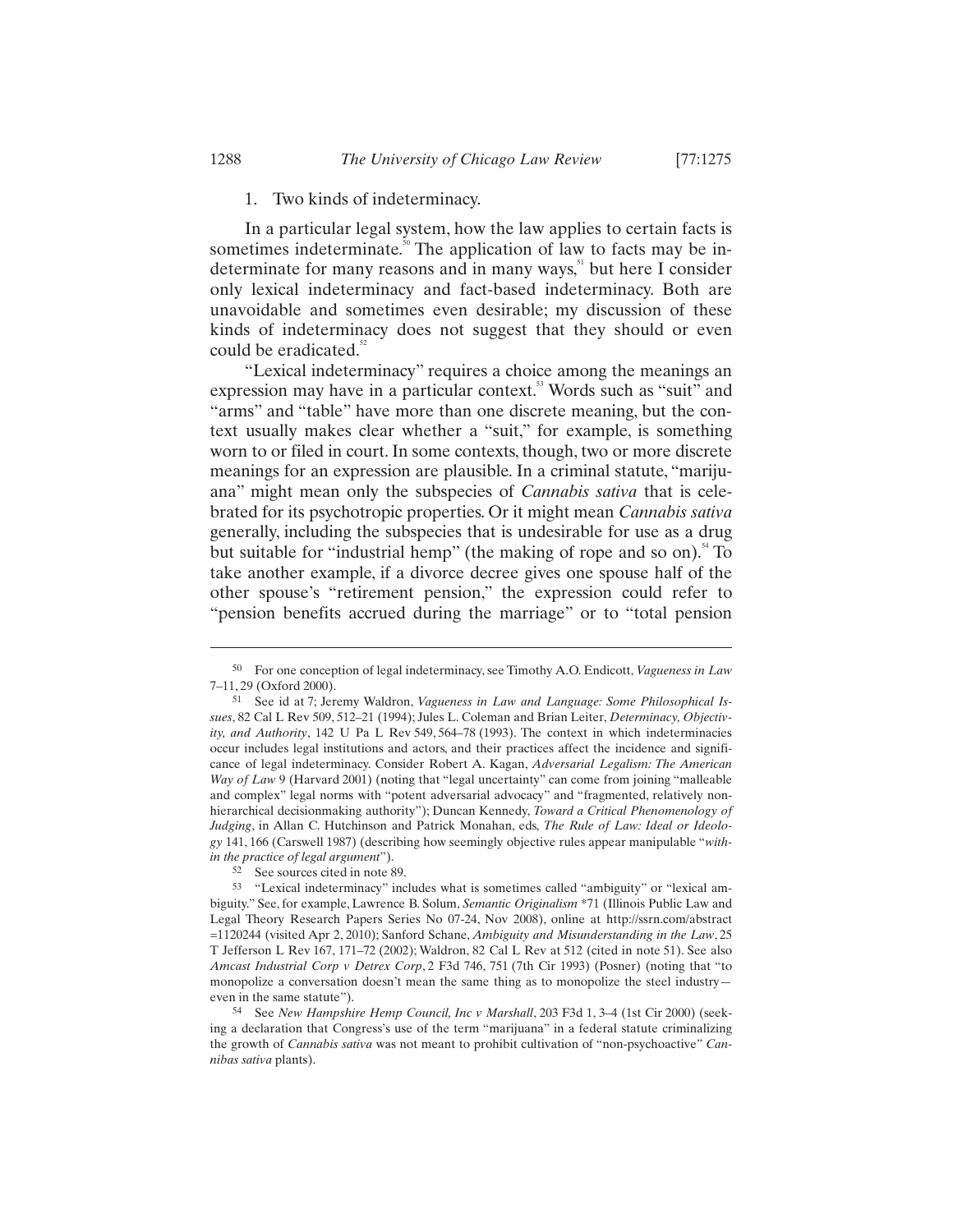benefits at retirement," including benefits accrued *after* the divorce.<sup>55</sup> Lexical indeterminacy also occurs when a definite noun has more than one referent, as in the famous case of the two ships *Peerless*.<sup>56</sup> In each of these examples, an expression is lexically indeterminate because in a particular context it could have at least two different meanings.

"Fact-based indeterminacy" comes from the difficulty of applying an expression to something in the world. $57$  For any given expression, there is a continuum of cases to which it might be applied. A compelling example is Timothy Endicott's "case of the million raves."<sup>58</sup> A statute in the United Kingdom makes it an offense for the organizers of a "rave"<sup>59</sup> to refuse a police request for silence. The statute applies to

considered in connection with vagueness, the tolerance principle, and the Sorites paradox. See, for example, Endicott, *Vagueness in Law* at 31–37 (cited in note 50) (describing "vagueness" in the sense of "imprecision"); Waldron, 82 Cal L Rev at 517 (cited in note 51) (glossing "Sorites-vagueness" as "classificatory terms confronting a given continuum"); Joseph Raz, *Legal Reasons, Sources, and Gaps*, in Joseph Raz, ed, *The Authority of Law: Essays on Law and Morality* 53, 73 (Oxford 1979) (observing that "a central type" of vagueness involves "cases where vagueness is 'continuous'").

58 Endicott, *Vagueness in Law* at 57–58 (cited in note 50).

59 A rave is a "large (often illicit) party or event at which electronic dance music is played, usually held in a warehouse or open field and frequently associated with the use of recreational drugs such as Ecstasy." *Oxford English Dictionary*, online at http://www.oed.com (visited May 29, 2010).

<sup>55</sup> See *In re Marriage of Chavez*, 909 P2d 314, 315 (Wash App 1996). The familiar examples of lexical indeterminacy in the United States are *Nix v Hedden*, 149 US 304, 306 (1893) ("The single question in this case is whether tomatoes, considered as provisions, are to be classed as 'vegetables' or as 'fruit,' within the meaning of the Tariff Act of 1883."); *Frigaliment Importing Co v B.N.S. International Sales Corp*, 190 F Supp 116, 117 (SDNY 1960) (Friendly) ("The issue is, what is chicken? Plaintiff says 'chicken' means a young chicken, suitable for broiling and frying. Defendant says 'chicken' means any bird of that genus that meets contract specifications on weight and quality, including what it calls 'stewing chicken' and plaintiff pejoratively terms 'fowl.'"). Less widely noted examples of lexical indeterminacy are *Florida State Racing Commission v McLaughlin*, 102 S2d 574, 576 (Fla 1958) (finding that "racing plant" referred to a place where either horses or dogs race); *Aetna Casualty and Surety Co v Brethren Mutual Insurance Co*, 379 A2d 1234, 1239–43 (Md App 1977) (discussing whether the breeding, training, and selling of horses constitutes "farming" for the purposes of an insurance contract); *White City Shopping Center v PR Restaurants*, 2006 WL 3292641, \*3 (Mass Super Ct 2006) (deciding whether tacos, burritos, and quesadillas fall within the meaning of "sandwiches"); *Alexander v Railway Executive*, 2 Eng Rep 882, 888 (KB 1951) (noting ambiguity in the term "misdelivery"); *Barwick v S.E. and Chatham Railway Co*, 2 Eng Rep 387, 393–94 (KB 1920) (resolving a dispute about the meaning of "accretion from the sea"); Tom McArthur, ed, *The Oxford Companion to the English Language* 33 (1992) (providing the examples of "running the marathon," "They can fish," and "MCARTHUR FLIES BACK TO FRONT" as ambiguous sentences that can be resolved conversationally based on context or inflection and tone). 56 *Raffles v Wichelhaus*, 2 H & C 906, 159 Eng Rep 375, 375 (Ex 1864). See also *In re So-*

*per's Estate*, 264 NW 427, 428–29 (Minn 1935) (noting that a trust agreement that referred to the beneficiary as "the wife of the deceased Depositor" could mean either legal wife or a person living as and intended by the deceased to be his wife); *National Society for the Prevention of Cruelty to Children v Scottish National Society for the Prevention of Cruelty to Children*, 1915 App Cas 207, 208 (HL 1915) (involving a dispute over the title "National Society for the Prevention of Cruelty to Children"); Lawrence Lessig, *Fidelity in Translation*, 71 Tex L Rev 1165, 1175–80 (1993) (noting the ambiguity of the phrase "Meet me in Cambridge").<br> $57$  What I am describing as fact-based indeterminacy travels under various labels and is often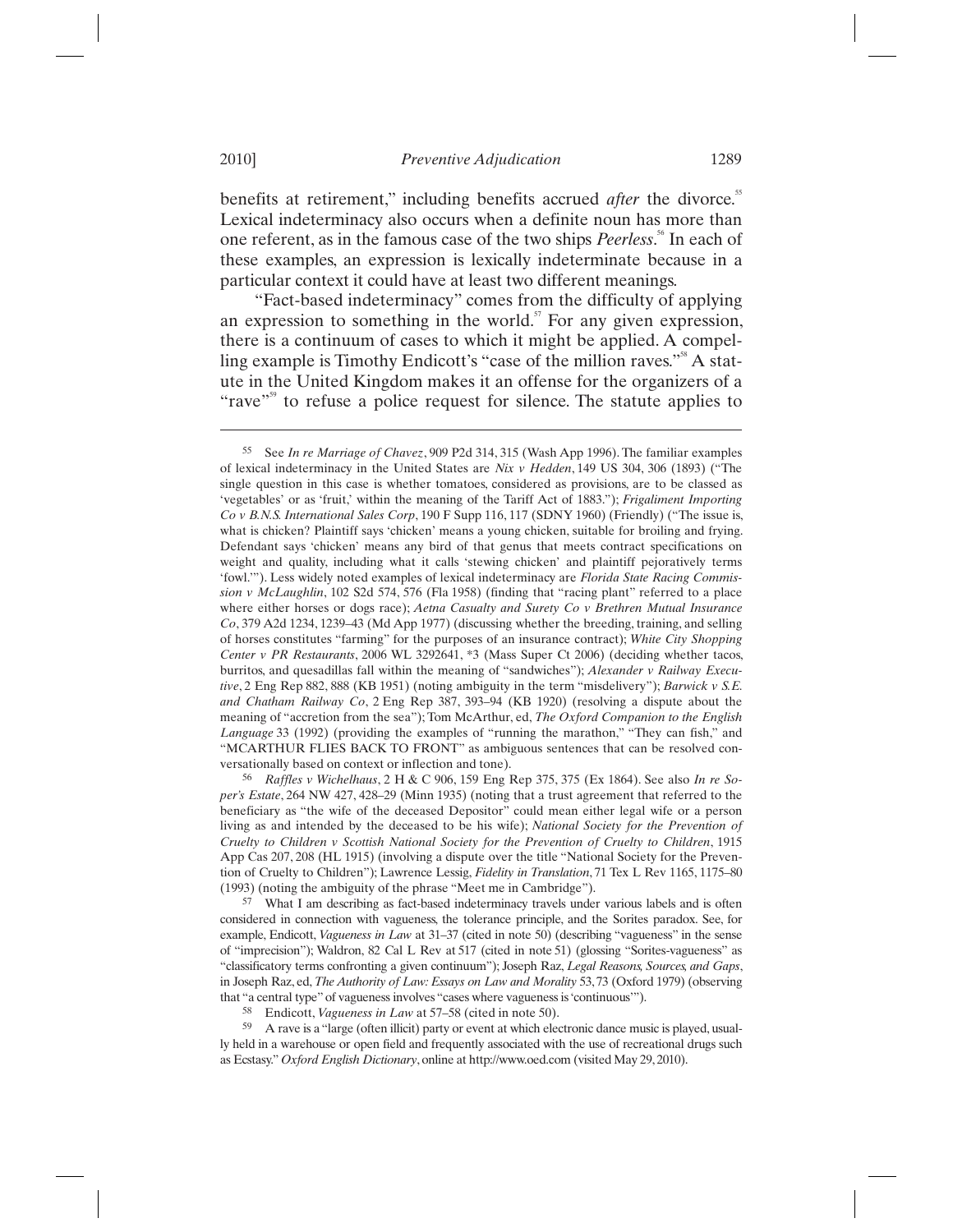any nighttime gathering with music that, "by reason of its loudness and duration and the time at which it is played, is likely to cause *serious distress* to the inhabitants of the locality."<sup>60</sup> Endicott asks us to imagine one million raves. At each one the organizer "played the same music in the same way under the same conditions, except that each successive rave organizer played the music at an imperceptibly lower volume—until the one millionth rave organizer played it at a hush that undeniably caused no distress to anyone."<sup>61</sup>

In the case of the million raves, there will be (1) some instances in which the law clearly *does* apply, (2) other instances in which it is *unclear* if the law applies, and (3) still other instances in which the law clearly does *not* apply.<sup>62</sup> Some raves are clearly loud enough to be "likely to cause serious distress," and others are clearly not; an organizer of a rave in the first group will be convicted, and an organizer of a rave in the last group will be acquitted.<sup>63</sup> The trouble is in the middle. More specifically, the problem is that in the middle group of cases there will be two cases that are not materially different but that the law will nevertheless treat in materially different ways.<sup>64</sup> And the law is indeterminate about *exactly* where the turning point should be. In other words, the law is indeterminate regarding exactly which one of the million raves (each separated from the next by a trivial and imperceptible difference in sound) $\delta$  is the last one loud enough to be "likely" to cause serious distress."

By outlining two kinds of indeterminacy—lexical and factbased—I am not suggesting a sharp line between them. Both involve different meanings of words; both involve contexts to which and in which words are applied. In some cases a judge might plausibly approach an indeterminacy as either lexical or fact based, and whether an indeterminacy is perceived as being one or the other can be contingent

<sup>60</sup> Endicott, *Vagueness in Law* at 57 (cited in note 50), quoting Criminal Justice and Public Order Act 1994, ch 33, § 63(1) (emphasis added).<br><sup>61</sup> Endicott, *Vagueness in Law* at 57 (cited in note 50).

<sup>62</sup> This stipulation of three categories is sufficient for present purposes; it does nothing, however, to eliminate the indeterminacy because the distinction between the three categories also involves fact-based indeterminacy. See id at 77, 83–91; Waldron, 82 Cal L Rev at 520–21 (cited in note 51) (noting that "if the division into these three categories is clear and uncontroversial, we are arguably not really dealing with vagueness at all" because "[t]rue vagueness arises when there is hesitation or uncertainty about how to establish these three categories or where there is a general uncertainty about whether a given case is a borderline case or not"); Raz, *Legal Reasons, Sources, and Gaps* at 73–74 (cited in note 57) (arguing that it is difficult to draw boundary lines between these three categories because vagueness is continuous). 63 See Endicott, *Vagueness in Law* at 57 (cited in note 50).

<sup>64</sup> See id at 58.

<sup>65</sup> See id at 57 ("Somewhere between the silent and the seismic, there is music to which the police power is not clearly applicable, and not clearly inapplicable.").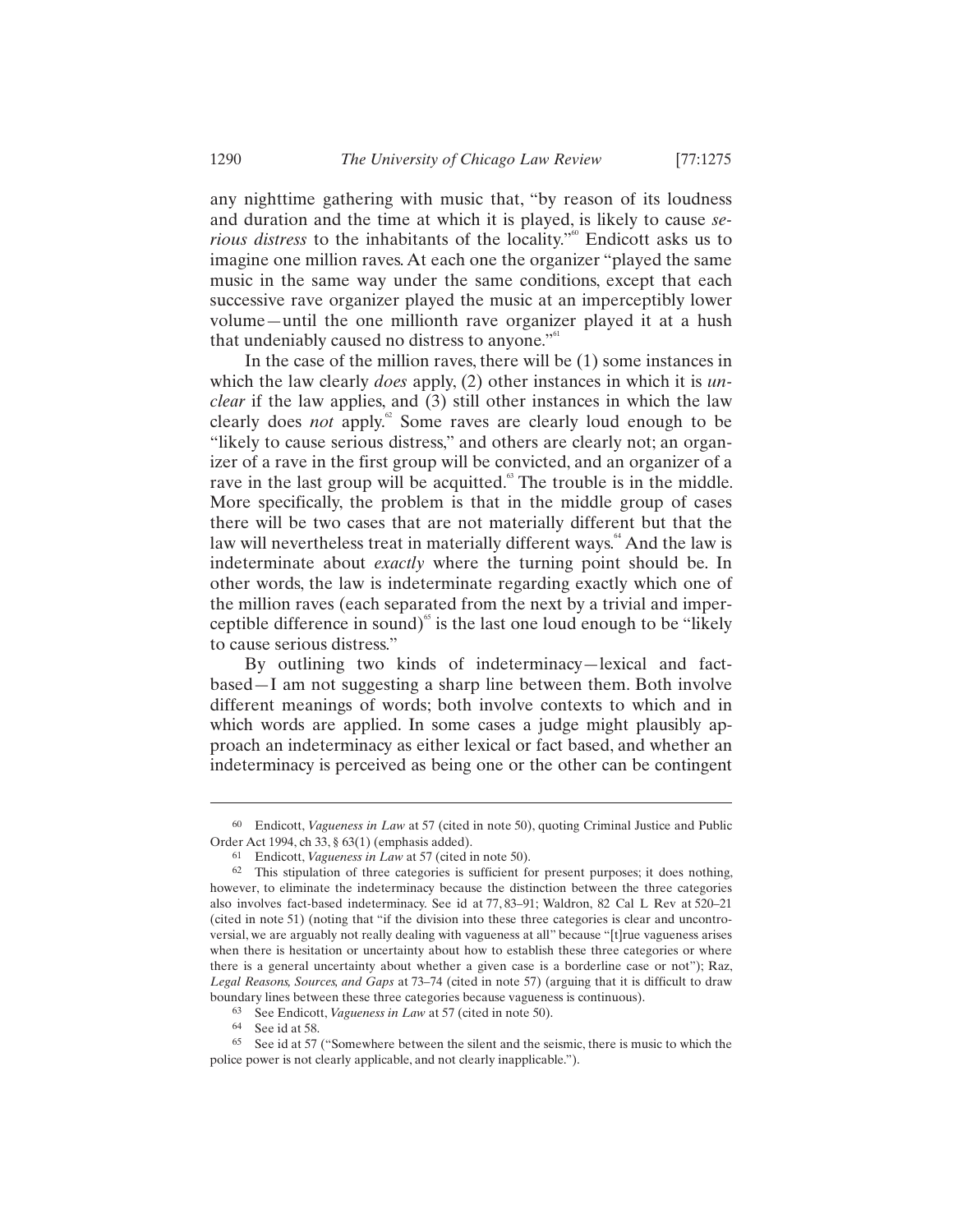on cultural context (for example, a society's botanical classification system might distinguish discrete subspecies of *Cannabis sativa* or it might describe marijuana in a spectrum of plants without any sharp subdivisions). But these two kinds of indeterminacy nevertheless point to a significant distinction. As developed below, lexical indeterminacy describes cases where judges have discrete options, though these options are sometimes overlapping ("one subspecies of *Cannabis sativa*" versus "all *Cannabis sativa*"). Fact-based indeterminacy represents cases where a judge must confront a point on a continuum not easily divided into discrete options (the million raves). This distinction is relevant to the normative questions taken up in Parts II and III. $\degree$ 

2. Resolution, preclusion, and precedent.

Like remedial adjudication, preventive adjudication resolves indeterminacies. The kind of indeterminacy being resolved in a particular case is highly significant: it affects what "resolution" looks like $\degree$  and what effect that resolution has in subsequent cases. As explained below, the resolution of lexical indeterminacy tends to have stronger preclusive and precedential effect than the resolution of fact-based indeterminacy.

*a) Resolution in a case*. When preventive adjudication resolves lexical indeterminacy, a court chooses between the meanings a disputed expression may have. The court decides whether "marijuana" in a federal drug statute includes the subspecies of *Cannabis sativa* used for industrial hemp (it does), $\degree$  or whether "retirement pension" in a divorce decree includes pension benefits accrued after the divorce (it does not),<sup>69</sup> or to which ship *Peerless* a contract refers.<sup>70</sup> These decisions may be difficult, in the sense of being close calls, but they do not strain judicial competence. Each is a matter of close reading of a legal text, consideration of extrinsic evidence, and employment of legal conventions (such as canons and clear statement rules) for the resolution of hard cases. For decades scholars have debated the judicial capacity for

<sup>66</sup> This distinction is to some degree analogous to Robert Cooter's differentiation between legal rules that cause "a jump or discontinuity in the private costs" of individual actors and rules that cause a smooth or continuous increase. See Robert Cooter, *Prices and Sanctions*, 84 Colum L Rev 1523, 1552 (1984).

<sup>67</sup> For a similar point, see Lawrence M. Solan, *Vagueness and Ambiguity in Legal Interpretation*, in Vijay K. Bhatia, et al, eds, *Vagueness in Normative Texts* 73, 74–75 (Peter Lang 2005).<br><sup>68</sup> See *Marshall*, 203 F3d at 8.<br><sup>69</sup> See *Chavez*, 909 P2d at 315.

<sup>&</sup>lt;sup>70</sup> As an instance of preventive adjudication, the last example is hypothetical; the actual *Peerless* case was a suit for breach of contract.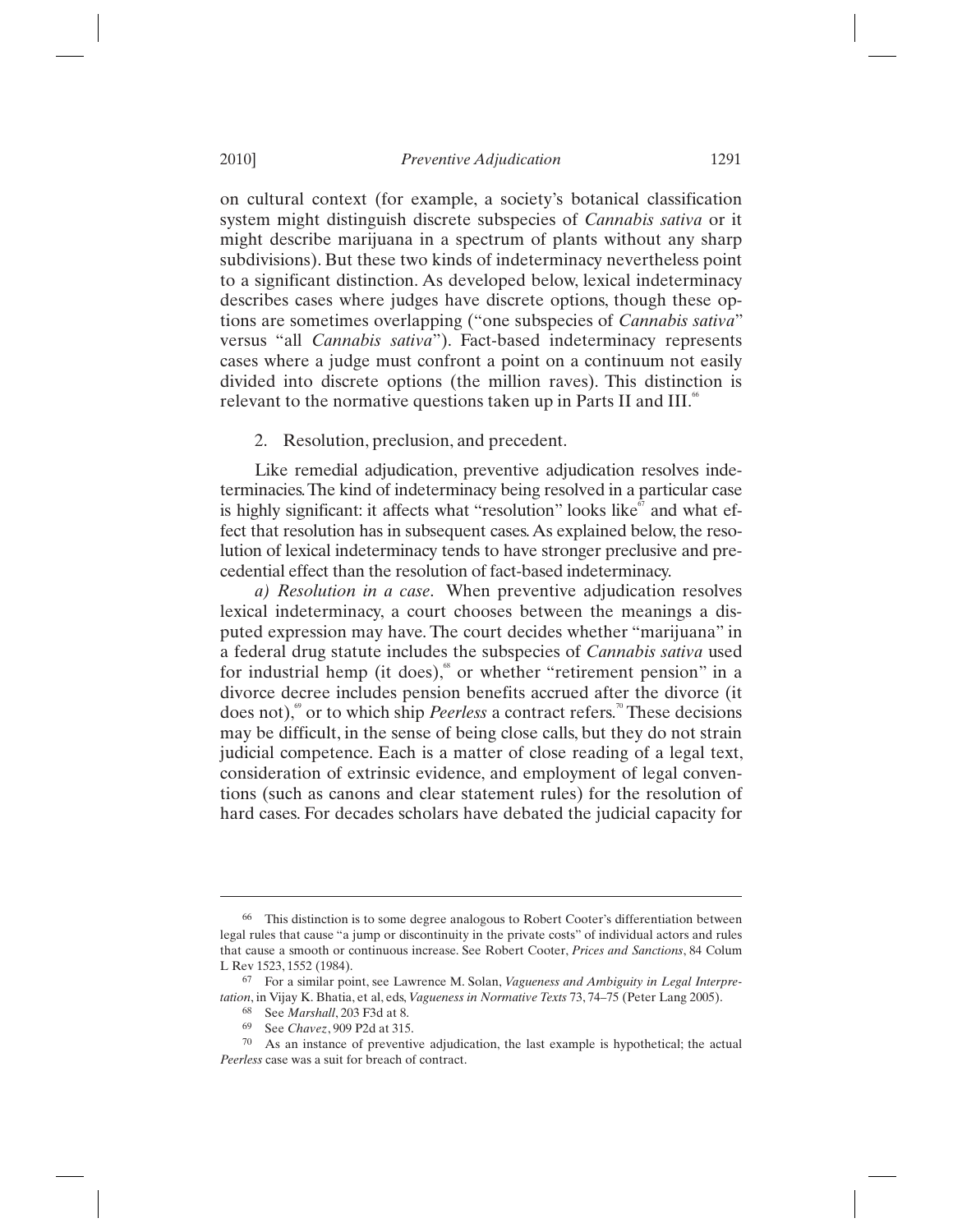and legitimacy of these activities, $\alpha$ <sup>n</sup> but they are at the core of what judges routinely do.

The resolution of fact-based indeterminacy is in certain ways quite different. For lexical indeterminacy there is a limited set of options and outcomes: "marijuana" does or does not include the subspecies used for industrial hemp. But fact-based indeterminacy involves cases along a continuum. And yet law still insists on treating each particular case with one of two possible outcomes. When a court decides if a rave is one to which the noise pollution statute applies (whether in preventive or remedial adjudication), the court treats the rave not as a point on a continuum to which the statute applies to some degree but rather as a rave to which the statute *does* or *does not* apply. This characteristic of the legal process, that it takes inputs on a continuum and gives outputs that are binary, is "juridical bivalence."<sup> $2$ </sup> All adjudication uses juridical bivalence as a "technical device" for resolving cases;<sup>73</sup> what preventive adjudication offers is *accelerated* juridical bivalence. Adjudication in a case of fact-based indeterminacy is not, however, a resolution of all cases on the continuum, like some imaginary prism for dispersing a dichromatic gradient into two monochromatic bands. Instead, in a case of fact-based indeterminacy, adjudication (whether preventive or remedial) says something narrower: wherever the line may be, this is the side on which *this* rave falls.<sup>74</sup>

*b) Preclusion and precedent in the next case*. What kind of indeterminacy is being resolved also matters for how the resolution is given effect in later cases. Whether described in terms of preclusion or precedent,

<sup>71</sup> See, for example, Lawrence M. Solan, *The Language of Judges* 59–63 (Chicago 1993) ("Why Judges Do Not Make Good Linguists"). 72 See Endicott, *Vagueness in Law* at 72 (cited in note 50) ("Lawyers talk as if everyone

were either guilty or not guilty, either liable or not liable. And courts yield one outcome or the other. We can call this way of treating people's legal position 'juridical bivalence.'"); John Finnis, *Natural Law and Natural Rights* 279–80 (Oxford 1980). Sometimes law allows for more possibilities, as in Scottish criminal trials, which may result in a verdict of guilty, not guilty, or not proven. See Samuel Bray, Comment, *Not Proven: Introducing a Third Verdict*, 72 U Chi L Rev 1299, 1299–1300 (2005). "Juridical trivalence" and juridical bivalence raise similar theoretical issues. On vagueness and trivalence generally, see sources cited in note 62. 73 Finnis, *Natural Law* at 280 (cited in note 72).

<sup>74</sup> Although I use the familiar metaphor of line drawing, Endicott argues that a boundary model of imprecise expressions (that is, one that asks where the line is between the cases in which the expression applies and the cases in which it does not) is inferior to a similarity model (that is, one that asks whether a case is sufficiently similar to a paradigm). See Endicott, *Vagueness in Law* at 137–57 (cited in note 50). Endicott's argument is normatively persuasive, but I describe the judicial resolution of fact-based indeterminacy in the language of line drawing and borderline cases because it is the language the judges themselves use. The question a judge will ask and answer is, "On which side of the line does this rave fall?" not, "Is this rave sufficiently similar to the paradigm case to which the statute applies?"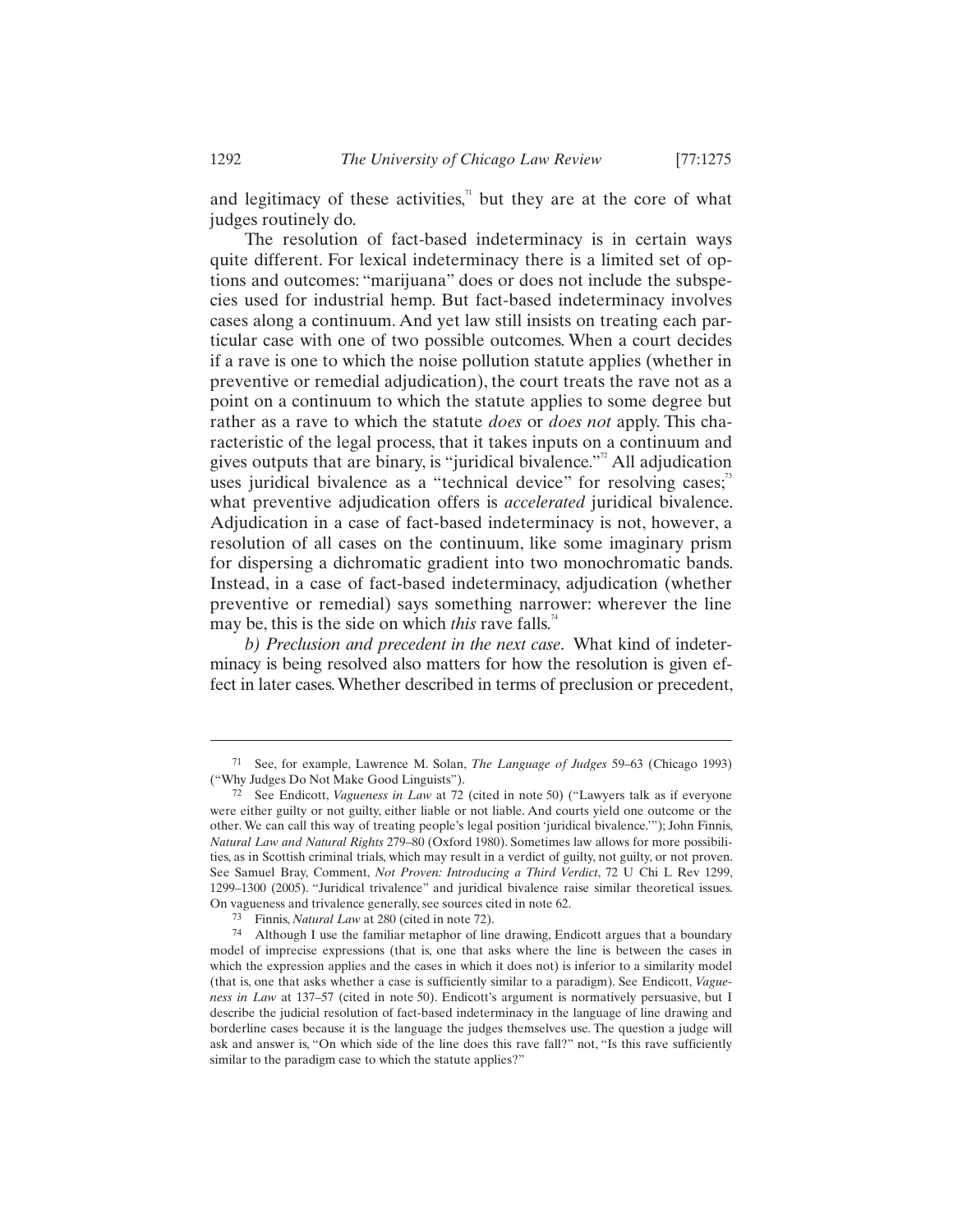the resolution of lexical indeterminacy will generally have a stronger effect for future cases than will the resolution of fact-based indeterminacy.

Legal doctrine about the preclusive effect of different forms of preventive adjudication is muddled and contradictory. Take, for example, the declaratory judgment in the United States. Many courts and commentators have said that it has the same claim-preclusive effect as any other judgment. $\frac{3}{5}$  And yet this view has probably always been wrong and is certainly wrong today in the vast majority of US jurisdictions. A request for purely declaratory relief has issue-preclusive effect for what was actually decided, at least between the parties, but it has essentially no claim-preclusive effect at all.<sup>76</sup> Thus a party who wins a declaratory judgment is not prevented from bringing a subsequent suit on the same facts for further relief (in the old language, there is no "merger"). $\pi$  And a declaratory judgment does not dispose of claims and arguments that could have been made by the *losing* party (that is,

<sup>75</sup> See, for example, *State v Joseph*, 636 NW2d 322, 326–29 (Minn 2001) (applying claim preclusion to a declaratory judgment); *Howe v Nelson*, 135 NW2d 687, 691–92 (Minn 1965) (concluding that "[t]he res judicata effect" of a declaratory judgment action "is essentially no different from the res judicata effect of any other judgment" and noting yet honoring in the breach the Restatement (First) of Judgments' "salutary caution in granting the effect of res judicata to declaratory judgments"); *Great Northern Railway Co v Mustad*, 33 NW2d 436, 441 (ND 1948) (stating that a declaratory judgment "carries the same weight as any other judgment under the principles of res judicata" and citing an array of distinguished secondary authorities); *Ellsworth-William Cooperative Co v United Fire and Casualty Co*, 478 NW2d 77, 80 (Iowa App 1991) (stating with only slight qualification that "[p]rinciples of claim preclusion apply to declaratory judgment proceedings in much the same manner as in other litigation"); Elaine W. Shoben, William Murray Tabb, and Rachel M. Janutis, *Remedies: Cases and Problems* 982 (Foundation 4th ed 2007) ("Declaratory judgments . . . have *res judicata* effect."); Landes and Posner, 23 J Legal Stud at 700–01 (cited in note 2) (observing that "an important feature of anticipatory judgments is that they can be pleaded as res judicata in a subsequent case"); Kenneth Culp Davis, *Ripeness of Governmental Action for Judicial Review*, 68 Harv L Rev 1122, 1128 n 23 (1955) ("Of course, today no lawyer would seriously consider the notion that a declaratory judgment is somehow lacking in the same res judicata effect that is given to other judgments.").

<sup>76</sup> See *Andrew Robinson International, Inc v Hartford Fire Insurance Co*, 547 F3d 48, 55–57 (1st Cir 2008) (noting that "[t]he vast majority of states that have addressed this problem unapologetically apply a special rule of claim preclusion, consistent with that of section 33 of the Second Restatement, in the declaratory judgment context"); Restatement (Second) of Judgments § 33, comments c and e (1982); Richard H. Fallon, Jr, et al, *Hart and Wechsler's The Federal Courts and the Federal System* 1313–14 (Foundation 6th ed 2009). See also *Giannone v York Tape and Label, Inc*, 548 F3d 191, 193–94 (2d Cir 2008) (noting the "declaratory judgment exception to ordinary res judicata principles"); *Allan Block Corp v County Materials Corp*, 512 F3d 912, 916 (7th Cir 2008) (Posner) (explaining that there is an "exception to res judicata for cases in which the only relief sought in the first suit is a declaratory judgment"). 77 See, for example, *Kaspar Wire Works, Inc v Leco Engineering and Machine, Inc*, 575 F2d

<sup>530, 534–37 (5</sup>th Cir 1978) (providing a careful discussion of this point); *Louisiana Riverboat Gaming Commission v Louisiana State Police Riverboat Gaming Enforcement Division*, 696 S2d 645, 647 (La App 1997) (explaining that a declaratory judgment action did not preclude a damages suit on the same facts).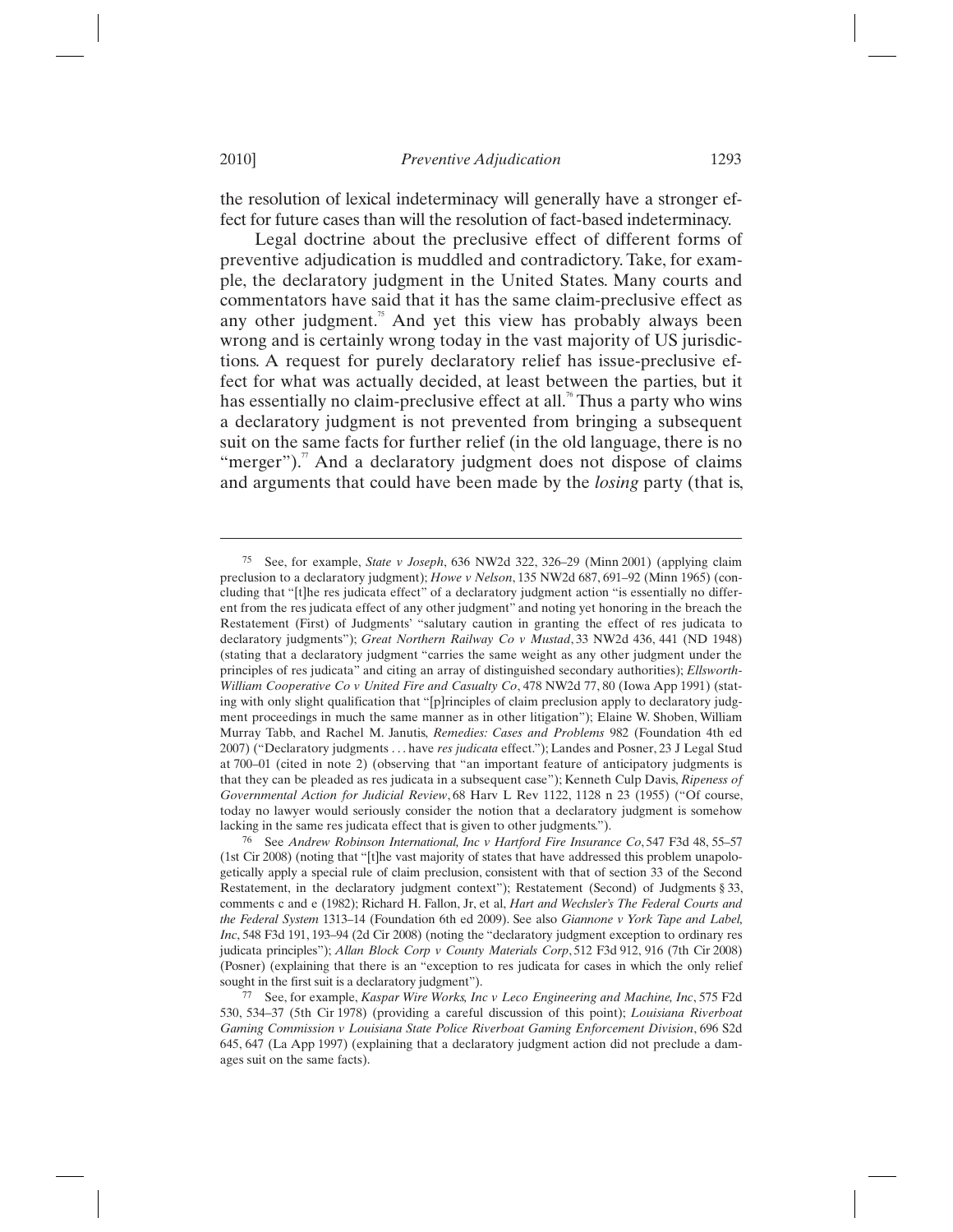there is no "bar").<sup>78</sup> In addition to the surprising confusion about the claim-preclusive effect of declaratory judgments, there is a variety of puzzles and disagreements about their force.<sup>79</sup> Given this disorder, it is not surprising what Justice William Brennan said about federal declaratory judgments regarding state criminal statutes: the effect of such a judgment "is not free from difficulty and the governing rules remain to be developed."<sup>80</sup>

And yet the law in actual practice appears more stable than the doctrinal disorder would suggest.<sup>81</sup> One part of the reason may be that the preclusive effect of a declaratory judgment is more intelligible once we know just what kind of indeterminacy the court has resolved. Lexical indeterminacy cases are "chunky": lots of different people could grow industrial hemp, but for purposes of deciding whether "marijuana" in the federal statute includes industrial hemp, all these cases are alike. Once the legal process has culminated in a juridically bivalent result about whether industrial hemp is "marijuana," the same result will likely be reached for the other cases that are relevantly identical, regardless of the parties involved. This is true as a predictive matter, and it will carry the normative weight of other individuals' reasonable expectations about the law. We would not expect variance from case to case as to whether industrial hemp is "marijuana" under a federal criminal statute. And this is so regardless of whether courts characterize the basis for the consistency as stare decisis, nonmutual issue preclusion, or persuasive authority. $\mathbb{R}^2$  There may be provisional disagreements among courts,

82 See *Howe*, 135 NW2d at 692 (noting that, as a matter of preclusion, after "a declaratory judgment action to construe an insurance policy or a will," neither the prevailing nor the losing party can seek a different construction); *Pan American Petroleum Corp v Vines*, 459 SW2d 911,

<sup>78</sup> See Restatement (Second) of Judgments § 33, comment c ("The effect of such a declaration . . . is not to merge a claim in the judgment or to bar it. Accordingly, regardless of outcome, the plaintiff or defendant may pursue further declaratory or coercive relief in a subsequent action."). These include (1) whether the declaratory judgment exception applies if the plaintiff

also requested monetary or injunctive relief;  $(2)$  the issue-preclusive effect of a declaratory judgment for nonparties (especially offensive nonmutual issue preclusion); (3) whether preclusion varies if the declaratory judgment action could have been filed as another kind of suit (for example, an action to quiet title); (4) whether it matters that *the subsequent suit* is also a declaratory judgment action; and (5) what effect a federal declaratory judgment has in a subsequent state prosecution.

<sup>80</sup> *Steffel*, 415 US at 470 (quotation marks and citation omitted).

<sup>81</sup> For example, it has been thirty-five years since *Steffel* left open the effect of a federal declaratory judgment regarding the constitutionality or construction of a state statute in a subsequent state prosecution. Compare id at 477 (White concurring) (insisting on "res judicata effect in any later prosecution of that very conduct") with id at  $479, 482 \& n 3$  (Rehnquist concurring) (discounting a federal declaratory judgment as something that could be raised "in the state court for whatever value it may prove to have"). Nevertheless, the Supreme Court has not been flooded with certiorari petitions to resolve the issue. Consider Fallon, et al, *Federal Courts* at 1109–12 (cited in note 76) (noting that suits to declare statutes unconstitutional are frequent and reiterating questions raised by *Steffel* about the preclusive effect of such a declaration).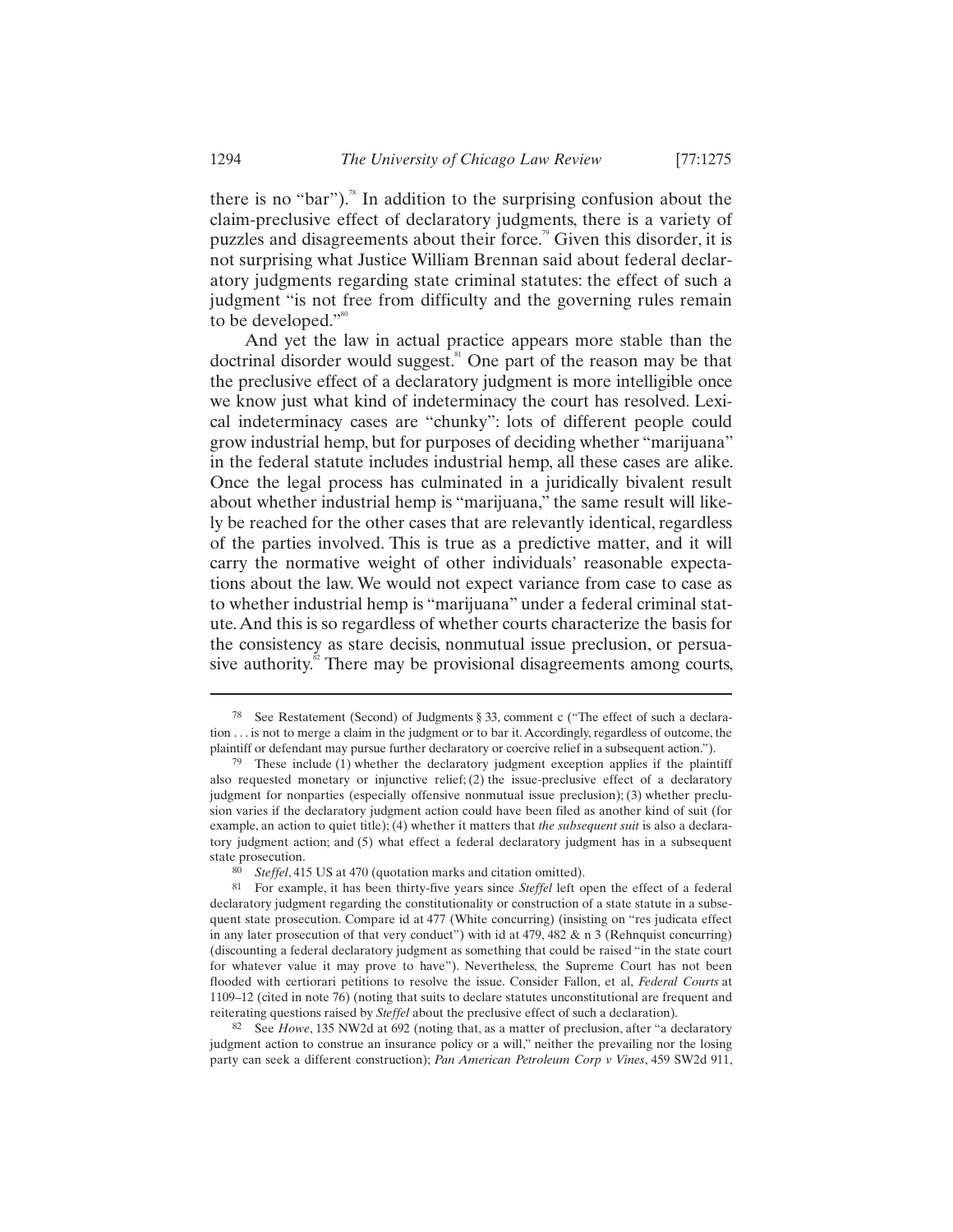such as among courts of appeals or between state and federal courts,<sup>83</sup> but even these disagreements will be rare.

The resolution of fact-based indeterminacy, however, has less effect in subsequent cases. The main reason is that with fact-based indeterminacy there are no "chunks," or large groups of similar cases; instead, no two cases are ever really the "same." Each of the million raves is different from the others in volume, which is a relevant difference for deciding whether a rave is "likely to cause serious distress." And real raves would be distinguishable from one another for many reasons other than volume. What if the music at one rave was a little louder, but the music at another was played a little longer? Which would be more "likely to cause serious distress"?"

A second reason that the resolution of fact-based indeterminacy has less preclusive or precedential force is that the parties are not locked in: they have time to change their conduct. Imagine a rave organizer who sues for a declaration that the statute would not apply to a planned rave. If the rave organizer prevails, the result would have effect for this rave, as well as for any future raves that are identical (assuming for the sake of argument that there would be identical ones). But if the rave organizer *loses* the suit for a declaratory judgment, the decision might have little impact. The organizer would make changes to the planned rave—we can imagine a smallish reduction in volume. Now the fact-based indeterminacy problem returns. The application of the statute to *this* planned rave has not been litigated, only

<sup>913 (</sup>Tex Civ App 1970) (explaining that, as a matter of stare decisis and not preclusion, when an appellate court gives "a definite effect to a specific writing" it "is binding and conclusive in all subsequent suits involving the same subject-matter, whether the parties and the property are the same or not"). See also *Anderson v City of Park Ridge*, 72 NE2d 210, 214 (Ill 1947) (holding that a decision on the validity and construction of a tax statute bound "the parties to [the] proceeding and serve $[d]$  as a precedent and guide for those officials whose duty it is to extend the taxes"); Restatement (Second) of Judgments § 30, comment d, illustration 3 (concluding that a judgment about the validity of a deed conveying Blackacre and Whiteacre, in an action to quiet title to Blackacre, is binding in subsequent actions regarding title to Whiteacre). For the overlap in these doctrinal categories and persuasive authority's "gravitational pull," see Chad Flanders, *Toward a Theory of Persuasive Authority*, 62 Okla L Rev 55, 58, 74–85 (2009).<br><sup>83</sup> See, for example, *United States v B.H.*, 456 F3d 813, 818 (8th Cir 2006); David L. Shapiro,

*State Courts and Federal Declaratory Judgments*, 74 Nw U L Rev 759, 768 n 51 (1979).

<sup>84</sup> Endicott, *Vagueness in Law* at 41 (cited in note 50) (describing "incommensurability"). Adjudicating chunky cases has a rough parallel in property law, where many questions are answered ex ante for the entire system rather than through a fine-grained ex post balancing of interests. See Henry E. Smith, *Mind the Gap: The Indirect Relation between Ends and Means in American Property Law*, 94 Cornell L Rev 959, 963–71 (2009). One advantage of resolving chunky cases (either in preventive adjudication or through property law rules) is that there are fewer borderline cases that a party can manipulate by altering its underlying behavior. See Henry E. Smith, *Property and Property Rules*, 79 NYU L Rev 1719, 1764–67 (2004).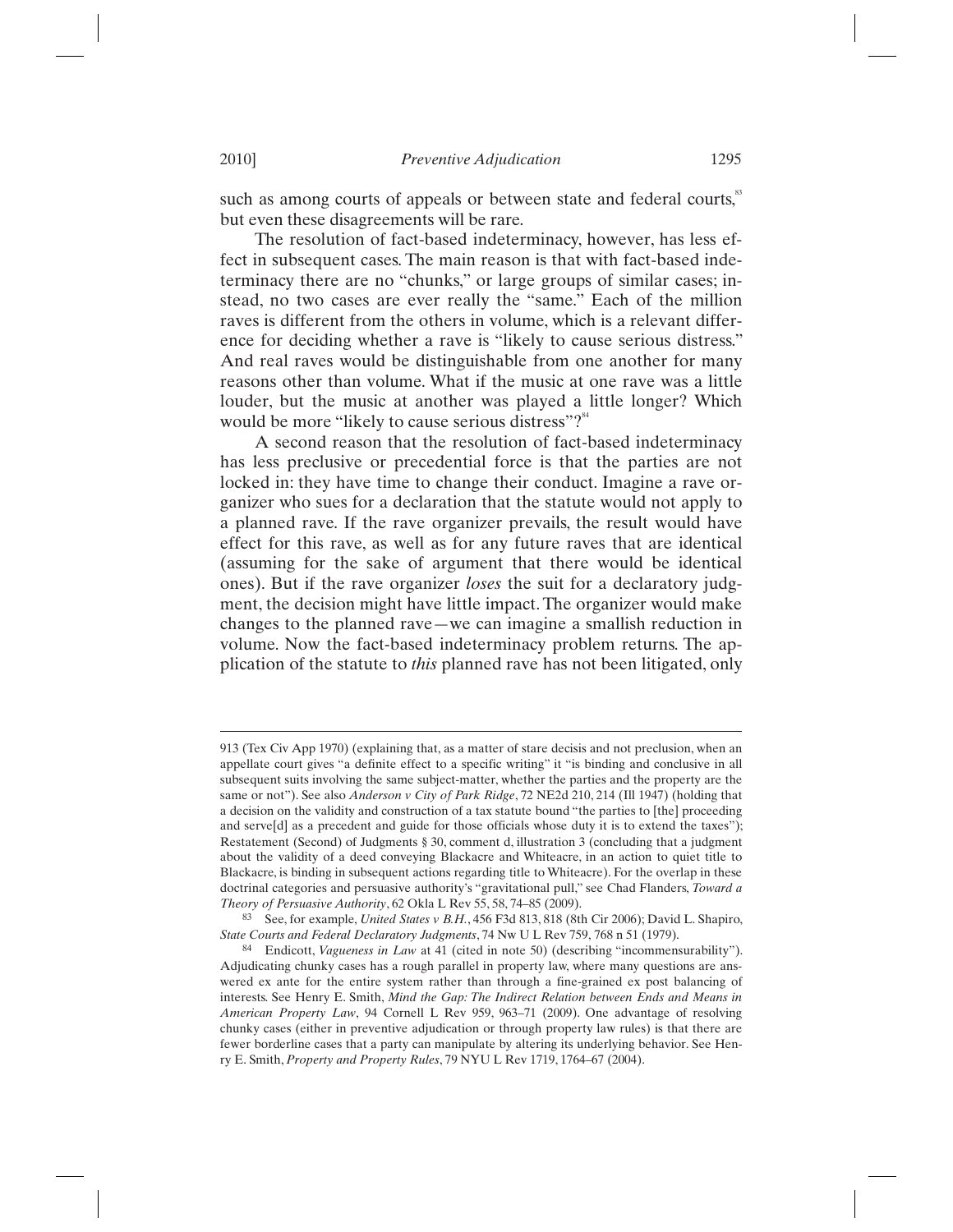its application to *that* slightly different one.<sup>85</sup> Thus, preventive adjudication has less issue-preclusive effect when it resolves fact-based indeterminacy than when it resolves lexical indeterminacy.<sup>86</sup>

\* \* \*

In preventive adjudication, therefore, a plaintiff seeks an opinion that (1) is not accompanied by a command to the parties, (2) is prospective with respect to harm, and (3) resolves an indeterminacy in the application of law. What that resolution looks like, as well as its effect in subsequent cases, varies based on the kind of indeterminacy. This descriptive account of preventive adjudication has important implications for the question of which cases should be decided through preventive adjudication (Part II) and for the question of how this normative understanding should be translated into the actual practice of courts in the United States (Part III).

## II. THE QUALIFIED ARGUMENT FOR PREVENTIVE ADJUDICATION

Preventive adjudication is a response to uncertainty—it removes uncertainty by clarifying the application of law.<sup>87</sup> An increase in legal clarity is intuitively appealing, but we need limiting principles, ways to distinguish the cases in which preventive adjudication should clarify

<sup>85</sup> Declaratory judgments lack even issue-preclusive effect if circumstances change. See *Hialeah Race Course, Inc v Gulfstream Park Racing Association*, 210 S2d 750, 753–54 (Fla App 1968); cases cited in Restatement (Second) of Judgments § 33, Reporter's Note to comment e. See also Restatement (Second) of Judgments § 31, comment d (stating that determinations of a child's best interests or a person's mental condition are necessarily provisional). Consider *Steffel*, 415 US at 470 (suggesting that a declaratory judgment may change the way *the government* acts in a second iteration, since a federal declaratory judgment about a state criminal statute may cause "state prosecutors, courts, and legislators to reconsider their respective responsibilities toward the statute") (quotation marks and citation omitted).

<sup>86</sup> Another framing: one could imagine a class action to resolve a lexical indeterminacy in a criminal statute, but there would almost never be a similarly situated class to resolve a fact-based indeterminacy. Consider Fallon, et al, *Federal Courts* at 1111 n 6 (cited in note 76) (noting that a class action for declaratory judgment regarding a criminal statute could extend the preclusive

 $87$  A technical distinction is often made between "risk," in which the probability distribution is known but the outcome is not (for example, a coin toss), and "uncertainty," in which neither the probability distribution nor the outcome is known (for example, a horse race). For the canonical formulation, see Frank H. Knight, *Risk, Uncertainty and Profit* 19–20, 197–232 (Riverside 1921). For a recent account of the distinction between uncertainty and risk, see Mark J. Machina and Michael Rothschild, *Risk*, in Steven N. Durlauf and Lawrence E. Blume, eds, 7 *The New Palgrave Dictionary of Economics* 190 (Palgrave Macmillan 2d ed 2008) (defining risk as "randomness . . . in the form of *objective probabilities*" in contrast to uncertainty, which involves "randomness . . . in the form of alternative possible *events*"). I use "uncertainty" in this narrower, Knightian sense and note the distinction where it is especially relevant. See text accompanying note 141.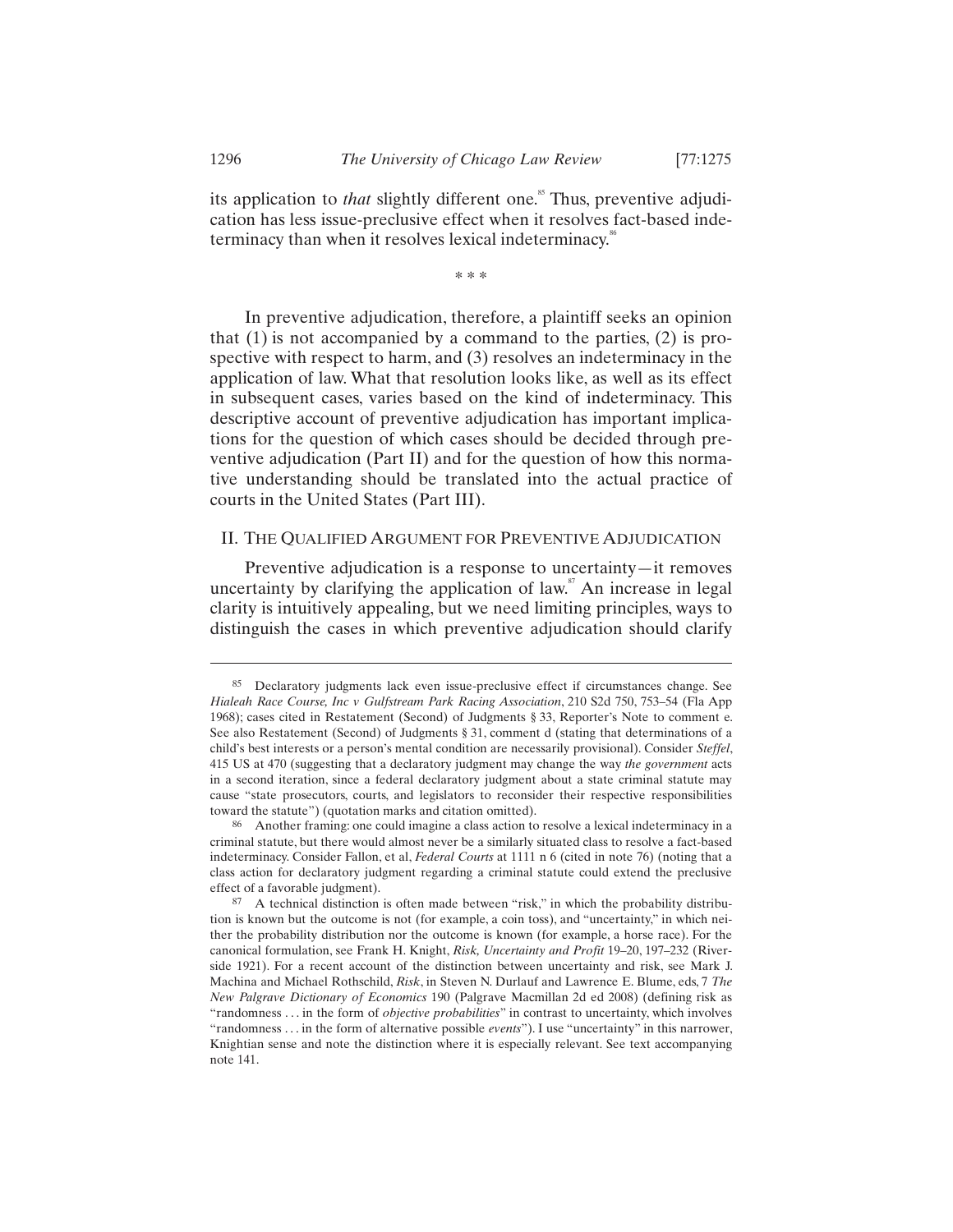the law from the cases in which individuals should act under uncertainty. I offer two limiting principles. The first is the relative cost of clarifying the law. The second is the adequacy of the usual way people respond to uncertainty: "discounting," or taking into consideration the uncertainty of future events. Once these limiting principles are established, the value of legal clarity offers a persuasive but qualified rationale for preventive adjudication.

## A. The Appeal of Legal Clarity

Preventive adjudication removes uncertainty by clarifying the law. In the words of a Kentucky congressman in the debate on a federal bill to authorize declaratory judgments, "Under the present law you take a step in the dark and then turn on the light to see if you stepped into a hole. Under the declaratory judgment law you turn on the light and then take the step."<sup>88</sup> Wrapped in this homespun metaphor is a serious argument: individuals should not bear the costs of uncertainty caused by legal indeterminacy.

To see how attractive and immoderate this argument can be, imagine a government agency called the Office of Clarity. This agency has been established because of widespread complaints about vagueness and ambiguity in the law. It answers any question about how the law applies to facts. You state the facts, ask how the law in some relevant aspect applies to them, and the Office of Clarity will, within sixty days, send you a clear answer, on pages that have generous margins and large print. No one is excluded. Questions may be asked by the government and by the people, by citizens and by noncitizens. When the agency was first contemplated, there was some concern that the questions would not be given serious consideration, and that the agency might prove lacking in rigor, professionalism, and élan. To allay these concerns, the legislature has made every effort to ensure that the agency's answers matter. One such effort is the rule that a person who receives an answer may introduce it as conclusive authority in any court proceeding. But the answer is conclusive *only* for the person to whom it was issued—it has no weight at all in another person's case. The Office of Clarity has been functioning for the last five years, during which time it has answered 97,315 questions on every subject, from parental status to contractual obligations to title in real property. It is regarded as an enormous success by the people, though somewhat less

<sup>88</sup> Borchard, *Declaratory Judgments* at 58 (cited in note 6), quoting 70th Cong, 1st Sess, in 69 Cong Rec H 2030 (Jan 25, 1928) (Rep Gilbert). See also Borchard, *Declaratory Judgments* at 58 n 24 (cited in note 6) (noting that without declaratory judgments "the only way to determine whether the suspect is a mushroom or a toadstool is to eat it").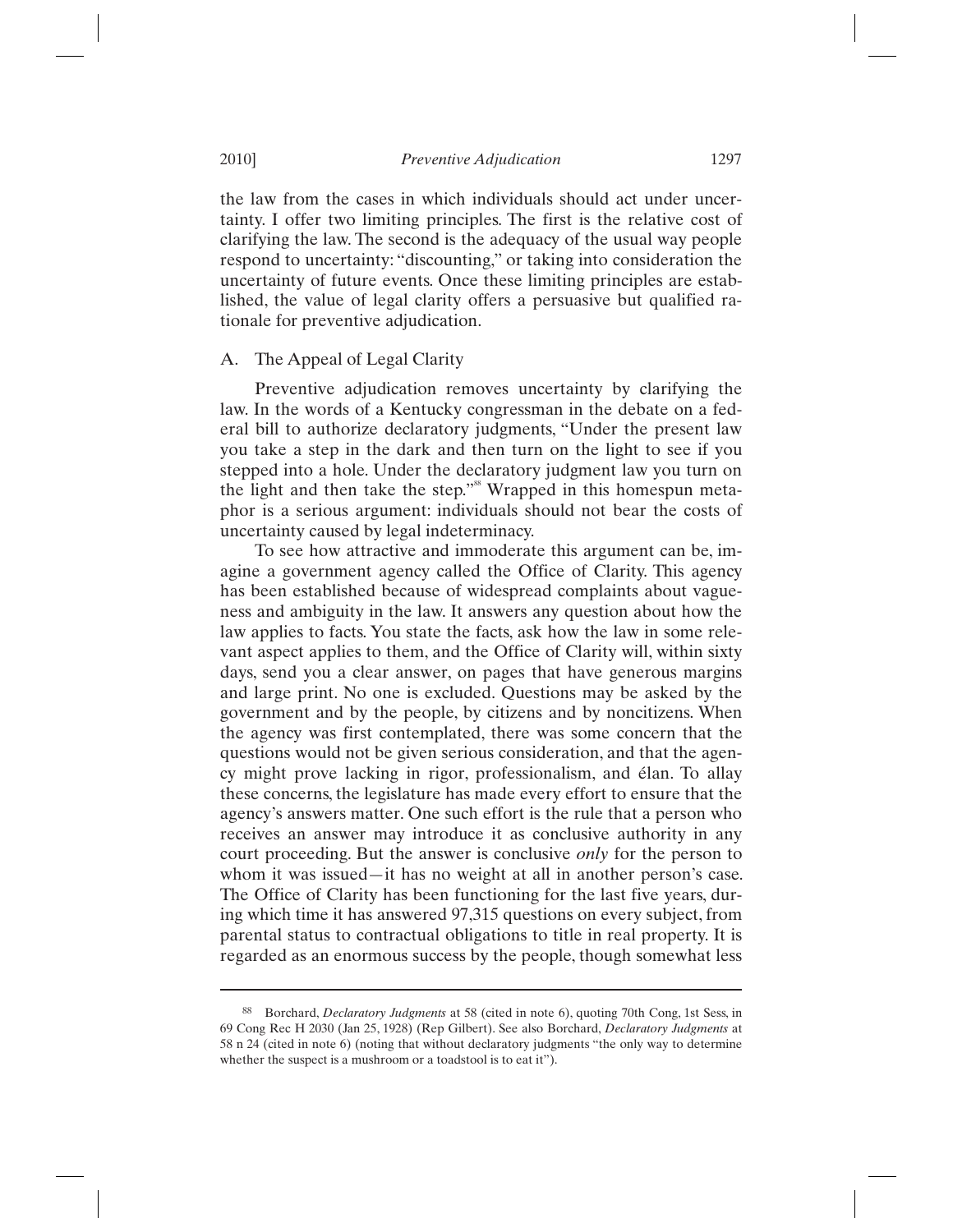so by judges and lawyers. It is widely praised for bringing clarity to the law and allowing everyone a simple way to remove uncertainty about how the law applies.

There is no Office of Clarity. It is easy to see its appeal, however, because there will always be legal indeterminacies. Every legal system must, for example, use rules and standards that are susceptible to the problem illustrated by the case of the million raves.<sup>89</sup> Yet indeterminacies in the application of law are costly: it is hard for people to act and plan when they do not know the precise legal consequences of their actions. These costs could be mitigated by an Office of Clarity, because once the law is clarified, it is better able to guide a person's behavior.<sup>8</sup> Why is there no Office of Clarity? Aside from constitutional concerns,

tural conceptions of Lon Fuller, Joseph Raz, and John Finnis to the procedural strain identified by Jeremy Waldron, to the older substantive conceptions of Albert Dicey and Friedrich Hayek, to the noninstrumental conception of Ernest Weinrib—there is agreement that the law should be intelligible. Endicott notes disagreement about "what virtue there is in the rule of law" but finds "a consensus about the *requirements* of the ideal," requirements that have as their "organizing principle" that "'the law must be capable of guiding the behaviour of its subjects.'" Endicott, *Vagueness in Law* at 185 (cited in note 50), quoting Joseph Raz, *The Rule of Law and Its Virtue*, in Raz, ed, *Authority of Law* 210, 214 (cited in note 57). See also Ernest J. Weinrib, *The Intelligibility of the Rule of Law*, in Hutchinson and Monahan, eds, *Rule of Law* 59, 83 (cited in note 51).

<sup>89</sup> See notes 58–65 and accompanying text. For arguments that vagueness is unavoidable, and in fact even desirable, in law generally or in particular legal contexts, see Samuel W. Buell, *The Upside of Overbreadth*, 83 NYU L Rev 1491, 1493–96 (2008); Timothy Endicott, *The Value of Vagueness*, in Bhatia, et al, eds, *Vagueness in Normative Texts* 27, 27–48 (cited in note 67); Tom Baker, Alon Harel, and Tamar Kugler, *The Virtues of Uncertainty in Law: An Experimental Approach*, 89 Iowa L Rev 443, 479–81 (2004). See also David Mellinkoff, *The Language of the Law* 398 (Little, Brown 1963) (arguing that concerns such as durability, intelligibility, and brevity should win out over precision in some cases). Consider also Aristotle, *Nicomachean Ethics* 1137b28–29 (Hackett 2d ed 1999) (Terence Irwin, trans) ("[O]n some matters legislation is impossible, and so a decree is needed."). For useful cautions about the perils of vagueness in a specific context, see Jack M. Beard, *The Shortcomings of Indeterminacy in Arms Control Regimes: The Case of the Biological Weapons Convention*, 101 Am J Intl L 271, 273 (2007) (arguing that the Biological Weapons Convention is ineffective, in part because its indeterminate language makes it difficult for states to identify the requirements for compliance).<br><sup>90</sup> There are numerous conceptions of the rule of law, but in most of them—from the struc-

To individuals, however, the appeal of legal clarity can have limits. People engaging in possibly illegal conduct may not want the law clarified, particularly where detection is difficult and the mere request for clarification will draw unwanted scrutiny. See Yehonatan Givati, *Resolving Legal Uncertainty: The Unfulfilled Promise of Advance Tax Rulings*, 29 Va Tax Rev 137, 156–58 (2009). Consider Laycock, *Modern American Remedies* at 526–27 (cited in note 12) (noting that in "scarecrow patent cases" a defendant may "benefit[] from prolonged uncertainty"). This is especially true when there is an asymmetry in the response of government officials, who are willing to say a course of conduct would be illegal but are reluctant to say that one would be legal. See Felix Frankfurter and Harry Shulman, *Cases and Other Authorities on Federal Jurisdiction and Procedure* 88–89 (Callaghan rev ed 1937) (reproducing an address at an ABA banquet in which Attorney General William D. Mitchell discussed asymmetry in government policy on antitrust opinion letters).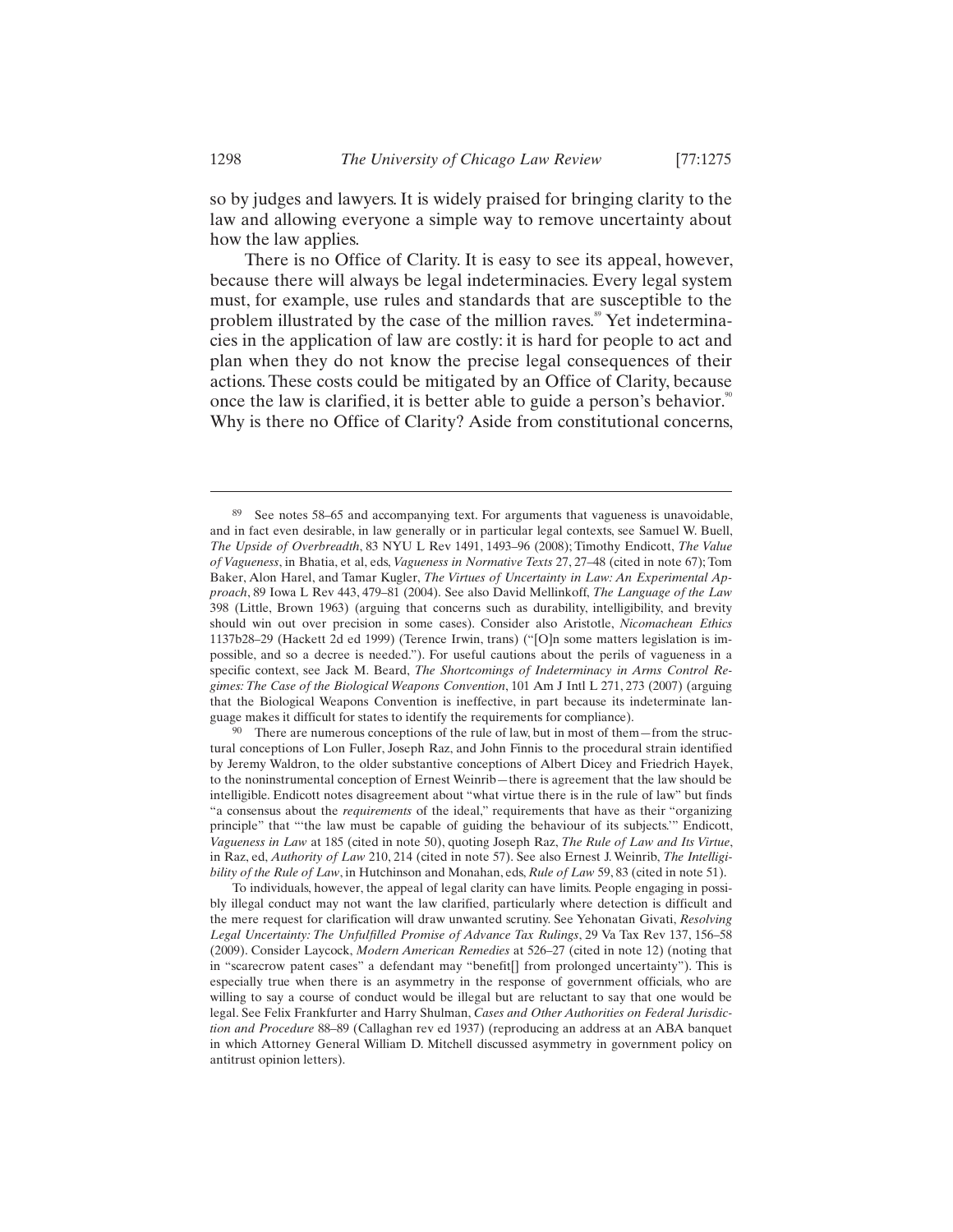such as concerns about advisory opinions,<sup>91</sup> the reason is a straightforward issue of cost. As described below, $\degree$  there would be enormous administrative costs and error costs from a system that generated legally binding answers to any question a person might ask,<sup>35</sup> not unlike the enormous costs and complexity that would be required if the legislature tried to answer every legal question through an infinite number of ever-more-specific rules.<sup>94</sup> In short, legal clarity is appealing, but any comprehensive method of achieving it, such as the Office of Clarity, is simply unworkable.

## B. In Search of a Limiting Principle

Preventive adjudication can be seen as an attempt to capture, to the extent possible, the advantages of the Office of Clarity while suffering as little as possible from the disadvantages. The need for legal clarity has always been the central argument made by proponents of the declaratory judgment.<sup>55</sup> But simply valuing legal clarity gives us no place to draw the line.<sup>96</sup> We need limiting principles, and two are offered below. For the first, the cost of clarifying the law, this Article draws on William Landes and Richard Posner's work on the administrative and error costs of ex ante legal decision making.<sup>97</sup> But Landes and Posner overlook another crucial limiting principle: the adequacy

<sup>91</sup> See, for example, Philip Hamburger, *Law and Judicial Duty* 151–54 (Harvard 2008) (describing how advisory opinions can give rise to political manipulation of the judiciary); Laurence H. Tribe, 1 *American Constitutional Law* 328–30 (Foundation 3d ed 2000) (tracing the ban on advisory opinions from the late eighteenth century to the late twentieth century). <sup>92</sup> See Part II.B.1.

<sup>93</sup> These costs may explain, for example, why as a matter of federal constitutional law "there is no general due process right to a declaratory judgment." Henry P. Monaghan, *Third Party Standing*, 84 Colum L Rev 277, 294 n 97 (1984).

<sup>94</sup> Consider David A. Weisbach, *Formalism in the Tax Law*, 66 U Chi L Rev 860, 861 (1999).

<sup>95</sup> See, for example, Uniform Declaratory Judgments Act (UDJA) § 12 (National Conference of Commissioners on Uniform State Laws 1922) (noting that the Act's "purpose is to settle and to afford relief from uncertainty and insecurity with respect to rights, status and other legal relations"); Douglas Laycock, *Federal Interference with State Prosecutions: The Cases* Dombrowski *Forgot*, 46 U Chi L Rev 636, 659 (1979) (attributing the federal Declaratory Judgment Act to "the common-sense principle that a citizen should not have to risk imprisonment to learn

what his rights are").<br><sup>96</sup> Proponents of the declaratory judgment have said comparatively little about limiting principles. The major work on the declaratory judgment in the United States is Borchard's treatise, and the closest Borchard comes to offering limiting principles is more or less that a declaratory judgment is inappropriate if the court lacks jurisdiction or the case is nonjusticiable. See Borchard, *Declaratory Judgments* at 299–307 (cited in note 6). Consider also Edwin Borchard, *Discretion to Refuse Jurisdiction of Actions for Declaratory Judgments*, 26 Minn L Rev 677, 683 (1942) (explaining that refusal to exercise jurisdiction is proper when the same issue is pending before another court, the interests of absent parties would be thwarted, or the procedure is used purely for reasons of strategy). 97 See generally Landes and Posner, 23 J Legal Stud 683 (cited in note 2).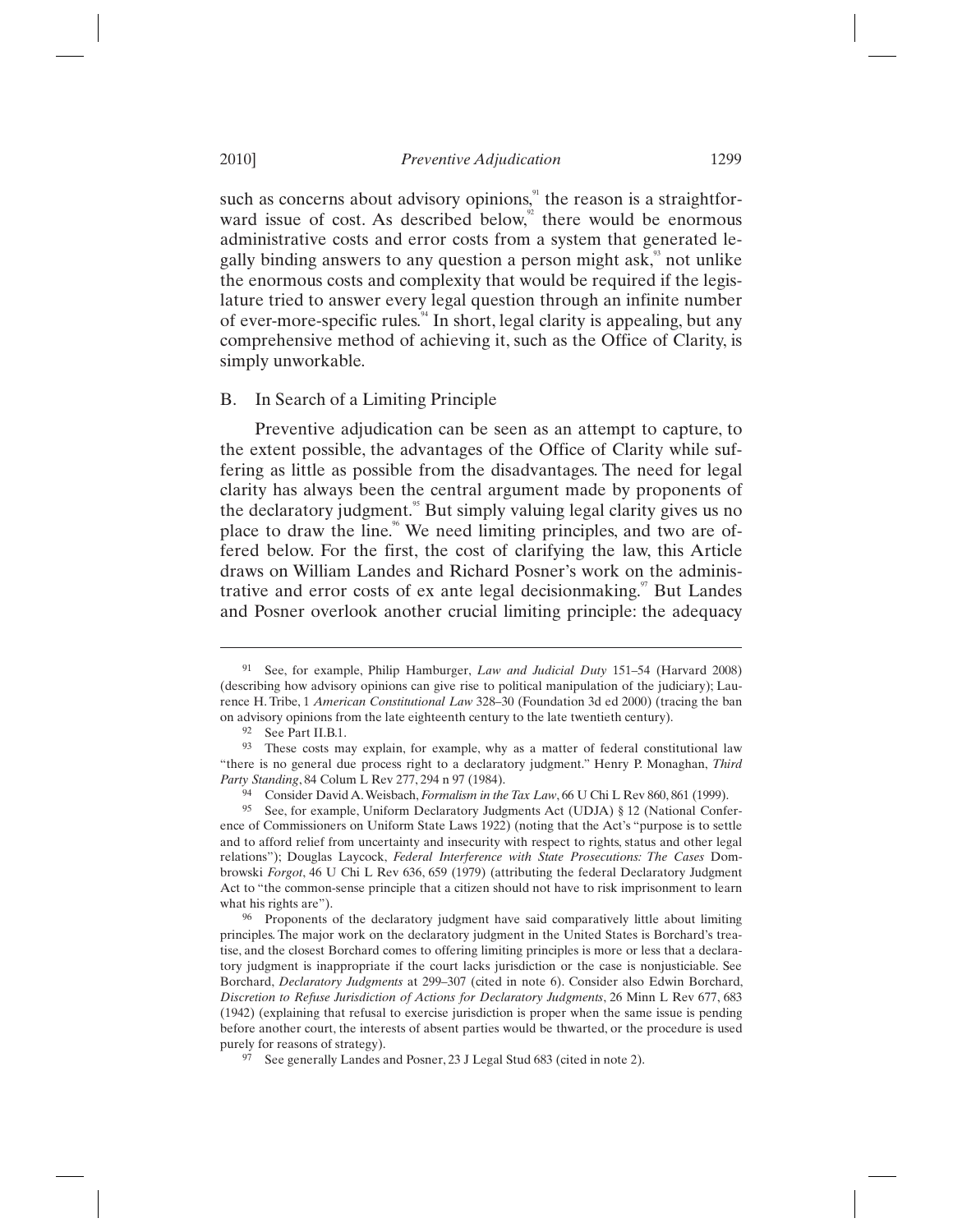of discounting as a substitute for preventive adjudication. Together these limiting principles distinguish the cases that should be resolved through preventive adjudication from those in which individuals should continue to live with legal uncertainty.

## 1. The cost of clarification.

The first limiting principle is the cost of clarifying the law through preventive adjudication. Think of the administrative costs of the Office of Clarity: staffing an office of capable government lawyers, who can answer any question regarding the application of law to facts, no matter how ill phrased the question or convoluted the facts, and who can do so within sixty days. Even more serious would be the error costs of making binding decisions in response to uncontested questions: all the usual explanations for doctrines like standing, ripeness, and adversity apply. The questions themselves would often be vague or ambiguous or even misleading on crucial points, either by accident or design. Some questions would be highly manipulable, because the person asking the question would control the underlying behavior and could alter it to influence the court's decision: "Would this action I have not yet taken be a tort?"<sup>98</sup> Or a question might be asked by a party whose interests diverged from the common good, or at least whose interests diverged from the interests of groups that may be less likely to file questions, such as the economically disadvantaged. There would be no adverse party to present the other side of the argument. And even if the Office of Clarity could surmount all of these obstacles, even if it could gather sufficient and accurate information to answer a question, the question might still be better answered with the additional data generated by a hardened dispute.<sup>99</sup>

These costs affect preventive adjudication. Courts engaged in preventive adjudication are doing the work of the Office of Clarity, albeit in a narrower set of cases. One consideration in defining this narrower set of cases, then, is cost: preventive adjudication should be available when its administrative and error costs are relatively low. Especially useful here is Landes and Posner's economic model of ex ante legal decision making. $100$ 

<sup>98</sup> See note 84.

<sup>99</sup> But see note 103. The Office of Clarity's error costs could be drastically reduced by not giving its answers binding effect, but doing so would increase net administrative costs (deciding now would no longer be a means of reducing the number of questions to decide later), and it would remove a crucial part of the Office's rationale—providing not prediction but certainty.

<sup>100</sup> See Landes and Posner, 23 J Legal Stud at 686–98 (cited in note 2). Landes and Posner call the phenomenon they are modeling "anticipatory adjudication," which differs from "preventive adjudication" in important ways. Their concept is strictly about timing; it encompasses injunctive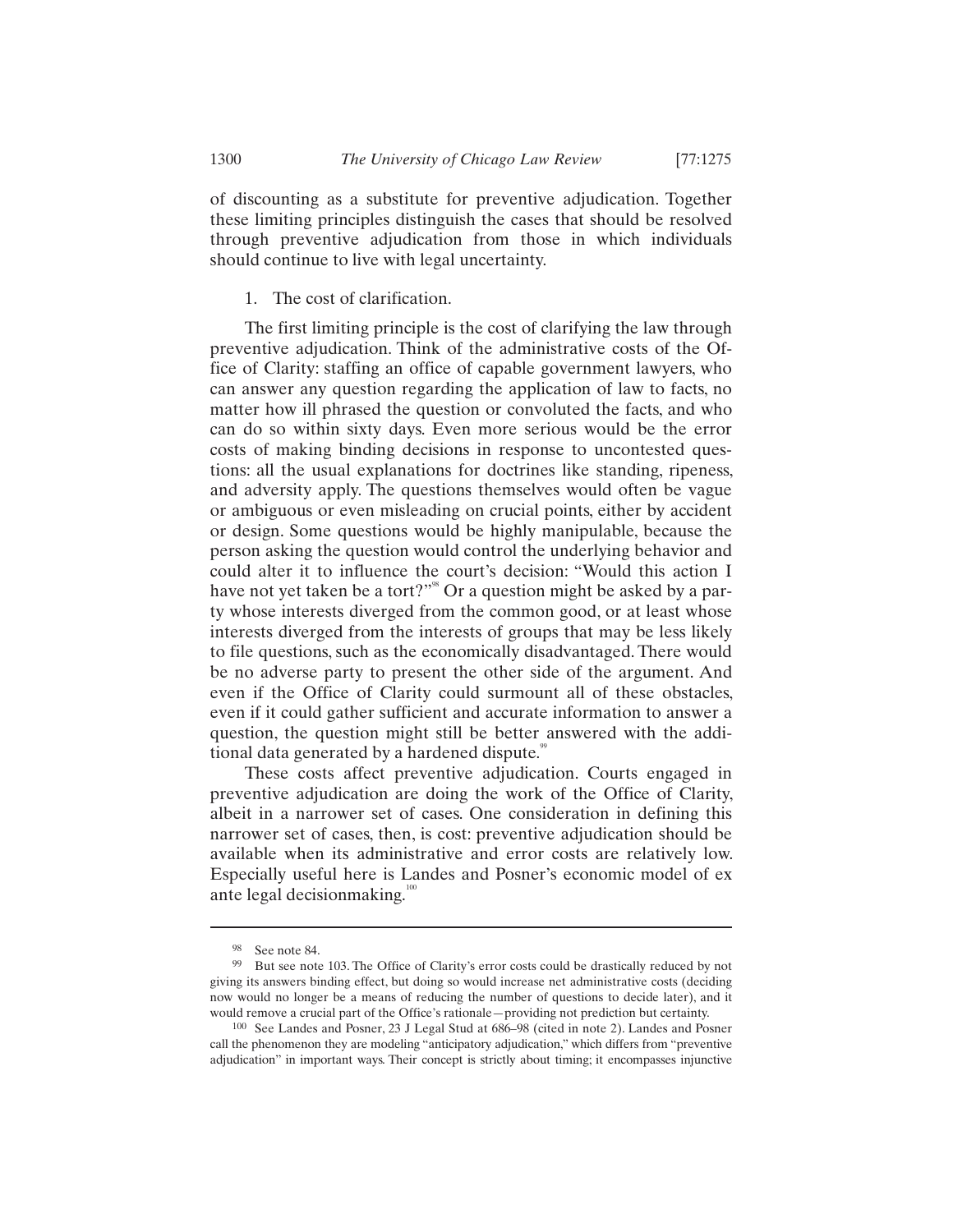Landes and Posner note that the administrative costs of deciding cases in advance include the cost of resolving "not yet fully developed disputes that, left alone by the courts for a time, might not require judicial resolution at all."<sup>101</sup> The error costs include the "greater risk of deciding a case incorrectly when there is little or no factual record." When deciding before rather than after an act is taken, a court lacks "the benefit of information generated by the act itself," information that can help the court more precisely characterize the act and more accurately weigh its costs and benefits. $\alpha$ <sup>1</sup>

Although the cost of clarification offers a limiting principle for preventive adjudication, this cost will vary from case to case, and it can be difficult to discover the cost in any particular case, especially because there is little empirical data on the litigation costs (to parties and courts) of actual preventive cases.<sup>104</sup> At least three approaches are possible.

First, the relatively low-cost preventive cases could be determined through a highly reticulated, case-by-case cost-benefit analysis like the one undertaken by Landes and Posner. This would not be judicially manageable, at least in the ordinary case for the ordinary judge.

Second, justiciability doctrines could be used to screen out highcost cases. For example, because errors are more likely for abstract questions raised by disinterested parties, a legal system could require a concrete question raised by someone with an interest at stake.<sup>105</sup> Indeed,

 $\overline{a}$ 

104 The sole data points I have found in published sources are State Farm's determination in 1993 that the costs of defending a particular case and possibly obtaining a declaratory judgment would be "in the range of \$6,000 to \$7,000," *Stevenson v State Farm Fire & Casualty Co*, 628 NE2d 810, 812 (Ill App 1993), and suggestions that the average cost of a patent infringement trial is more than seven figures, see Greg Halsey, Comment, *There Is a Pink Elephant at Our Patent Negotiation, and His Name Is Declaratory Judgment*, 46 San Diego L Rev 247, 256 (2009) (reporting that, in 2000, litigation costs in a "mid-range" patent infringement trial averaged about \$1,500,000); Kimberly A. Moore, *Judges, Juries, and Patent Cases—An Empirical Peek Inside the Black Box*, 99 Mich L Rev 365, 367 n 9 (2000) (reporting the median legal costs for patent infringement suits to be \$2,493,000).<br><sup>105</sup> For analysis of how justiciability doctrines can block preventive adjudication in cases

with high error costs, see Landes and Posner, 23 J Legal Stud at 715–19 (cited in note 2).

relief and is not limited to courts. It thus includes other kinds of ex ante legal decisionmaking, such as preliminary injunctions, preventive detention, claim preclusion, and agency guidance. Id

at 684, 707.<br><sup>101</sup> Id at 685 (describing such cases as "hypothetical, contingent, inchoate, premature, [and] abstract").<br> $102$  Id.

<sup>&</sup>lt;sup>103</sup> Id at 690. The value of lawmaking in concrete cases has been strongly challenged. See Frederick Schauer, *Do Cases Make Bad Law?*, 73 U Chi L Rev 883, 884 (2006) (arguing that "the distortion of the immediate case" creates "results predictably worse than those that would be reached by making law in a less dispute-driven fashion"). This Article assumes the conventional understanding that making law in concrete cases decreases error costs. Alternatively, on Schauer's account, the error costs of preventive adjudication would sometimes be even lower than those of remedial adjudication, a conclusion that would strengthen the argument for preventive adjudication for questions that tend to be less fact-specific (for example, a void-for-vagueness challenge).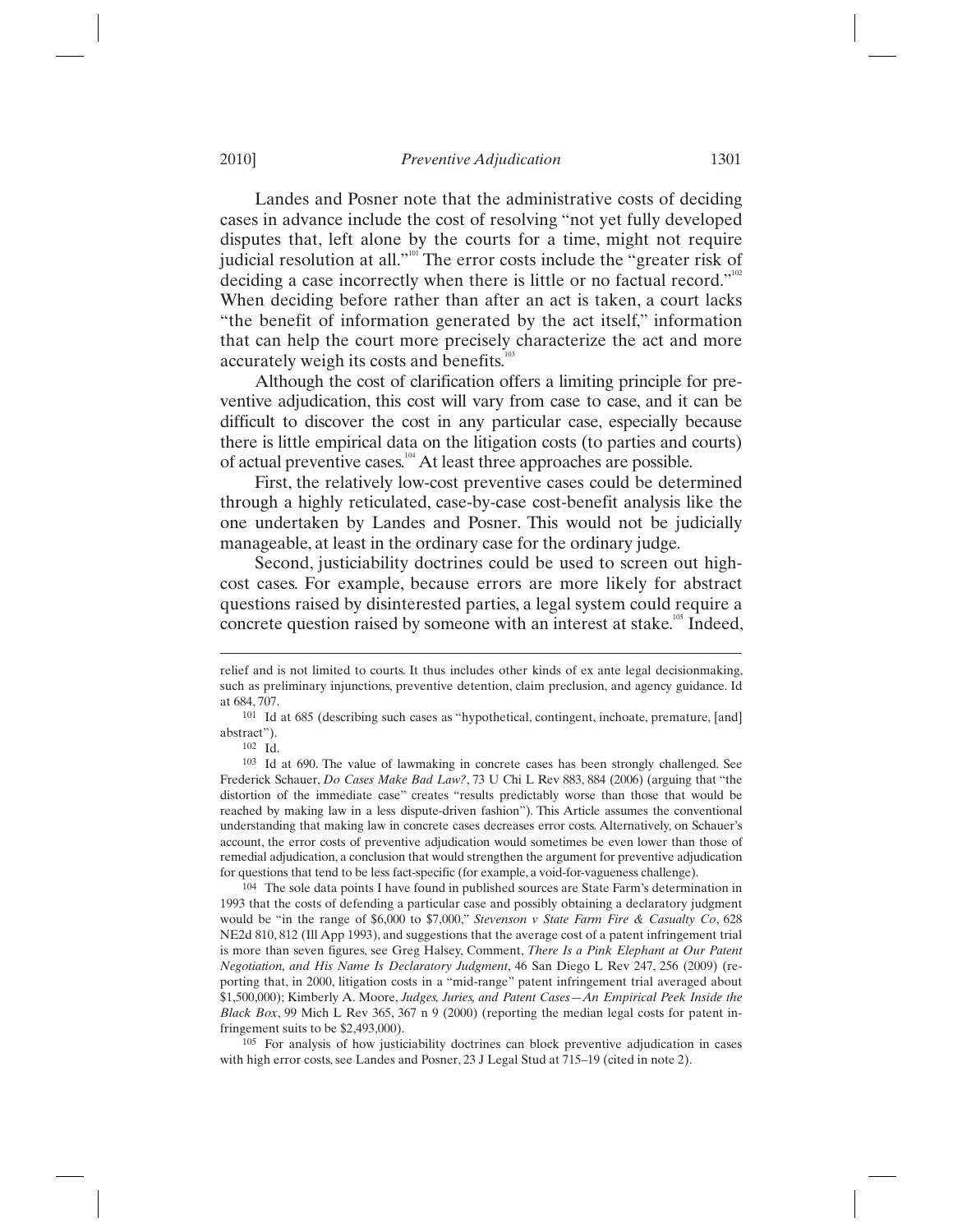minimum (and usually minimal) requirements along these lines are pervasive in systems of preventive adjudication,<sup>106</sup> with the qualified exception of legal regimes that allow advisory opinions.<sup>107</sup> But justiciability doctrines are a crude way to screen out high-cost cases, and if they have been developed in the context of remedial adjudication, they should not be applied uncritically to preventive adjudication.<sup>108</sup>

Third, and more promising, a system of preventive adjudication could concentrate on categories of questions that can be resolved with relatively low administrative and error costs. Take, for example, the question of whether a written instrument is valid. Administrative costs are relatively low, because a court may need to decide only three questions: (1) what the rules for creating the instrument were at a particular time (for example, mental competence and attestation by a witness); (2) whether those rules were followed; and (3) whether since that time the instrument has been invalidated (for example, rescinded by the testator).<sup>109</sup> The question of a written instrument's validity involves relatively low error costs, too—we generally have no reason to think that the passage of time would generate relevant information (in fact, the passage of time might *reduce* the amount of information

-

<sup>106</sup> See, for example, *Maryland Casualty Co v Pacific Coal & Oil Co*, 312 US 270, 273 (1941) ("[T]he question in each case is whether the facts alleged, under all the circumstances, show that there is a substantial controversy, between parties having adverse legal interests, of sufficient immediacy and reality to warrant the issuance of a declaratory judgment."); *AG Farms, Inc v American Premier Underwriters, Inc*, 695 NE2d 882, 887 (Ill App 1998) (requiring "(1) a plaintiff with a tangible legal interest, (2) a defendant with an adverse interest, and (3) an actual controversy regarding that interest"); Woolf and Woolf, *The Declaratory Judgment* at 137–38 (cited in note 12), quoting *Russian Commercial and Industrial Bank v British Bank for Foreign Trade, Ltd*, 2 App Cas 438, 448 (HL 1921) (stating that in English and Scottish law, "[t]he question must be real and not a theoretical question; the person raising it must have a real interest to raise it; he must be able to secure a proper contradictor, that is to say some one presently existing who has a true interest to oppose the declaration sought").<br>
<sup>107</sup> Even advisory opinions are sometimes given with the benefit of factual asservations. See,

for example, *Opinion of Justices to the House of Representatives*, 702 NE2d 8, 11 (Mass 1998) (noting that a memorandum was submitted by interested Boston residents); Manley O. Hudson, *Advisory Opinions of National and International Courts*, 37 Harv L Rev 970, 983–84 (1924) (explaining that before issuing advisory opinions, courts can hear arguments from amici curiae). See also Tribe, 1 *American Constitutional Law* at 329 n 8 (cited in note 91) (suggesting that liberal intervention rules can give "the necessary concreteness" to advisory opinions).<br><sup>108</sup> For example, in the cases for which preventive adjudication is used we could see a con-

tinuum of adversity: from cases where there usually is no adversity at all (Is the missing person dead?), to cases where adversity may be hypothetical and future (Is the gestational surrogate the legal mother?), to cases where there is always adversity (Does A have better title than B?). (I am indebted to Robert Ferguson for this point.) Preventive adjudication also fits uneasily with an injury-in-fact requirement: whether harm is imminent or has already begun has very little to do with whether preventive adjudication is a useful means of avoiding harm in the future.

<sup>109</sup> See Finnis, *Natural Law* at 268 (cited in note 72) ("[W]hatever legal rule or institution (e.g. contract, settlement, corporation) has been once validly created remains valid, . . . until it [ends] according to its own terms or to some valid act or rule of repeal.").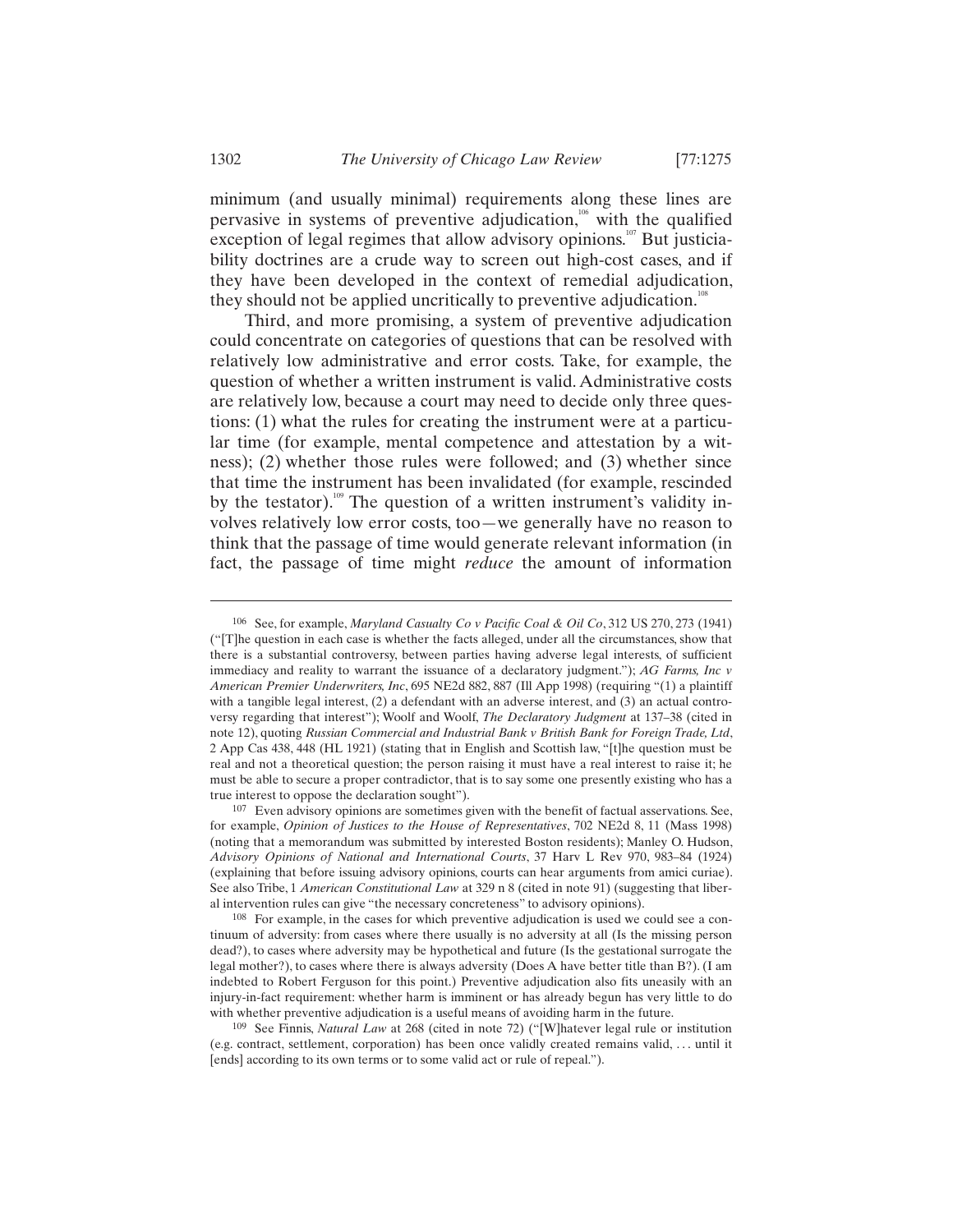available as papers and electronic files are lost). Similarly, a case of lexical indeterminacy has relatively low administrative and error costs: the question is a narrow one within judicial competence, and the passage of time is again unlikely to generate new information.<sup>110</sup> And questions of lexical indeterminacy or the validity of a written instrument will tend to be less susceptible to manipulation because in neither kind of case does the person seeking clarification have full control of the relevant circumstances.<sup>11</sup>

As a limiting principle, the cost of clarification is useful but incomplete. We still need a way of determining the cases in which preventive adjudication is especially valuable.

## 2. The adequacy of discounting.

The second limiting principle is the adequacy of the primary substitute for preventive adjudication: discounting for the uncertainty of future events, and specifically uncertainty about how the law will be applied.<sup>112</sup> A brief example: an entrepreneur contemplates starting an industrial-hemp business, but knows that the business might ultimately be found to be illegal.<sup>113</sup> The entrepreneur will take into account this possibility. If the entrepreneur thinks there is a 50 percent chance that a court would declare industrial hemp illegal, then the entrepreneur will discount by half the expected return from operating the business.<sup>114</sup> Discounting is critical to a sound normative theory of preventive adjudication, but it does not feature in Landes and Posner's analysis.<sup>1</sup>

Before considering the adequacy of discounting, an important preliminary step is to examine more closely the problem of uncertainty that preventive adjudication is meant to address. Is uncertainty

<sup>110</sup> See text accompanying note 217. Landes and Posner suggest that error costs will generally be lower when "the facts bearing on legal entitlement are in existence rather than contingent even though no one has yet been injured, for example by making a bigamous marriage or by building on land owned by someone else." Landes and Posner, 23 J Legal Stud at 699 (cited in note 2). Although probably true, this state of the world can be hard to ascertain from pleadings, and the examples Landes and Posner suggest are better explained as instances where discounting is inadequate.<br><sup>111</sup> See note 84 and text accompanying note 98.

 $112$  See note 8. See also Brooks and Schwartz, 58 Stan L Rev at 385 (cited in note 6) ("When the assignment of entitlements . . . is uncertain, parties rationally discount harms when selecting their course of conduct.").<br>
<sup>113</sup> The entrepreneur is making this decision in the late 1990s, before the case culminating in

*New Hampshire Hemp Council, Inc v Marshall*, 203 F3d 1, 3–4, 8 (1st Cir 2000) (holding that industrial hemp falls under the federal ban on cultivation of cannabis).<br><sup>114</sup> I am obviously simplifying: other variables include the probabilities of detection, prose-

cution, and conviction. The mere prospect of possible illegality can affect aspects of starting a firm, such as financing, and a person can suffer substantial financial and reputational costs from being investigated or indicted without a conviction.<br><sup>115</sup> See note 120.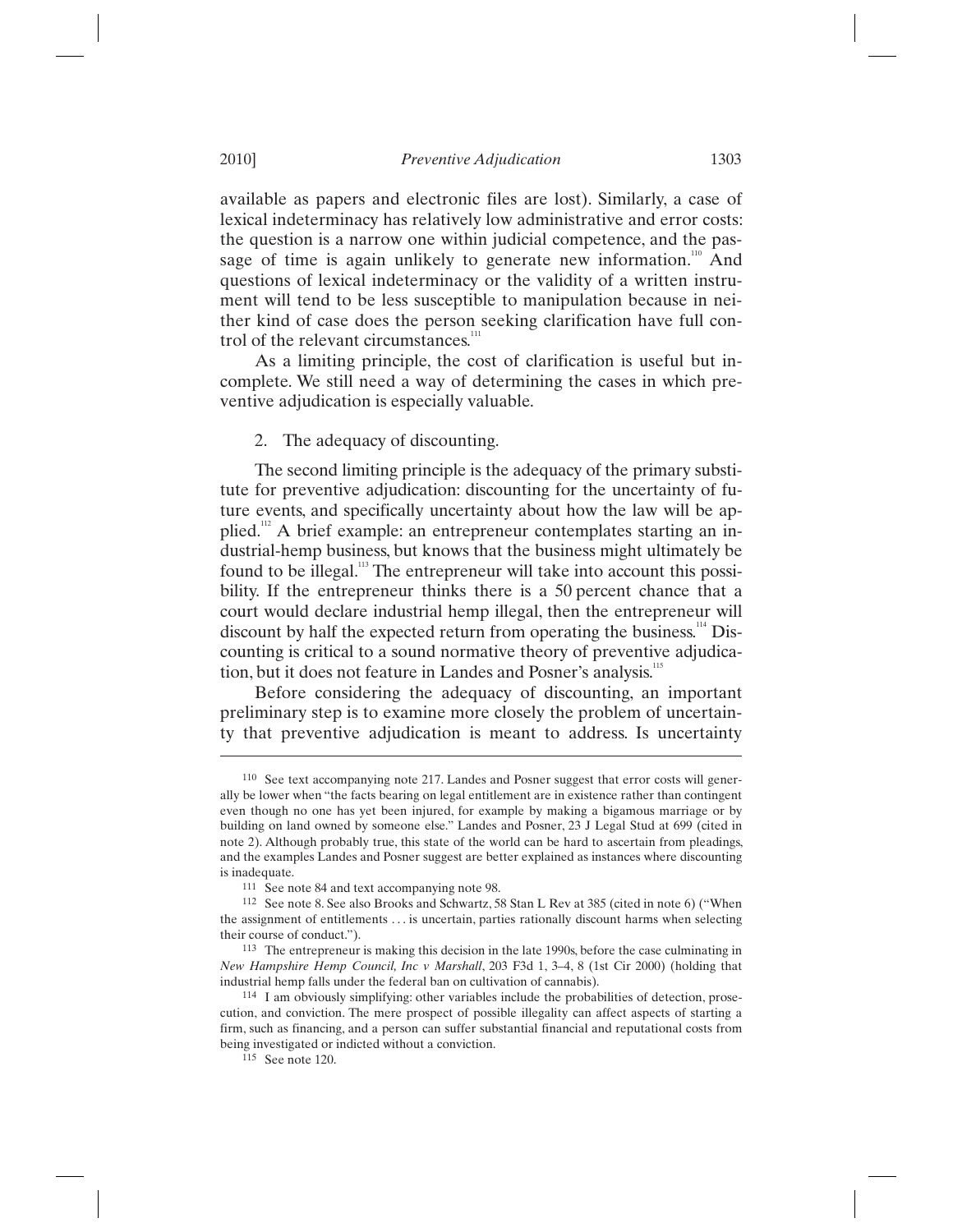caused by legal indeterminacy different from uncertainty generally? Walking into the dark is a metaphor for all of life, not just for life without declaratory judgments.<sup>116</sup> There are always unknowns; events unfold in unpredictable ways. For this broader problem of uncertainty, preventive adjudication seems like a trivially small response.

Consider a private equity firm deciding whether to buy a startup that has a new technology for producing ethanol from switchgrass. This decision, like investing generally, is fraught with uncertainty.<sup>117</sup> The uncertainties for the private equity firm include: (1) whether Congress will maintain a renewable-energy tax credit that is necessary to make the technology economically viable; (2) whether the cost of oil will return to the \$100-a-barrel level also needed to make the technology economically viable; (3) whether ethanol made from switchgrass is included in the definition of "ethanol" in a federal statute mandating the purchase of vast quantities; (4) the speed and extent to which the technology, relative to emerging rival technologies, can be developed, improved, and scaled; and (5) the availability of financing. Of these five uncertainties, preventive adjudication could address only the statutory definition of "ethanol." It would do very little, then, to address the broader problem of uncertainty. To justify preventive adjudication because it removes uncertainty, therefore, we need an account of why uncertainty caused by indeterminacy in the application of law is different from (that is, more costly or solvable than) uncertainty about congressional action, markets, technology, and capital availability.<sup>118</sup>

Another way to raise this question is to ask why we need preventive adjudication when individuals can discount for uncertainty in the application of law.<sup>119</sup> In the ethanol example, we expect the private equity firm to discount for the probability of each occurrence. Why should the firm not also discount for the chance that a court will decide, as a matter of first impression, that "ethanol," in a federal statute requiring millions of gallons of ethanol purchases, includes ethanol made from switchgrass? No one would think it appropriate, immediately after

<sup>116</sup> See text accompanying note 88. 117 See, for example, Uwe Götze, Deryl Northcott, and Peter Schuster, *Investment Appraisal: Methods and Models* 261 (Springer 2008); Sverrir Olafsson, *Making Decisions under Uncertain-*

*ty—Implications for High Technology Investments*, 21 BT Tech J 170, 170, 176 (2003). 118 Consider Jonathan T. Molot, *A Market in Litigation Risk*, 76 U Chi L Rev 367, 368–69 (2009) (comparing legal risks to market risks); Louis Kaplow, *An Economic Analysis of Legal Transitions*, 99 Harv L Rev 509, 533–36 (1986) (analogizing market- and government-created risks); Michael J. Graetz, *Retroactivity Revisited*, 98 Harv L Rev 1820, 1825 (1985) ("The costs of uncertainty in the law do not seem necessarily different in kind or in magnitude from the costs of uncertainty in markets arising from, for example, changing technology or demand.").<br><sup>119</sup> Yet another way to raise the question, in Coasean terms, is to ask why parties cannot bargain

to an efficient outcome without judicial clarification of their legal entitlements. See note 144.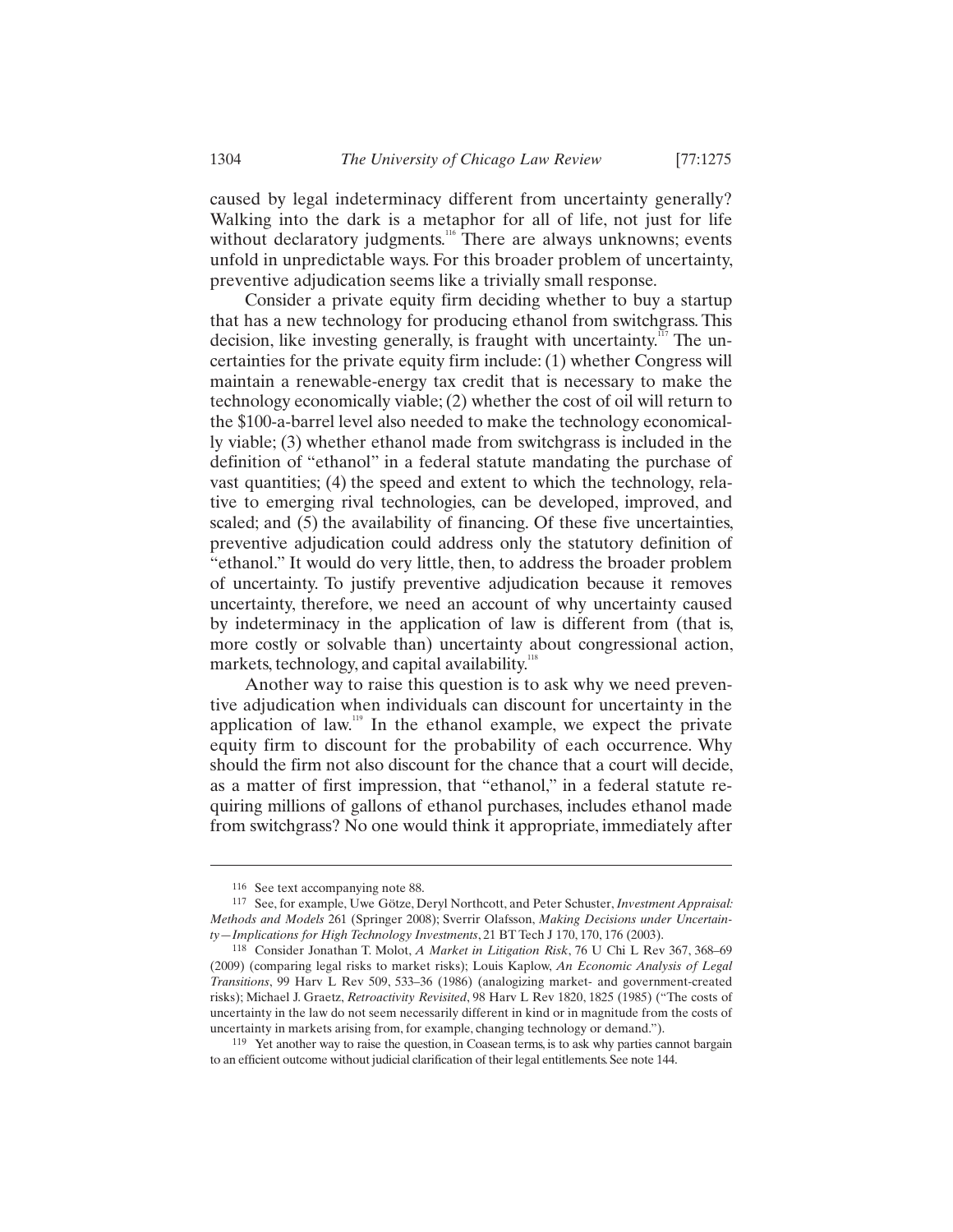a congressional election, to resolve a firm's uncertainty about the future existence of a tax credit by calling together the newly elected members of Congress and having them indicate their positions (even assuming, for the sake of argument, that this poll would accurately predict legislative results). So why should a private equity firm be able to go to court to resolve its uncertainty about whether "ethanol" includes ethanol made from switchgrass?

As a general matter, this objection is right. Discounting usually *is* an adequate response to legal indeterminacy, and when it is, it should not be displaced by preventive adjudication.<sup>120</sup> There are significant exceptions—described below—but first we need to be clear about the general rule that discounting is adequate. Against this general rule it might be argued that the state has an obligation to make determinate laws. But indeterminacy in law is to a significant degree unavoidable. Sometimes we have no practical way of escaping the fact-based indeterminacy of a standard like "serious distress" or "reasonable," and sometimes indeterminacy may even be desirable.<sup>121</sup> Discounting for the

<sup>120</sup> See Wagner, *Declaratory Judgments in New York* at 15 (cited in note 42) ("Mere uncertainty . . . does not justify the operation of legal machinery."). Individuals' discounting will sometimes be informed by legal advice. On legal advice as a response to uncertainty about the law, see Landes and Posner, 23 J Legal Stud at 687 (cited in note 2) (explaining that lawyers can only predict the probability of various outcomes of an action while an adjudication can provide certainty about whether conduct is legal); Steven Shavell, *Legal Advice about Contemplated Acts: The Decision to Obtain Advice, Its Social Desirability, and Protection of Confidentiality*, 17 J Legal Stud 123, 131–33 (1988). Contra Landes and Posner, we should describe discounting, not the legal advice on which it sometimes relies, as the alternative to preventive adjudication. See Landes and Posner, 23 J Legal Stud at 687 (cited in note 2) ("A fundamental question is why, if the problem is uncertainty, the private market for legal services is not the solution."). Many people cannot afford legal advice in the ordinary course, even about things that matter greatly to their well-being, and legal questions sometimes are not amenable to consultation with an attorney. Consider, for example, the legal driving speed in Montana, which replaced its numeric speed limits for three years in the 1990s with a requirement of "reasonable and prudent driving." See Robert E. King and Cass R. Sunstein, *Doing without Speed Limits*, 79 BU L Rev 155, 179 (1999). For cases where the "reasonable and prudent driving" standard was indeterminate, the substitute for preventive adjudication was probably discounting, not legal advice. Consider id at 162–64, 181–85 (discussing drivers' and law enforcement officials' views of what would or would not be a legal speed).

<sup>121</sup> On the value of vagueness, see sources cited in note 89. There is an enormous literature on the specificity of law, often cast in terms of rules and standards. See, for example, Louis Kaplow, *Rules versus Standards: An Economic Analysis*, 42 Duke L J 557 (1992); Frederick Schauer, *Playing by the Rules: A Philosophical Examination of Rule-Based Decision-Making in Law and in Life* (Clarendon 1991); Duncan Kennedy, *Form and Substance in Private Law Adjudication*, 89 Harv L Rev 1685 (1976).

Even in the criminal law, though clarity is often praised, it is not infrequently abandoned so that vague laws can reach conduct that is hard to proscribe in advance. Compare *Hubbard v United States*, 514 US 695, 701 n 4 (1995) ("We have often emphasized the need for clarity in the definition of criminal statutes."); *Dunn v United States*, 442 US 100, 112–13 (1979) ("[T]o ensure that a legislature speaks with special clarity when marking the boundaries of criminal conduct, courts must decline to impose punishment for actions that are not plainly and unmistakably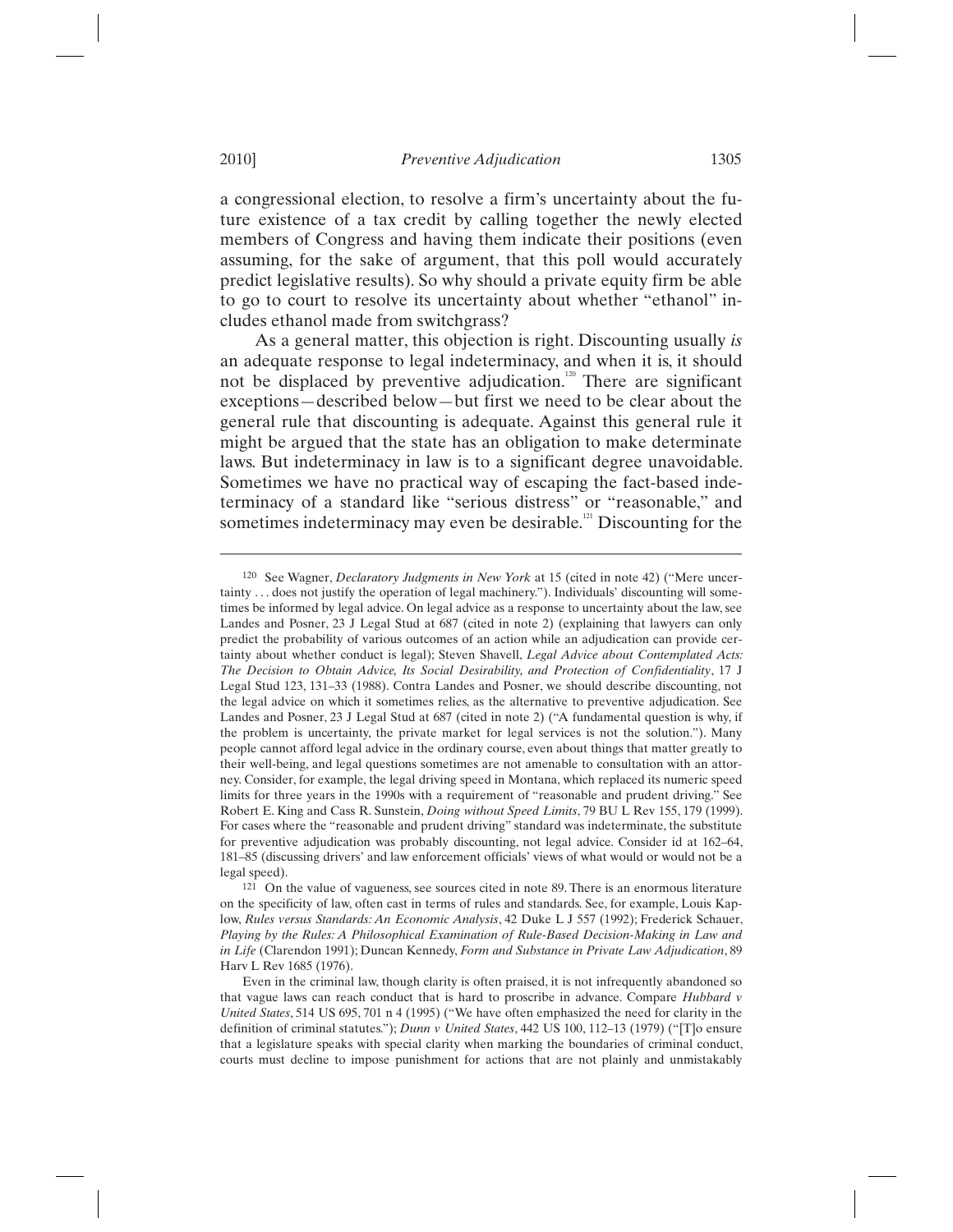uncertainty caused by law is inevitable because uncertainty caused by law is inevitable.

And yet there are at least two significant exceptions to the general adequacy of discounting. I argue that uncertainty caused by legal indeterminacy should *not* be left to discounting when it (1) concerns legal status, or (2) "clouds" ownership of property. There may be further exceptions, but here preventive adjudication is especially valuable.

*a) Doubtful status*. A question of status considers a person, either a natural person or a firm, and asks if a legal relation obtains between that person and one or more other persons. $12$  Law recognizes many statuses. Some are related to sex, gender, and the family: maternity, paternity, filiation, civil union, marriage. Others are defined by one's relation to a particular nation-state: citizen, legal immigrant, enemy, enemy combatant. Other statuses relate to being human or mortal, such as death. (A person's status as dead becomes an issue when a person is missing.) And some statuses, such as membership in an organization<sup>123</sup> or being a person's legal counsel, fall along the shadowy boundary between public recognition and private ordering.

In a case of doubtful status it is unclear whether a person has a particular status. When status is doubtful, discounting tends to be an inadequate response for three reasons. First, having or not having a particular status is often a threshold question, and one's view of it will affect many future decisions. A determination that someone is or is not a citizen of a particular country can reverberate throughout her life, with implications for residence, voting, military service, jury service, deportation, detention, and self-identity. And it can be enormously

proscribed.") (citations and quotation marks omitted) with *United States v Petrillo*, 332 US 1, 7 (1947) ("That there may be marginal cases in which it is difficult to determine the side of the line on which a particular fact situation falls is no sufficient reason to hold the language too ambiguous to define a criminal offense."). See also Buell, 83 NYU L Rev at 1491, 1493–95 (cited in note 89) (arguing that overly broad criminal statutes may be a cost-justified way to prevent wrongdoers from being able to adapt their behavior to avoid legal sanctions); Baker, Harel, and Kugler, 89 Iowa L Rev at 468–74 (cited in note 89) (describing the deterrent effects of uncertainty and ways to manipulate uncertainty); Dan M. Kahan, *Lenity and Federal Common Law Crimes*, 1994 S Ct Rev 345, 345–49 (arguing that judicial underenforcement of the principle of lenity reflects a tension between that principle and the criminal lawmaking power delegated to courts from Congress); Waldron, 82 Cal L Rev at 534–38 (cited in note 51) (suggesting that when a statute criminalizing conduct is vague, citizens will behave more cautiously to avoid actions that would even arguably be of the type prohibited by the statute); John Calvin Jeffries, Jr, *Legality, Vagueness, and the Construction of Penal Statutes*, 71 Va L Rev 189, 190–201 (1985) (describing the history of the principle of legality and the uncertainty in its application). 122 See Restatement (Second) of Judgments § 31, comment a.

<sup>123</sup> See Woolf and Woolf, *The Declaratory Judgment* at 102 (cited in note 12) (stating that the right to be a member of a local or professional organization "often lies on the borderline between status and contract"); Sarna, *The Law of Declaratory Judgments* at 162 (cited in note 12).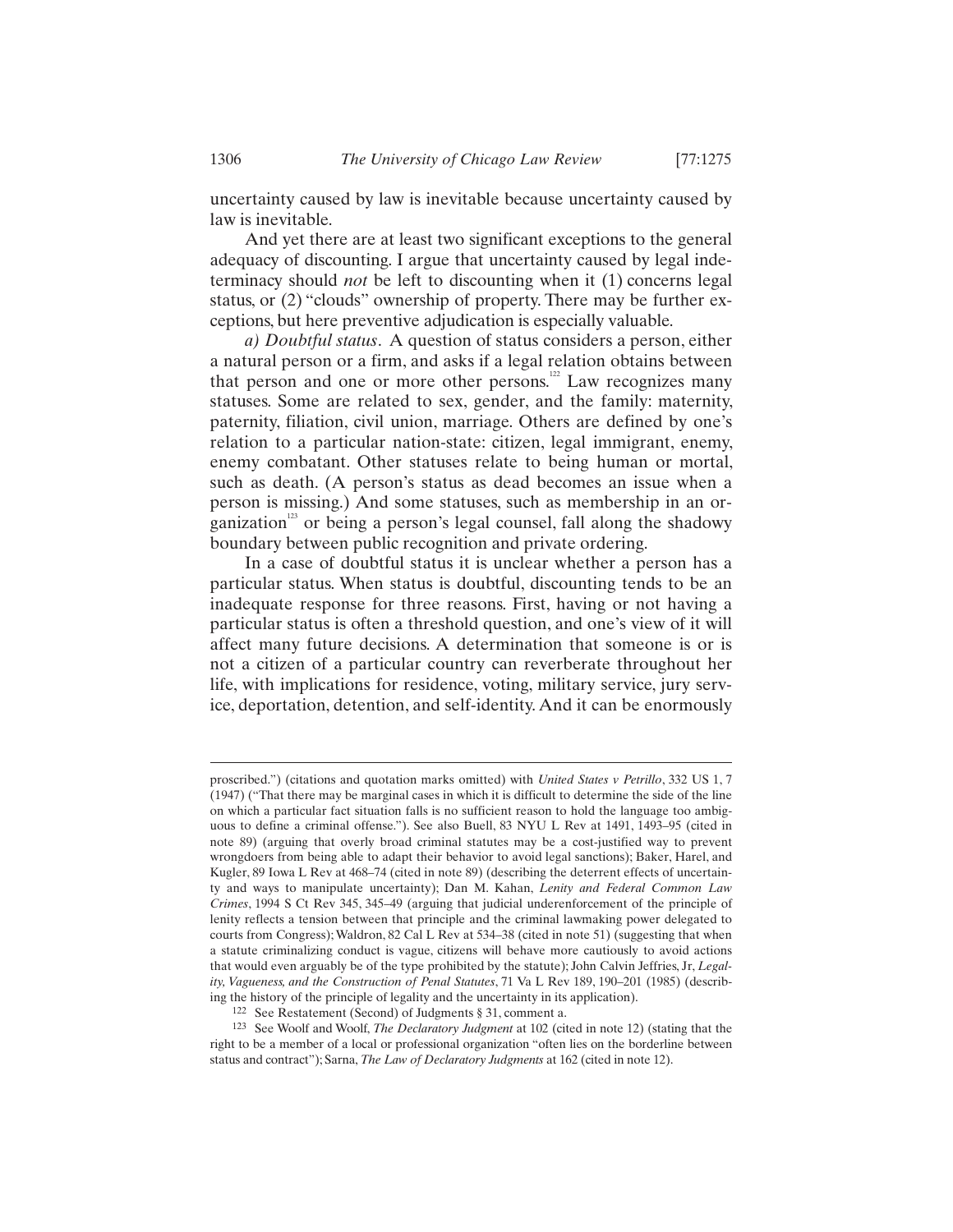difficult or even impossible to undo all of the decisions a person might make based on a mistaken view about legal status.

Second, *some* view of a particular status can be unavoidable. If a rave organizer is uncertain whether a rave in a particular location would fall within the strictures of a noise-pollution statute, she can avoid legal risk by not holding a rave in that location.<sup>124</sup> By contrast, with legal status it is sometimes impossible to avoid acting on a particular view. Whether an adult is or is not the legal parent of a child will normally affect how the adult acts toward the child; to ignore the question of legal parenthood is itself a decision—a decision to act as though one is not a legal parent.125 Likewise, a person who *might* be the legal counsel representing an accident victim must act as if she either is or is not the victim's legal counsel. $126$ 

Third, status is often effectively dichotomous. A person is or is not another person's legal parent. A person is or is not a citizen; if a person is unsure whether she is a citizen, she cannot cast a one-half vote. This is not to say that status is *absolutely* dichotomous. True, one is or is not a citizen. But one could have some other status, such as lawful permanent resident. And yet legal status often feels dichotomous—binary, on/off—because of how status is defined by law in a limited set of options, with each option having specified rights and duties that cannot be scaled down or customized, as illustrated by the legal statuses of parent, citizen, spouse, and lawyer.<sup>127</sup> These features that make status seem dichotomous also make it resistant to discounting. When status is uncertain, a person cannot easily pick an intermediate option, a Solomonic splitting. Status is usually all or nothing.

These three reasons why discounting is an inadequate response to uncertainty about legal status can be summed up by the metaphor of a crossroads: the roads from which one can choose are long and different (threshold decision); one must choose a road (unavoidable); and

<sup>124</sup> See notes 58–61 and accompanying text. 125 Consider Rush, *Freewill*, on *Permanent Waves* (Mercury Records 1980) ("If you choose not to decide, you still have made a choice.").

<sup>126</sup> In *Bennett v Miller*, 137 SW3d 894, 895 (Tex App 2004), two attorneys were hired on contingency to represent the same car accident victim—one was hired by the victim and one by the victim's temporary guardian—and the attorneys sued for a declaratory judgment regarding

which one was the victim's attorney.<br><sup>127</sup> Legal status in the United States therefore resembles property, not contract. As Tom Merrill and Henry Smith have shown, property law is marked by the *numerus clausus* ("the number is closed") principle: it offers a closed list of standardized forms instead of free customization. Merrill and Smith, 110 Yale L J at 4 (cited in note 9). Consider Mary Anne Case, *Marriage Licenses*, 89 Minn L Rev 1758, 1775–77 & n 77 (2005) (noting the relevance of the *numerus clausus* principle for marriage). On the intersection of property and status (though not primarily the law of status), see generally Nestor M. Davidson, *Property and Relative Status*, 107 Mich L Rev 757 (2009) (discussing the status-signaling function of property).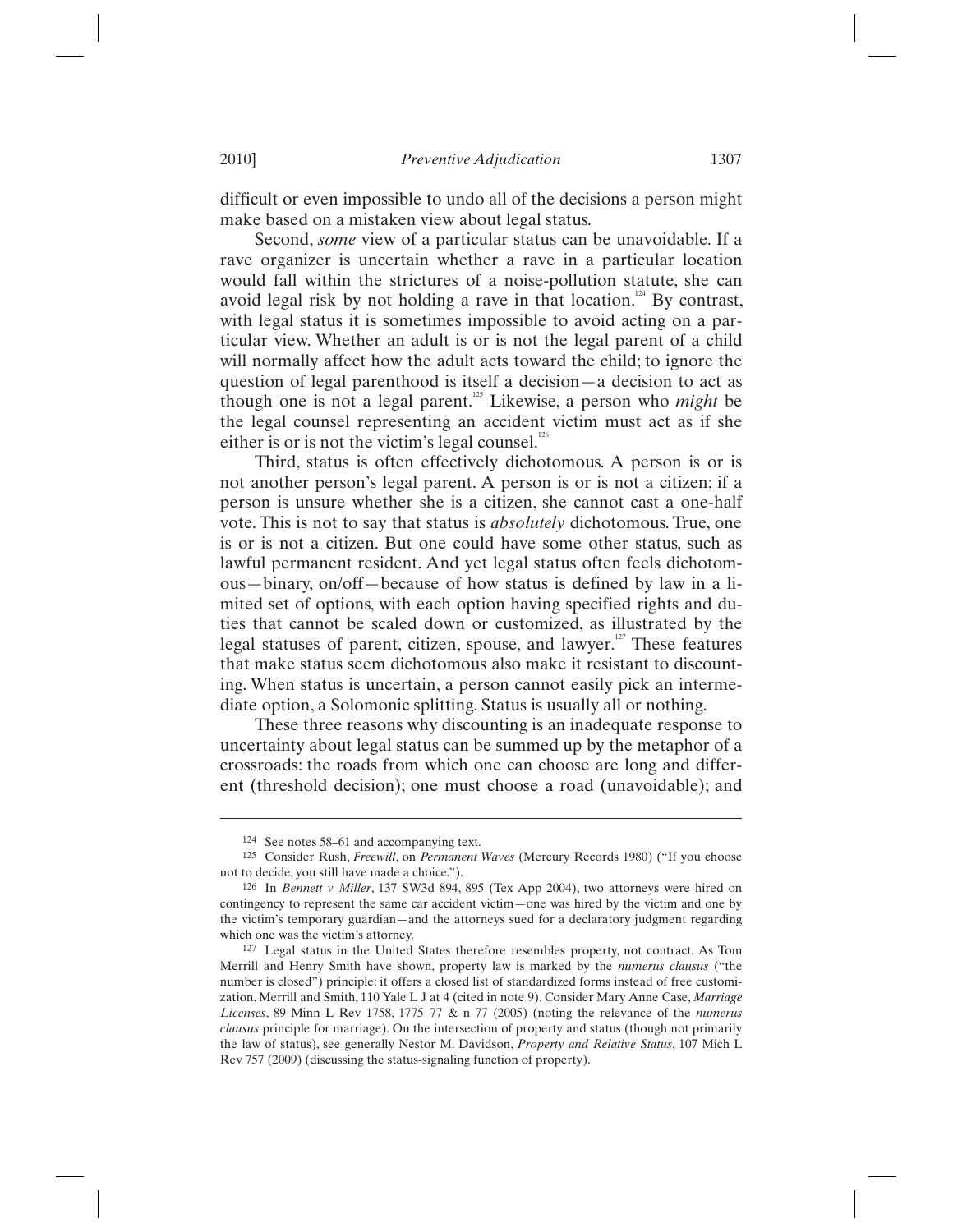there are only a small number of roads, without intermediate possibilities (effectively dichotomous).

All three reasons why discounting is inadequate can be seen in the case of an executor who must decide whether a missing person is dead.<sup>128</sup> First, a particular view of legal status—that is, that the missing person *is* dead—is a threshold point for all the decisions involved in the distribution of the estate. And no one wants the liability, not to mention the guilt, from making these decisions based on an erroneous view (seen ex post) that the missing person is no longer alive.<sup>129</sup> Second, the executor cannot avoid a decision. A decision could be postponed, but after a few years go by, the question whether to distribute the estate necessarily depends on some view about whether the person is dead. Third, the status of death is dichotomous. The person is dead or is not dead, and there will often be no reasonable half measures for the estate: it hardly makes sense to distribute most of the estate because a person is probably dead.

Preventive adjudication is well suited to resolve uncertainties about legal status.<sup>130</sup> To protect executors, for example, from the potential financial and personal costs of acting on an erroneous view that a missing person is dead, a number of states allow a judicial declaration of death.131 Or consider the case, described above, of a genetic provider who has contracted with a gestational surrogate.<sup>132</sup> Or a case where a woman has been arrested, and the state would like to place her child in the care of a man who has been on the periphery and is thought to be the biological father. Before accepting placement of the child, the man may wish a court to determine whether he is recognized as the legal father. In other cases a person's marital status is in doubt because a domestic court may or may not recognize a foreign marriage

<sup>128</sup> Although the question of whether a missing person is dead may seem purely factual, it is about "death" as a legal status at a particular point in time. If a missing person who had been declared dead suddenly returned, no one could plead issue preclusion about the fact of death. But the declaration would still have determined, at a particular point in time, that the law would treat a person as "dead" and thus that an executor relying on that determination would not be liable if she distributed the estate.

<sup>129</sup> Consider, for example, being in the unfortunate position of claiming the estate of Odysseus when he returned to Ithaca.<br><sup>130</sup> See sources cited in note 233. For an ancient example of preventive adjudication to

resolve legal status, see S.C. Todd, *The Shape of Athenian Law* 109, 182 (Oxford 1993) (describing the *graphē xenias*, an action for a judicial declaration that someone was or was not a citizen).

<sup>&</sup>lt;sup>131</sup> See, for example, 20 Pa Cons Stat Ann § 5701(a) (Purdon) ("[U]pon the petition of any party in interest," a court "may make a finding and decree that the absentee is dead and of the date of his death," provided there has been "diligent inquiry" and "notice . . . has been given to the absentee."). See also Sarna, *The Law of Declaratory Judgments* at 160, 162–63 n 16 (cited in note 12) (detailing the power of courts in Manitoba, Ontario, British Columbia, and Québec to declare a person dead).<br><sup>132</sup> See note 47 and accompanying text.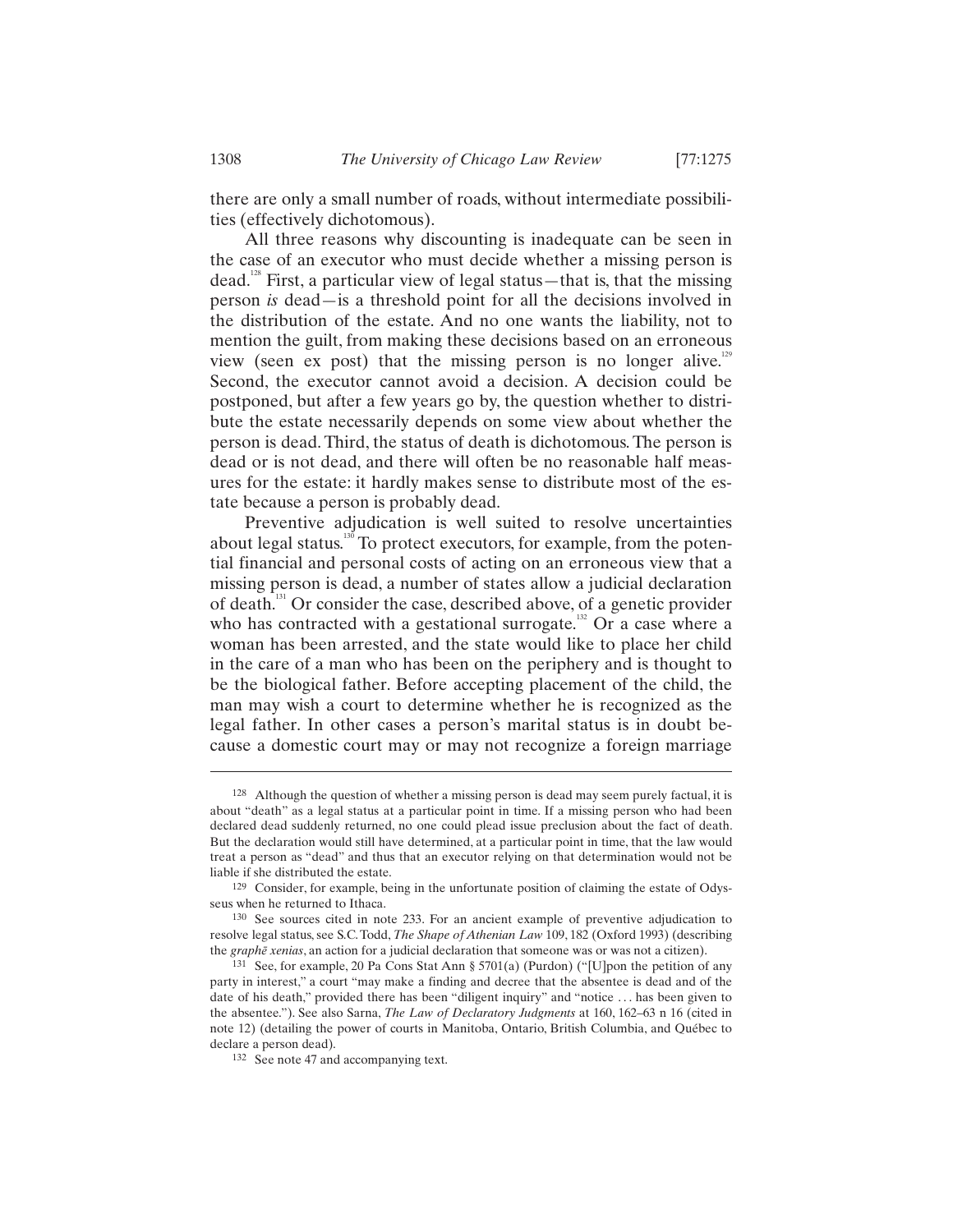or divorce. Or a business may want to ascertain whether its government recognizes a foreign entity (for example, a breakaway province in a civil war) *before* trading with that entity and risking an absence of diplomatic and military protection abroad, punitive actions by a rival foreign entity, and ostracism at home with respect to domestic government contracts.<sup>133</sup> In each of these cases, a legal status is uncertain, and discounting would not be an adequate response.

*b) Clouded ownership*. The second exception to the adequacy of discounting is the phenomenon of "clouded ownership." Ownership is "clouded" when one person has possession of private property (land, art, trademarks, and so on) and has been thought to have a right in one of the standard forms of property specified by the legal system, $134$  but someone else now disputes that person's claim to the property right.

Clouded-ownership cases resist discounting because of how uncertainty affects the policy rationales for having property rules rather than liability rules.<sup>135</sup> Among the reasons for property rules are  $(1)$  encouraging efficient investment<sup>136</sup> and (2) encouraging property owners to develop and disseminate information about their property.<sup>137</sup> The

<sup>133</sup> A case involving similar issues with a private trading partner occurred in 1915 after Germany occupied Belgium. An English firm refused to fulfill its contractual obligations to a Belgian firm that had Portuguese mining operations, on the view that the Belgian firm was now an "enemy" for purposes of the English Trading with the Enemy Acts. The Belgian firm sued in the English Court of Chancery for a declaration that it was not an "enemy" under the Acts and for injunctive relief. Because of the extreme urgency and importance of the case, it was resolved and a declaration was issued with unprecedented rapidity. The case was tried in one day and the court announced its decision just two days later. The case was heard on appeal that same afternoon, and disposed of by the Court of Appeal the following day. See *Société Anonyme Belge des Mines d'Aljustrel (Portugal) v Anglo-Belgian Agency, Ltd*, 2 Ch 409 (CA 1915). The need for preventive adjudication in a government-recognition scenario may be especially relevant given the trend by executive branches not to officially recognize governments after revolutions or other extraconstitutional transfers of power—a trend that can prompt courts to take a greater role in determining the recognition of foreign entities. See Michael E. Field, Note, Liberia v. Bickford*: The Continuing Problem of Recognition of Governments and Civil Litigation in the United States*, 18 Md J Intl L & Trade 113, 119–34 (1994).

<sup>134</sup> See Merrill and Smith, 110 Yale L J at 3 (cited in note 9). See also Thomas W. Merrill and Henry E. Smith, *What Happened to Property in Law and Economics*?, 111 Yale L J 357, 360–66 (2001). <sup>135</sup> For the famous articulation of property rules and liability rules, see generally Guido

Calabresi and A. Douglas Melamed, *Property Rules, Liability Rules and Inalienability: One View of the Cathedral*, 85 Harv L Rev 1089 (1972). 136 See Yoram Barzel, *Economic Analysis of Property Rights* 3 (Cambridge 2d ed 1997)

<sup>(</sup>describing the motivation of the residual claimant). See also Carol M. Rose, *The Shadow of* The Cathedral, 106 Yale L J 2175, 2187 (1997) (noting that one of "[t]he usual roles of property rules" is "encourag[ing] individual investment, planning, and effort, because actors have a clearer sense of what they are getting"). This point is subject to the usual concerns about transaction costs and Michael Heller's critique of fragmented ownership. See note 155. 137 See Henry E. Smith, *Exclusion and Property Rules in the Law of Nuisance*, 90 Va L Rev

<sup>965, 975–90 (2004);</sup> Smith, 79 NYU L Rev at 1755 (cited in note 84). Other reasons for property rules include high transaction costs and high administrative or measuring costs. There are of course countervailing reasons to have liability rules. See, for example, Ian Ayres and J.M. Balkin,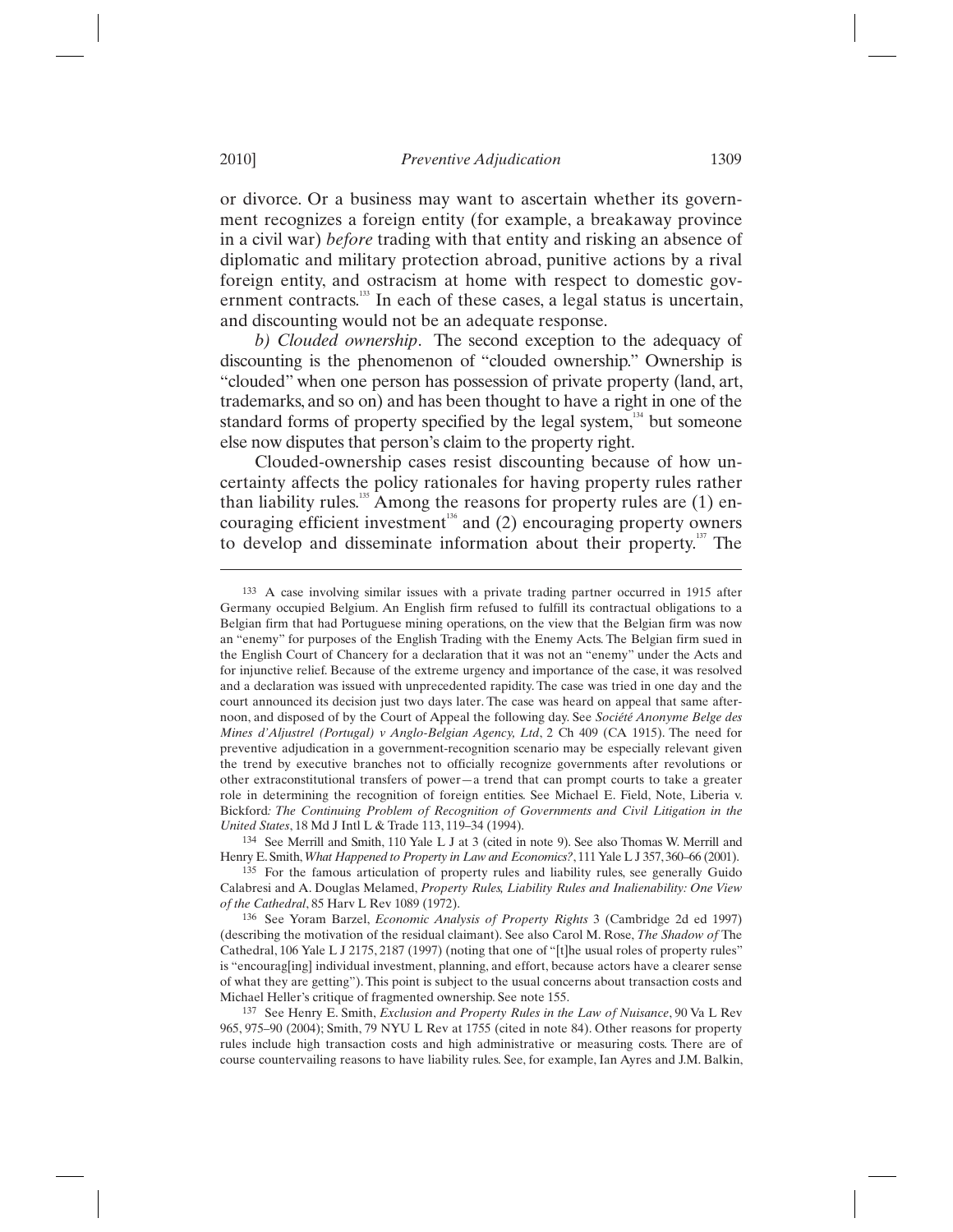investment reason is familiar. The information-development reason has also become important in property scholarship; Henry Smith identified it as a key advantage that helps explain the frequent use of property rules to protect entitlements.<sup>1</sup>

These policy reasons are undermined, however, when there is uncertainty about property rights.139 Stewart Sterk has recently described how uncertainty about property rights can create inefficiently high search costs.<sup>140</sup> I have in mind not the way uncertainty increases search costs (an increase that might *offset* the ordinary justifications for property rules), but rather the way uncertainty undermines the rationales that justify property rules in the first place. Uncertainty undermines investment and information development; and for these problems, discounting is an inadequate response.

Consider a concrete example in which, for simplicity, I will treat Knightian uncertainty about property rights as if it were risk.<sup>141</sup> A person possesses and appears to hold in fee simple a parcel of land. (This person is "the probable owner.") Another person produces a deed that indicates a heretofore unknown conveyance in the past. The deed is probably fraudulent; nevertheless it puts a cloud on the probable owner's title.<sup>142</sup> (The person producing the deed is "the low-probability") owner.") By stipulation, there is a 90 percent chance that a court would find the deed fraudulent. If, however, the court were to find the deed legitimate, the low-probability owner would have superior title.

140 Stewart E. Sterk, *Property Rules, Liability Rules, and Uncertainty about Property Rights*, 106 Mich L Rev 1285, 1299–1304 (2008).

*Legal Entitlements as Auctions: Property Rules, Liability Rules, and Beyond*, 106 Yale L J 703, 748–50 (1996) (arguing that liability rules can allocate property to the user who values it more without reducing incentives to develop property); Louis Kaplow and Steven Shavell, *Property Rules versus Liability Rules: An Economic Analysis*, 109 Harv L Rev 713, 773–74 (1996) (arguing that liability rules are superior for preventing harmful externalities, and property rules are superior for preventing takings). 138 See sources cited in note 137. 139 In their analysis of the timing of preliminary injunctions, Richard Brooks and Warren

Schwartz make an analogous point about legal uncertainty and liability rules. See Brooks and Schwartz, 58 Stan L Rev at 386–87 (cited in note 6) ("Liability rules generally (and expectation damages specifically) do not preserve parties' incentives to behave efficiently in the context of legal uncertainty—the quintessential context of preliminary hearings.").

<sup>141</sup> See note 87. The argument developed in the text is even stronger under a condition of Knightian uncertainty. When no one knows the exact probability of various legal outcomes, the actors may incur additional costs to try to better discern what these probabilities are (for exam-<br>ple, by obtaining legal advice).

<sup>&</sup>lt;sup>142</sup> In a more extreme example, the cloud on title could come from a neighbor's display of signs that say "Property Line Dispute," "No Sale," "This is not the correct property line," "Our Deed calls for 900.90 ft of Road Frontage Not 838 [ft]," "We only want what is ours," "Tried 3 times to Settle this to no Avail," and "Sign #1 Ripped Down During the Night." *Dowdell v Cotham*, 2007 WL 2198169, \*2 (Tenn App) (reciting facts related to an action to quiet title and for recovery of damages for defamation of title). Query, however, whether potential buyers would be deterred by uncertainty about the boundary or certainty about the neighbor.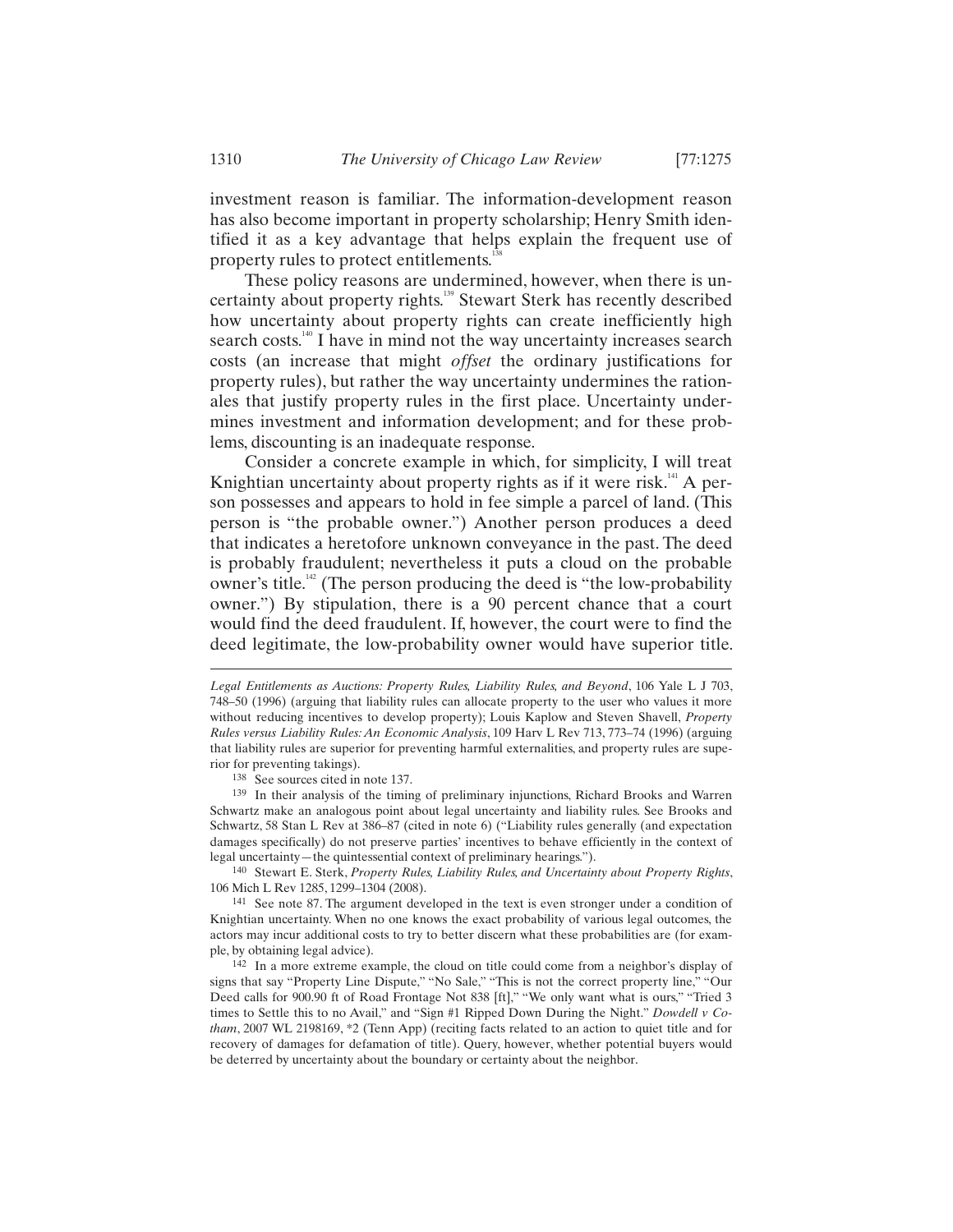Therefore, in order to sell the land, the probable owner will have to lower the price, because buyers will discount for the possibility of not receiving good title.

Here discounting seems to work: everyone discounts the probable owner's claim to title because of the risk of a probably fraudulent deed. And yet relying on discounting is problematic, because of how the risk affects the incentives of the possible owners. Without certainty, their incentives to invest in the property are reduced. Any significant investment would be unlikely because the expected return must be discounted for the possibility of non-ownership.<sup>143</sup> This disincentive to invest would thus prevent the property from being put to its most efficient use. And without certainty, the benefit from developing and disseminating information about the property is also reduced.

Crucially, we should not assume that the reduction in the advantages of ownership (both individual and societal) is *continuous* with the reduction in the probability of ownership. In other words, a cloud on title does not merely redistribute individual shares of the pie—it makes the pie smaller. This is so for three reasons, the first two of which have not been recognized in the existing literature.

First, a small reduction in the probability of ownership is likely to reduce the probable owner's incentives to understand and improve the property without a corresponding increase in incentives for the low-probability claimant. A person with a 90 percent chance of ownership is likely to reduce her investment in the property by at least 10 percent, but the low-probability owner is unlikely to make small investments that make up the difference between the probable owner's investment under the certainty and uncertainty conditions. We can describe this as a "certainty bonus" from having undisputed title: an additional increment in the likelihood of gaining title, especially one that is relatively close to zero (for example, the move from a 4 percent chance to a 5 percent chance), is not as valuable as the last increment (for example, the move from 99 percent to 100 percent).

Second, even if the low-probability owner did make investments in the disputed property that corresponded to the probable owner's reduction in investment, there would be a coordination problem. This is an understatement, given the animosity that often accompanies title

<sup>143</sup> See Nicole Stelle Garnett, *Property In-Laws*, 156 U Pa L Rev PENNumbra 279, 285 (2007), online at http://www.pennumbra.com/responses/12-2007/Garnett.pdf (visited Apr 3, 2010); Hernando de Soto, *The Mystery of Capital: Why Capitalism Triumphs in the West and Fails Everywhere Else* 46–51, 218–21 (Basic Books 2000). See also Boris Kozolchyk, *A Roadmap to Economic Development through Law: Third Parties and Comparative Legal Culture*, 23 Ariz J Intl & Comp L 1, 1 (2005) ("[I]f one cannot rely on what one believes one owns or has a right to claim as owner or contracting party, one will only invest and trade most reluctantly.").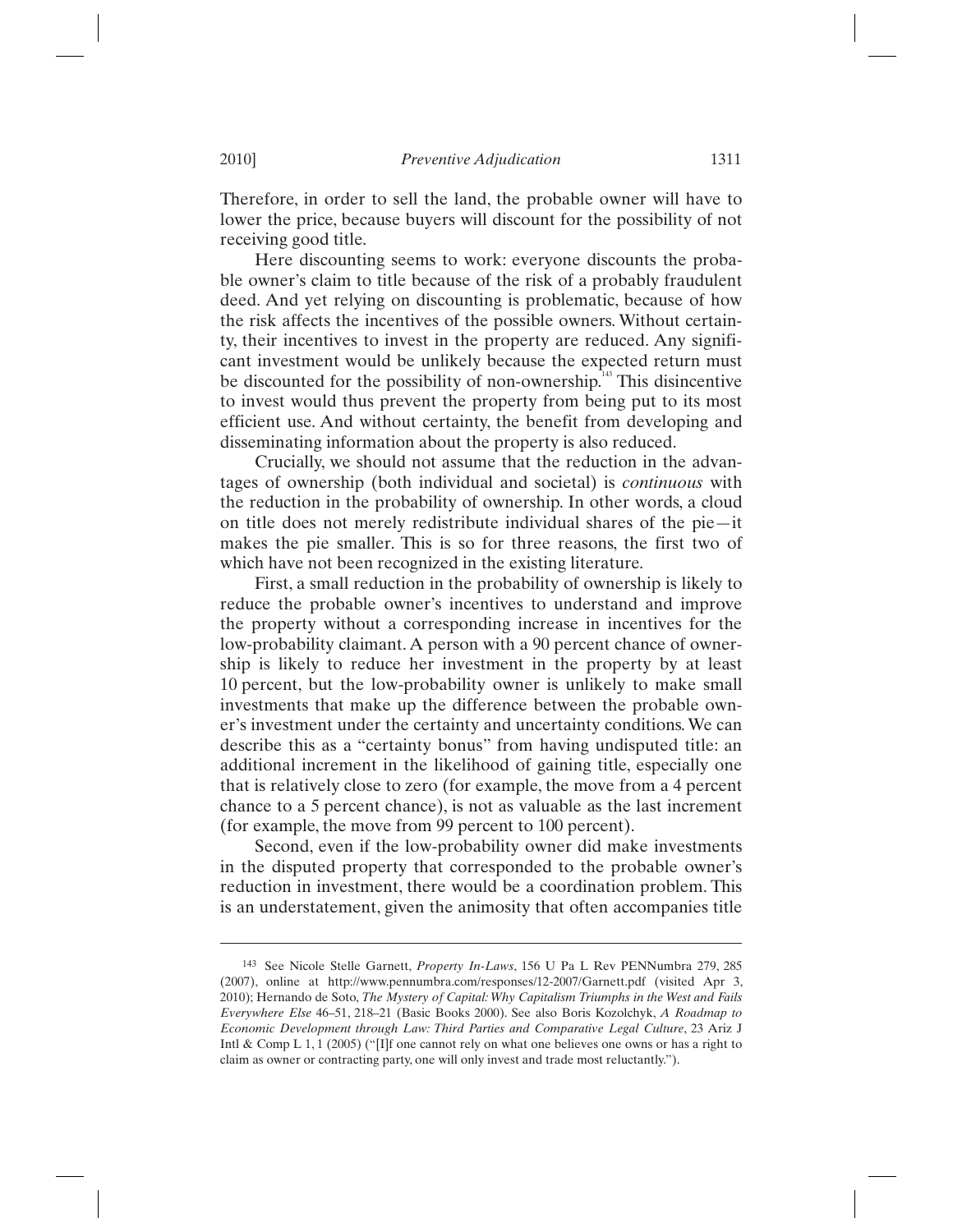disputes.144 An investment of \$100 by one owner is likely to be more effective than an investment of \$90 by a probable owner and \$10 by a low-probability owner, since the expenditure by the low-probability owner is likely to be duplicative. Clouded ownership thus reduces the return on the possible owners' uncoordinated investments. (And legal rules can exacerbate the problem if they penalize high-probability owners for cooperating with low-probability ones.)

Third, uncertainty over ownership may cause the claimants to increase their expenditures on inefficient self-help. As a general matter, self-help is often not the most efficient way to protect an owner's investments.<sup>145</sup> Self-help is even more costly in a clouded-ownership scenario, because of how it interacts with the coordination problem just described. If one claimant engages in extralegal self-help, her efforts can drive down even further the return on the uncoordinated investments in the property. To vary an example given by Henry Smith, $\frac{146}{1}$  imagine a locked gate on an access road. Rival claimants can even make the property practically unusable for each other—imagine *two* locked gates on an access road, each installed by a different claimant.<sup>147</sup>

By causing these three problems, uncertainty about ownership thwarts the ordinary function of property rules—encouraging owners to make efficient investments and to develop and disseminate information.<sup>148</sup> And all three problems are impervious to discounting. But

<sup>144</sup> One example is the case of the neighbor with intemperate signs. See note 142. The animosity that can exist in title disputes is a major reason why Coasean bargaining is not an adequate substitute for preventive adjudication. Consider Ward Farnsworth, *Do Parties to Nuisance Cases Bargain after Judgment? A Glimpse Inside the Cathedral*, 66 U Chi L Rev 373, 421 (1999) (finding animosity between parties and an absence of bargaining after nuisance judgments). Farnsworth includes this illuminating quotation from the defense attorney in a nuisance case: "[M]ost property line disputes that I have ever been involved in [were] a result of animosity between the parties involved. It doesn't seem to matter whether those parties are family members or strangers but the property line dispute solidified their feelings of dislike and/or hatred of the other party." Id at 429–30.<br><sup>145</sup> See, for example, Smith, 79 NYU L Rev at 1787 (cited in note 84) ("[T]he entire proper-

ty system rests on an assumption that government enforcement of entitlements is often superior to owner self-help."). On self-help generally, see Symposium, *Property Rights on the Frontier: The Economics of Self-Help and Self-Defense in Cyberspace*, 1 J L, Econ, & Pol 1 (2005); Douglas Ivor Brandon, et al, *Self-Help: Extrajudicial Rights, Privileges and Remedies in Contemporary American Society*, 37 Vand L Rev 845 (1984). 146 See Smith, 79 NYU L Rev at 1730 (cited in note 84).

<sup>147</sup> Installing gates with locks seems improbable—doing so would be expensive, subject to vandalism, likely to prompt remedial suits for trespass, and so on. This scenario is not impossible, though, given sufficient animosity, see note 144, and it illustrates the potential destructiveness of self-help. See also Molly Moorhead, *Feud over Fence in Road May Go to Trial*, St. Petersburg Times PT4 (Feb 10, 2010) (describing a property dispute that culminated in a landowner building a fence on a property boundary in the middle of a public road, blocking an entire lane of traffic to prevent future trespassing).<br><sup>148</sup> An illustration of how uncertainty can affect the value of property in the long run is

provided by Gary Libecap and Dean Lueck's remarkable investigation of land demarcation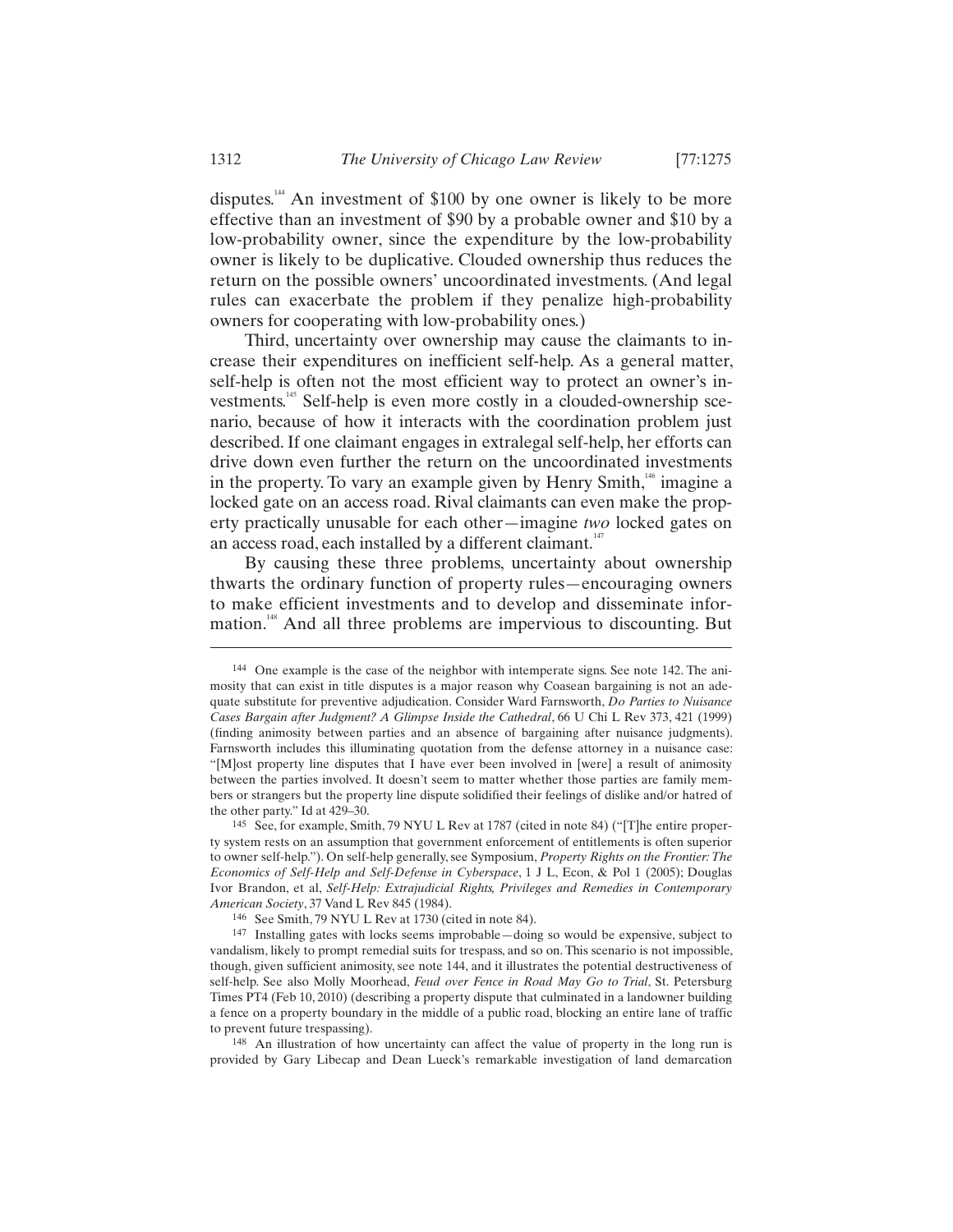all three can be solved by preventive adjudication that allows the probable owner to clarify title, as in an action to quiet title, an action to remove a cloud on title, or a declaratory judgment action.<sup>149</sup> Preventive adjudication would of course involve the ordinary costs of litigation, both to parties and courts, but these costs would be relatively low.<sup>150</sup> And the societal return on these litigation costs could be very significant: averting the costs of reduced investment, uncoordinated investment, and inefficient self-help—costs that without preventive adjudication could continue and accumulate over time.<sup>151</sup>

Two qualifications are in order. One is that preventive adjudication is useful for clarification at the margin, but it would not be an effective way of creating a system of formal property relations. The success of such a system depends on, among other things, broad recognition in society of the validity of the property regime $152$ —something that cannot be generated by adjudication of myriad individual disputes.<sup>153</sup> But in a system where ownership is generally formalized and certain, preventive adjudication is exceedingly useful. The second qualification is that clarity in ownership is no panacea for other problems with property rights. Proponents of the declaratory judgment have sometimes waxed grandiloquent about life with clear property relations.154 But clarity does

149 This certainty effect can be gained regardless of which way the court comes down. Joseph William Singer, *The Reliance Interest in Property*, 40 Stan L Rev 611, 666 n 173 (1988).

150 Landes and Posner, 23 J Legal Stud at 699 (cited in note 2) (asserting that title disputes are "good cases for the use of the declaratory judgment" because of lower error costs). Still, it is hard to determine as a matter of timing exactly *when* preventive adjudication should be available in a clouded-ownership case. The leading English treatise contrasts two scenarios. In one, someone asks a court, "independent of any contractual dispute, ... to declare that a painting is genuine, because some critic has indicated an opinion to the contrary." Woolf and Woolf, *The Declaratory Judgment* at 61–62 (cited in note 12). In this scenario, the treatise says, preventive adjudication is disfavored. In the second scenario, "the dispute is affecting the ability of the owner to sell the painting." Id at 62 n 5. In this scenario "the court should be prepared to resolve what then could be a very real dispute." Id. But this can be viciously circular: the availability of preventive adjudication turns on whether the putative owner wants to sell the painting, and whether she wants to sell the painting may turn on the outcome of preventive adjudication.<br><sup>151</sup> For evidence of how these costs can persist over time, see Libecap and Lueck, *The De-*

*marcation of Land* at \*1–4 (cited in note 148).

152 See De Soto, *The Mystery of Capital* at 170–72 (cited in note 143); Andrzej Rapaczynski, *The Roles of the State and the Market in Establishing Property Rights*, 10 J Econ Persp 87, 87–89 (1996).

153 See Merrill and Smith, 110 Yale L J at 61 (cited in note 9) (suggesting that legislated rules are better than decisional rules at low-cost distribution of information to market participants).

154 See, for example, Borchard, *Declaratory Judgments* at 741 (cited in note 6) (arguing that "disputes involving titles to or interests in property" are "ruinous to amicable relations" until they receive "the clarifying ministrations of the declaratory judgment"); id at 748 (explaining that, like disputes over title, disputes over mineral interests "give[] birth to economic unrest,

systems in Ohio. See Gary D. Libecap and Dean Lueck, *The Demarcation of Land and the Role of Coordinating Institutions* \*42 (ICER Working Paper No 14/2009, July 2009), online at http://www.icer.it/docs/wp2009/ICERwp14-09.pdf (visited Apr 3, 2010) (concluding that increased certainty from a particular land demarcation system "broadens the range of economic activities that are possible").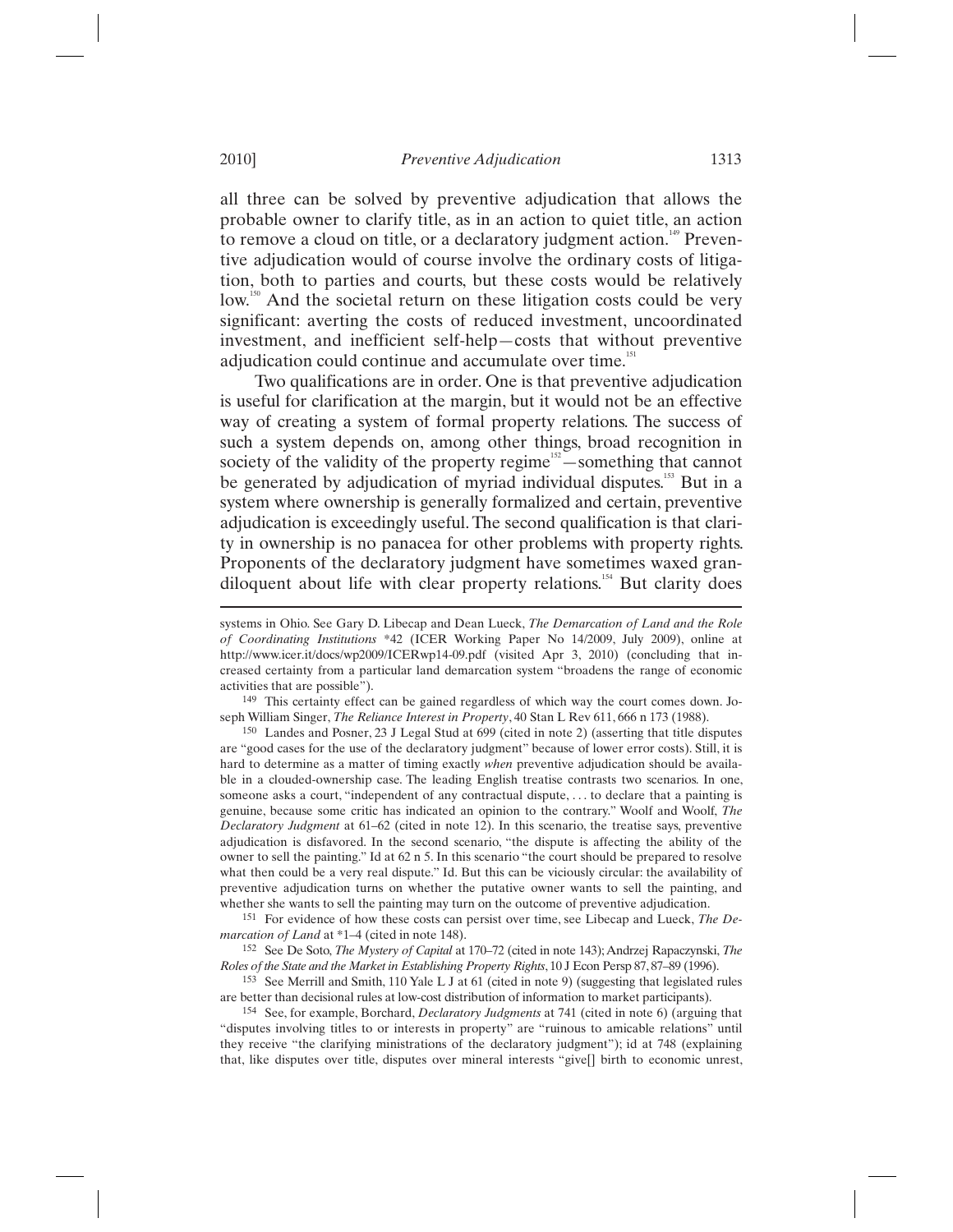nothing to solve the problem of excessively fragmented property entitlements. As Michael Heller has shown, "the *content* of property rights can matter as much as the *clarity* of ownership."<sup>155</sup> And clarity, though it might affect the political salience of the distribution of property rights, is obviously not itself a solution to unequal distribution or to rentseeking directed at distribution or redistribution.<sup>156</sup>

\* \* \*

The value of legal clarity justifies preventive adjudication, but limiting principles are needed. Other limiting principles may be possible, but I have suggested two: the cost of clarification and the adequacy of discounting. With these principles taken into account, the normative argument for preventive adjudication is a qualified one. Preventive adjudication is justifiable when its cost is relatively low or when discounting is an inadequate response to uncertainty, as in cases of doubtful status or clouded ownership. In these cases, preventive adjudication is a useful means of accelerating the judicial resolution of legal indeterminacy. When it comes to timing, therefore, preventive adjudication is a counterpart to "the passive virtues" that Bickel famously advocated in constitutional law.<sup>157</sup> The "passive virtues" are "mediating techniques" and devices for "not doing."<sup>158</sup> Preventive adjudication offers *im*mediating techniques and devices for *doing*.

## III. SORTING CASES FOR PREVENTIVE ADJUDICATION

A sense of which cases should be resolved through preventive adjudication is not enough. Normative theory does not translate automatically into judicial practice, because it must be implemented by actual legal systems, with their varying institutional constraints and expectations. It is one thing to specify the cases that preventive adjudication should resolve and another to ensure that those are the cases it *does* resolve. This issue—translating the normative theory of Part II

requiring the antitoxin of a judicial declaration," which will prevent "[b]itterness [from] disrupting the smooth working of a whole business"). 155 Michael Heller, *The Gridlock Economy: How Too Much Ownership Wrecks Markets,* 

*Stops Innovation, and Costs Lives* 147 (Basic Books 2008). 156 See, for example, Saul Levmore, *Property's Uneasy Path and Expanding Future*, 70 U Chi

L Rev 181, 182–84 (2003).

<sup>157</sup> Bickel, *The Least Dangerous Branch* at 111–98 (cited in note 3). Even though preventive adjudication and the passive virtues are opposites with respect to timing, they are sometimes said to be complements with respect to intensity. See note 239 and accompanying text. Special considerations apply to the use of preventive adjudication in constitutional and other public law contexts. See notes 234–40 and accompanying text. 158 Bickel, *The Least Dangerous Branch* at 112 (cited in note 3).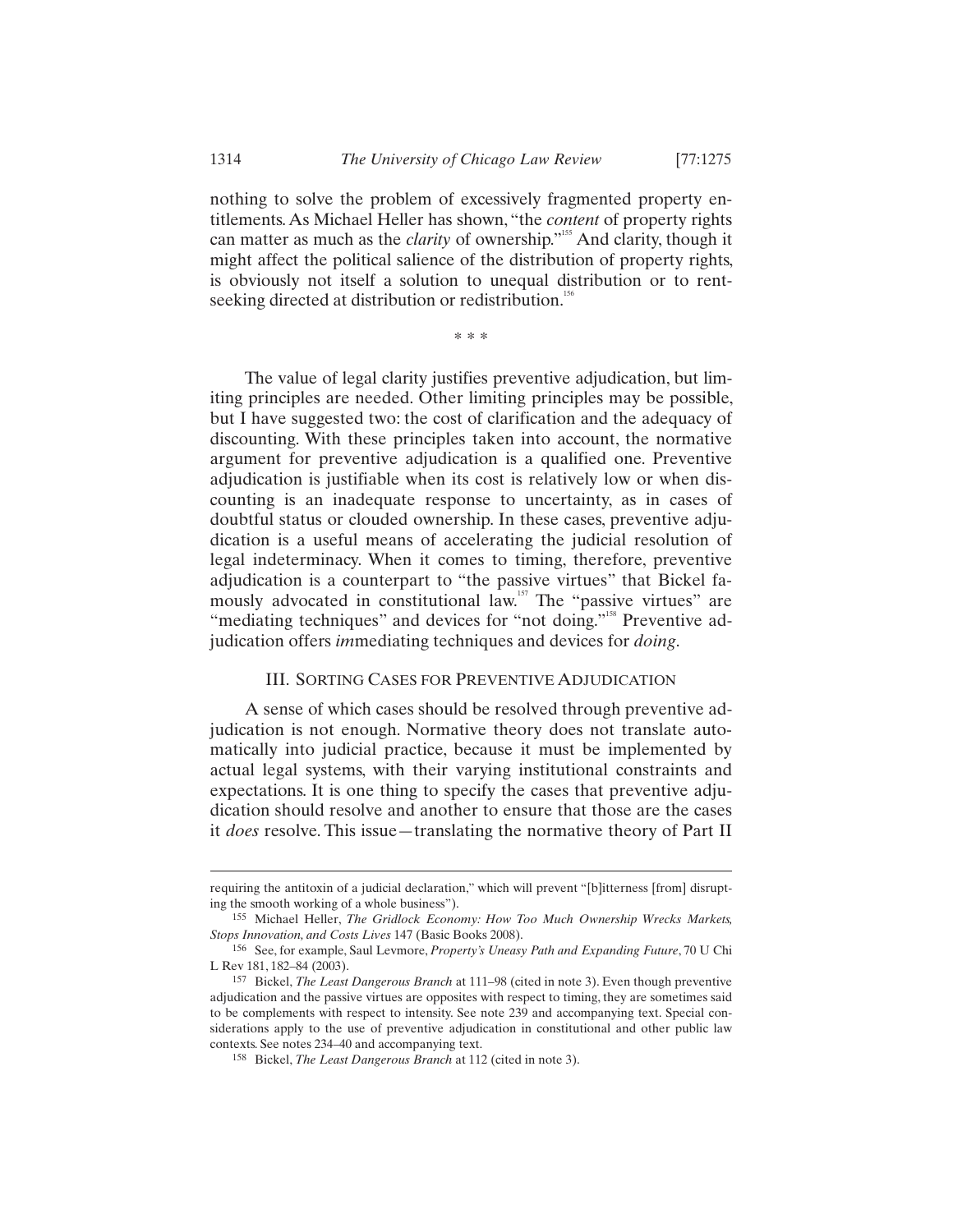into the actual practice of courts in the United States—is the problem now considered.

When a legal system allows preventive adjudication in some cases but not others, it is "sorting." Sorting is necessary because of the impracticality of preventive adjudication without limits—recall the Office of Clarity. Generally speaking, legal systems in the United States sort cases for preventive adjudication in two ways, which I call "retail sorting" and "wholesale sorting." Although I discuss retail and wholesale sorting only in the context of preventive adjudication, these concepts can be used much more broadly: they have expansive implications for how jurisdictional statutes should be designed by legislatures and read by courts.

Retail sorting relies on case-by-case decisionmaking by courts about whether preventive adjudication is appropriate. With this approach, even if the plaintiff proves the elements of her claim, the judge still has discretion over whether to give preventive relief. Take, for example, the federal Declaratory Judgment Act.<sup>159</sup> Under the Act, a plaintiff can seek a declaratory judgment in essentially any kind of case, no matter what the subject matter or kind of question involved, provided the court has jurisdiction.<sup>160</sup> The federal district court decides whether declaratory relief is appropriate; in making this decision the court has "unique and substantial discretion."<sup>161</sup>

Wholesale sorting allows preventive adjudication only for categories of cases that are specified in advance—usually, though not necessarily, by statute. Wholesale sorting lacks an expansive discretionary element; the court *must* decide the case. An example is an action to quiet title to real property. This action allows a person (sometimes only the possessor, sometimes anyone claiming the property) to bring a suit for a judgment regarding title. Although its roots are in equity,<sup>162</sup> the action to quiet title is statutory in many states,<sup>163</sup> and state courts routinely treat it as nondiscretionary.<sup>164</sup> State courts tend to use wholesale

<sup>159 28</sup> USC §§ 2201–02.

<sup>160</sup> For the exceptions, see 28 USC § 2201.

<sup>161</sup> *Wilton v Seven Falls Co*, 515 US 277, 286 (1995) ("Since its inception, the Declaratory Judgment Act has been understood to confer on federal courts unique and substantial discretion in deciding whether to declare the rights of litigants."). See also 28 USC  $\S 2201(a)$  (specifying that a federal court "*may* declare the rights and other legal relations of any interested party") (emphasis added); notes 173–76 and accompanying text.

<sup>&</sup>lt;sup>162</sup> See, for example, *Caira v Offner*, 24 Cal Rptr 3d 233, 244–45 (Cal App 2005); John Norton Pomeroy, Jr, 4 *A Treatise on Equity Jurisprudence* § 1396 (Law Co-op 4th ed 1919). 163 See Laycock, *Modern American Remedies* at 551 (cited in note 12); Pomeroy, 4 *Equity* 

*Jurisprudence* at § 1396 (cited in note 162).

<sup>164</sup> See, for example, *Gabler v Fedoruk*, 756 NW2d 725, 730–31 (Minn App 2008) (declaring that "[n]o serious question exists that the remedy for the establishment of a boundary by practical location in Minnesota has always included the automatic recognition of that boundary . . . as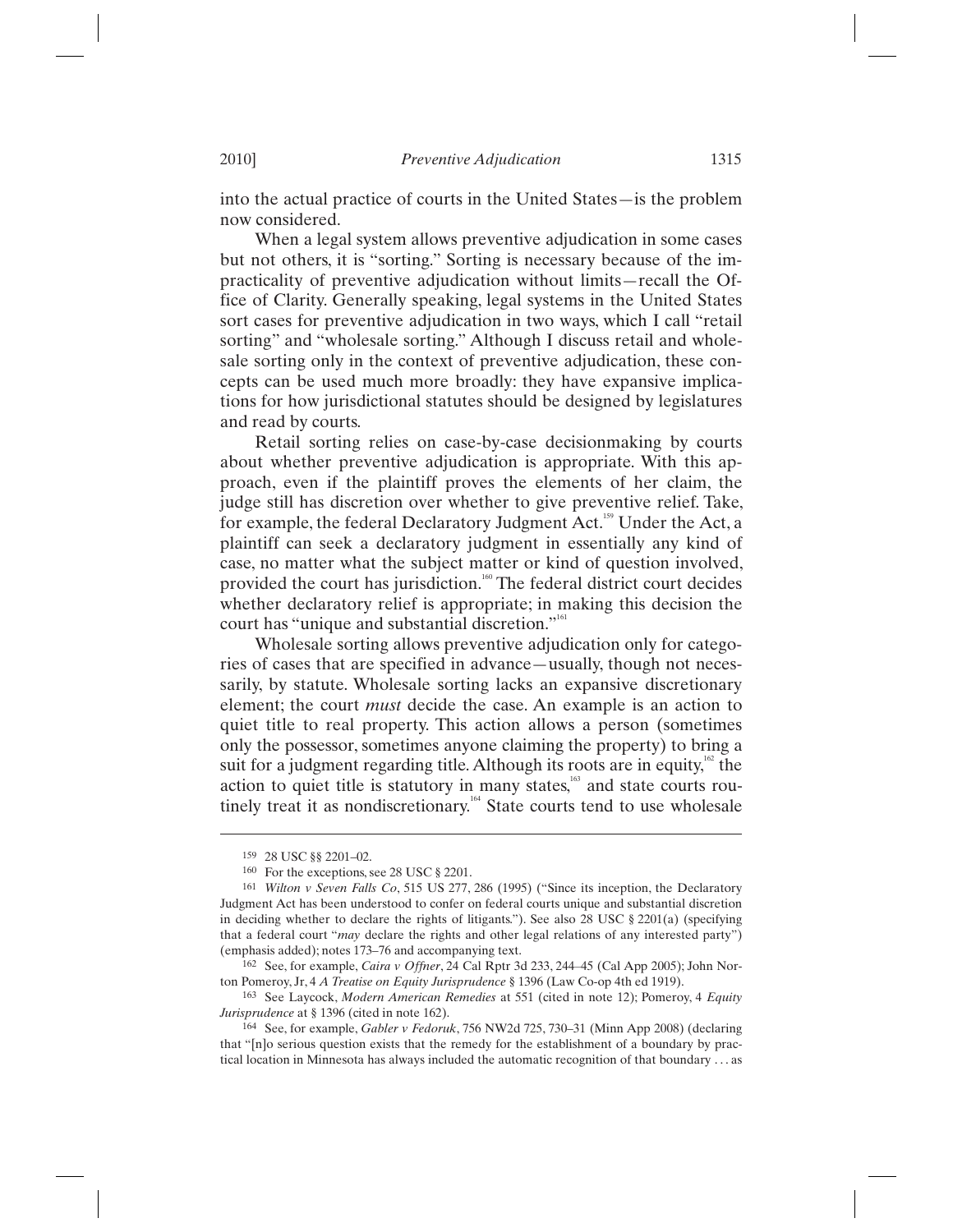sorting for preventive adjudication, but federal courts almost exclusively use retail sorting.

Retail and wholesale sorting can be combined in three ways. First, they are sometimes *paired*, as when a legal system uses wholesale sorting in certain kinds of cases (for example, actions to quiet title) and retail sorting for preventive adjudication more generally (for example, declaratory judgment actions on any topic). Second, legal systems sometimes *sequence* wholesale and retail sorting, by allowing preventive adjudication for certain categories of cases, and within those categories giving courts discretion about whether preventive relief is appropriate. Third, legal systems sometimes rely on *informal wholesale sorting*: as a formal matter judges have discretion in deciding which cases are appropriate for preventive adjudication, but in actual practice courts' exercise of this discretion is constrained and generally predictable.<sup>165</sup> Judicial discretion may be constrained by appellate courts, which can establish norms for exercising discretion and can police the outliers by means of appellate review.<sup>166</sup> Or discretion may be constrained by statutes, such as statutes that grant courts jurisdiction to give declaratory judgments in any kind of case but single out paradigmatic cases for which declaratory judgments are especially intended.<sup>167</sup> This Article distinguishes re-

-

a matter of right," not as an "optional or discretionary" remedy, "despite the generally equitable nature of the overall action"); *Dunegan v Griffith*, 253 SW3d 164, 168 (Tenn App 2007) (instructing a trial court that on remand it would be "called upon to determine who has the 'better paper title' and declare the owner of the disputed property").<br><sup>165</sup> A shift over time from more or less unfettered discretion to rule-informed discretion can

be seen in the history of equity. See Hamburger, *Law and Judicial Duty* at 125–26 (cited in note 91); Theodore F.T. Plucknett, *A Concise History of the Common Law* 690, 692 (Butterworth 5th ed 1956). In the terminology used here, this would be a shift from retail sorting to informal wholesale sorting. The culmination of this shift is exemplified by Judge Benjamin Cardozo's warning that "[i]n equity, as at law, there are signposts for the traveler," and discretion "must be regulated upon grounds that will make it judicial." *Evangelical Lutheran Church of the Ascension of Snyder v Sahlem*, 172 NE 455, 457 (NY 1930).<br><sup>166</sup> This approach is taken for declaratory judgment actions in the United Kingdom. See Woolf

and Woolf, *The Declaratory Judgment* at 130–31 (cited in note 12), quoting *Ex parte Stafford Corp*, 2 KB 33, 43 (CA 1940) ("[A]lthough nominally [the court] has a discretion, if it is to act according to the ordinary principles upon which judicial discretion is exercised, [it] must exercise that discretion in a particular way, and if a judge at trial refuses to do so, then the Court of Appeal will set the matter right."); Woolf and Woolf, *The Declaratory Judgment* at 130–31 (cited in note 12) (explaining that although declaratory relief is discretionary, it is granted "predictabl[y]" and according to "settled principles"). See also Comment, *The Declaratory Action as an Alternative Remedy*, 36 Yale L J 403, 403 (1927) (describing fifty years of English experience with discretionary declaratory judgments as "discretion . . . largely hardened into rule, and . . . subject to appellate review"). This informal wholesale sorting differs sharply from the expansive discretion of federal courts in the United States. See note 161 and notes 173–76 and accompanying text. 167 This approach is taken by the Uniform Declaratory Judgments Act and the state statutes

following it. The UDJA grants a general "power to declare rights, status, and other legal relations" and authorizes declaratory judgments in specific circumstances, such as cases involving a "question of construction or validity arising under [an] instrument, statute, ordinance . . . or franchise." UDJA §§ 1–4. See also UDJA § 5 (clarifying that the enumeration of specific circums-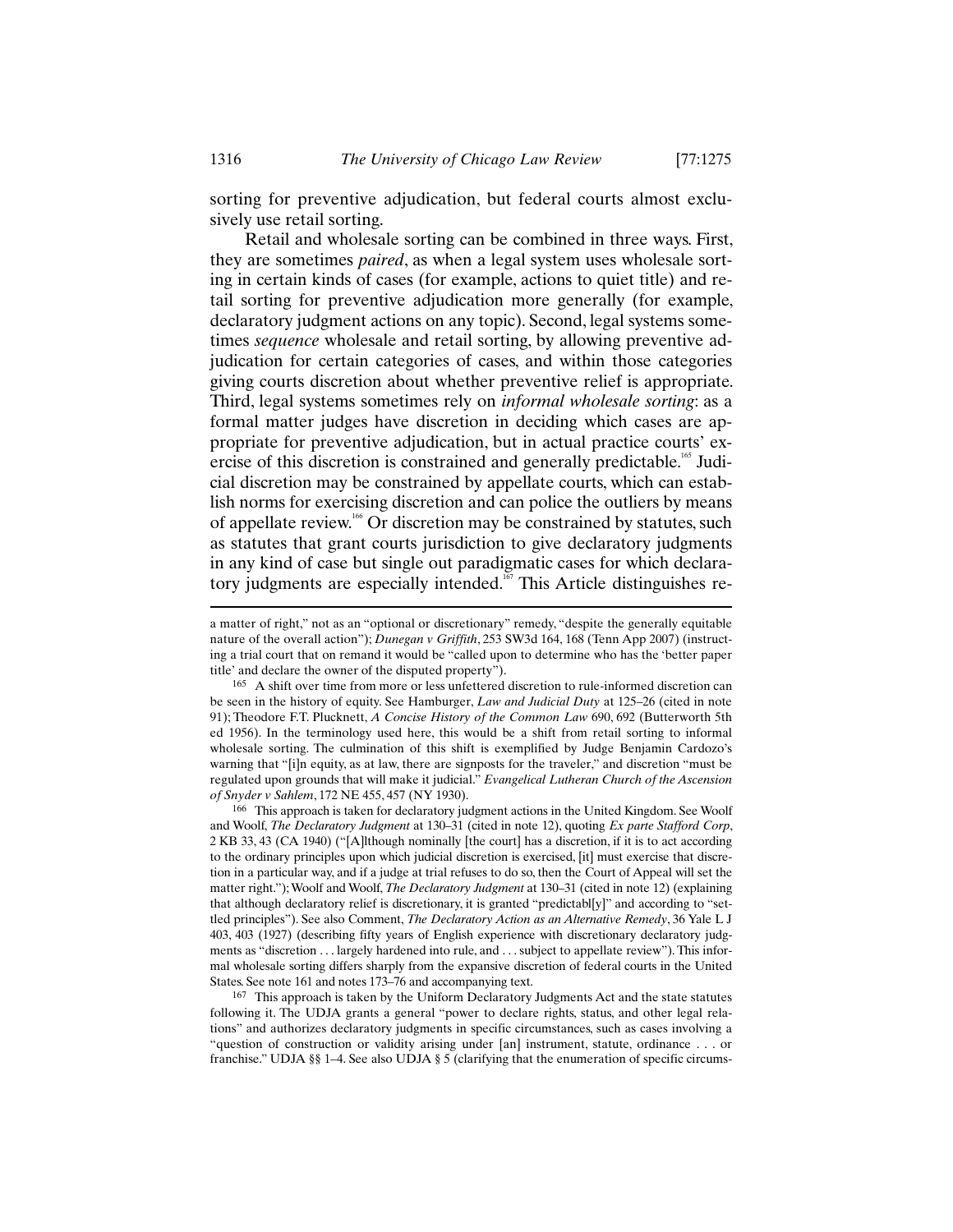tail and wholesale sorting, but the effects of different kinds of sorting will often be a matter of degree—wholesale sorting, informal wholesale sorting, and retail sorting offer a plaintiff varying degrees of assurance that a court will decide her case.

In legal scholarship, these ways of sorting cases are often invisible. There is not much positive scholarship on how cases are sorted for preventive adjudication, and normative analysis is even less common. In the meager normative analysis that does exist, the consensus view is that judicial discretion is an important feature of the declaratory judgment;<sup>168</sup> this consensus, however, lacks any rigorous support. If this assessment seems unduly critical, consider the leading English treatise on the declaratory judgment. Compared to recent literature in the United States, it offers a singularly expansive discussion of the use of discretion in declaratory judgment actions—more than one hundred pages—but it offers only a page and a half under the heading "The importance of a declaration being a discretionary remedy," and even this page and a half offers only a single conclusory sentence about why discretion may actually be important.<sup>169</sup> The conventional wisdom, such as it is, is aligned with retail sorting.

The conventional wisdom is unsound. As explained below, wholesale sorting has a number of advantages over retail sorting, at least in private law cases.<sup>170</sup> Wholesale sorting can better align the actual practice of preventive adjudication with its justification. It allows judges to develop expertise in preventive cases, and it gives plaintiffs the knowledge that their cases will in fact be resolved, a fact which makes preventive adjudication more attractive to plaintiffs (and more accessible to low-income plaintiffs). Wholesale sorting also minimizes forum shopping. These advantages could be largely achieved by informal wholesale sorting, too.<sup>171</sup> By contrast, a system of retail sorting, as in declaratory judgment actions in federal courts, has significant drawbacks, which are inverse to wholesale sorting's advantages: less judicial expertise, less accessibility to low-income plaintiffs, and more forum

tances "does not limit . . . the general powers conferred"); UDJA § 6 (making declaratory judgments discretionary).

<sup>168</sup> See Woolf and Woolf, *The Declaratory Judgment* at 123 (cited in note 12) ("A most important feature of the declaratory judgment is that it is a flexible and discretionary remedy."); Borchard, 26 Minn L Rev at 678 (cited in note 96) (defending discretion in declaratory judgment actions); note 183. Borchard's position, however, is complicated and not entirely consistent. Compare note 176 with note 179.

<sup>169</sup> Woolf and Woolf, *The Declaratory Judgment* at 123–24 (cited in note 12) ("Its flexible and discretionary nature enables the court to exercise precise control over the circumstances and terms in which relief is granted."). For a critique of this sentence, see text accompanying note 180.

<sup>170</sup> For a suggestion that retail sorting may have a role in public law cases, see text accompanying note 238.<br><sup>171</sup> See text accompanying notes 166–67.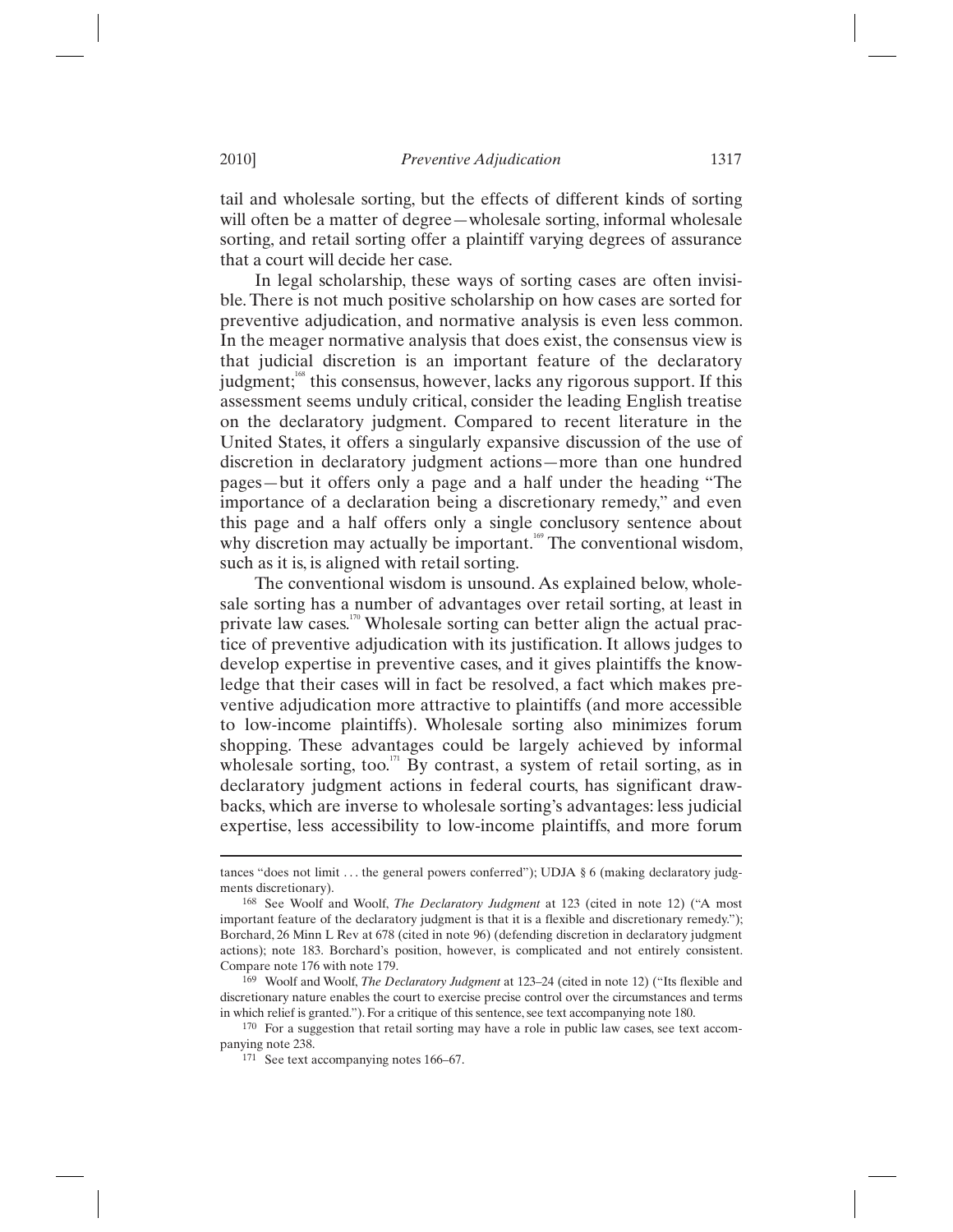shopping. These drawbacks may help explain the seemingly moribund condition of the federal declaratory judgment.

## A. Retail Sorting: Discretion

Retail sorting for preventive cases is common in federal courts, especially in declaratory judgment actions.<sup>172</sup> A district court's discretion under the federal Declaratory Judgment Act is "unique and substantial, $"''$  and is not significantly controlled by case law or appellate review. The case law guiding district courts in their exercise of discretion consists of multifactor tests of at least the usual inconclusiveness. Typical factors include "whether the declaratory action would serve a useful purpose" and "whether [it] is being used merely for the purpose of procedural fencing"<sup>174</sup> - factors that operate at such a high level of generality that they rarely seem to require any particular outcome. The Supreme Court's guidance to district courts is similarly unhelpful: "When all is said and done, . . . 'the propriety of declaratory relief in a particular case will depend upon a circumspect sense of its fitness informed by the teachings and experience concerning the functions and extent of federal judicial power."<sup>3175</sup> Nor does federal appellate review bring a high degree of consistency: when a federal district court has decided whether declaratory relief is appropriate, the standard of review on appeal is abuse of discretion. $\overline{1}$ 

Outside federal courts, there is widespread commitment to retail sorting as a formal matter. This is true, for example, of the declaratory judgment actions in many state courts and in foreign courts. In actual practice, however, these systems appear to rely more on informal

-

<sup>172</sup> See notes 159–61 and accompanying text. 173 *Wilton*, 515 US at 286. 174 These factors come from the widely adopted Sixth Circuit test. See *Scottsdale Insurance Co v Flowers*, 513 F3d 546, 554 (6th Cir 2008), quoting *Grand Trunk Western Railroad Co v Consolidated Rail Co*, 746 F2d 323, 326 (6th Cir 1984) (quotation marks omitted).

<sup>175</sup> *Wilton*, 515 US at 287, quoting *Public Service Commission of Utah v Wycoff Co*, 344 US

<sup>237, 243 (1952). 176</sup> See *Wilton*, 515 US at 289 (refusing to engage in de novo review based on the determination that district courts are in a better position to determine the usefulness of the declaratory judgment remedy and the "fitness of the case for resolution"). But see *Newell Operating Co v International Union of United Automobile, Aerospace, and Agricultural Implement Workers of America,* 532 F3d 583, 591 & n 1 (7th Cir 2008) (noting disagreement about *Wilton*'s scope). In *Wilton* the Court noted, but seemed unpersuaded by, Borchard's suggestion that "sound administration of the Declaratory Judgment Act calls for the exercise of 'judicial discretion, hardened by experience into rule.'" 515 US at 289, quoting Borchard, *Declaratory Judgments* at 293 (cited in note 6). Neither the Court nor the parties briefing the case appear to have noticed that the language quoted from Borchard—describing a discretion "hardened into rule"—also appeared in the Senate report accompanying the Declaratory Judgment Act. See Declaratory Judgments, S Rep No 1005, 73d Cong, 2d Sess 5 (1934). Consider Brief for Petitioners, *Wilton v Seven Falls Co*, No 94-562, \*18 (US filed Jan 11, 1995) (available on Westlaw at 1995 WL 13178) (citing only Borchard).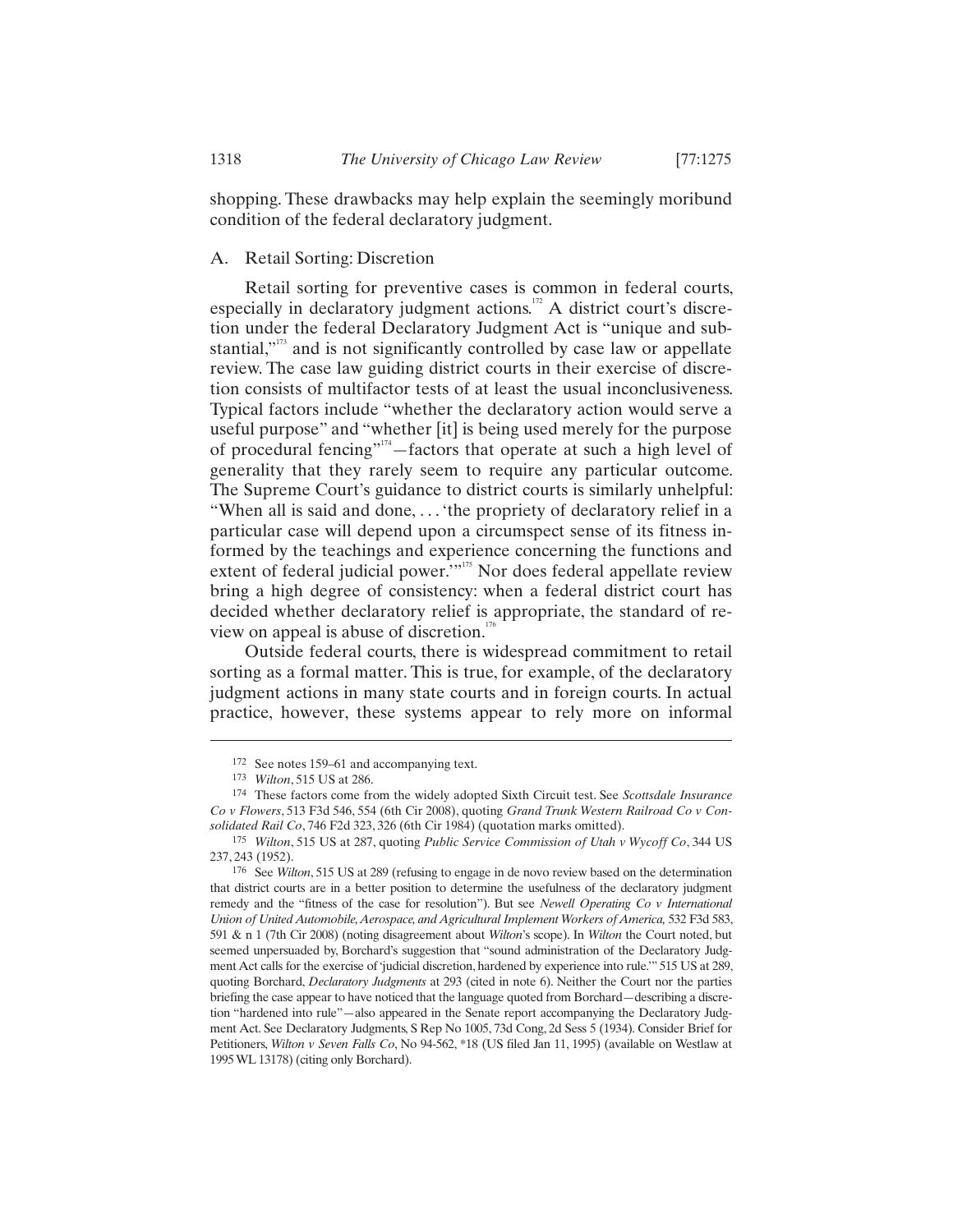wholesale sorting—judicial discretion is constrained through case law and appellate review<sup> $177$ </sup> or through statutes that enumerate paradigmatic cases for declaratory relief. $17$ 

## 1. The need for gatekeeping.

There is one primary argument that can be made for retail sorting (as opposed to wholesale or informal wholesale sorting). It is that retail sorting is the only feasible option. Sometimes this is said directly and sometimes indirectly, but in neither form is the point compelling.

The direct way of saying this is that we cannot adequately specify the categories of cases in which preventive adjudication is justified.<sup>179</sup> On this view, retail sorting would allow courts to engage in preventive adjudication in a theoretical void. A variation of the impossibility-ofwholesale-sorting argument is that discretion "enables the court to exercise precise control over the circumstances and terms in which relief is granted"<sup>180</sup> $-$ a "precise control" ex post that is necessary if precise specification ex ante is prohibitively difficult. But is it? Closer analysis shows that we can specify the categories of cases in which preventive adjudication is especially useful. This conclusion is supported by the discussion above of doubtful status and clouded ownership, and by the detailed consideration below of wholesale sorting.

The indirect way of putting the argument for retail sorting is to say that without it the courts would be overwhelmed with preventive cases. Landes and Posner's economic analysis suggests that even when preventive adjudication is beneficial to society, it is even more beneficial to the individual seeking it, given the administrative and error costs that are not borne by the plaintiff.<sup>81</sup> Accordingly, they expect courts to "be flooded with requests for anticipatory adjudication."<sup>182</sup> This expectation leads them to "predict that courts will be given" and to argue that courts *should* be given—"greater discretion to refuse to hear a case before [instead of] after a party acts, enabling

<sup>&</sup>lt;sup>177</sup> Compare Woolf and Woolf, *The Declaratory Judgment* at 123 (cited in note 12) ("In England discretion has always been a dominant feature of the declaration.") with note 166.

<sup>&</sup>lt;sup>178</sup> See note 167 and accompanying text.  $179$  See Borchard, 26 Minn L Rev at 693 (cited in note 96) (defending judicial discretion over the appropriateness of preventive adjudication because "[n]o categorical rule can be laid down governing all cases"). Two other arguments are made by Borchard for why discretion is important for declaratory judgments. One is that the declaratory judgment is "not an action strictly legal or equitable but sui generis"; the other is that declaratory judgments are considered discretionary in the UDJA. Id at 678. Borchard's reliance on these two arguments to support a normative conclusion is puzzling; neither has the slightest normative force.

<sup>&</sup>lt;sup>180</sup> Woolf and Woolf, *The Declaratory Judgment* at 123 (cited in note 12).<br><sup>181</sup> See Landes and Posner, 23 J Legal Stud at 694 (cited in note 2).<br><sup>182</sup> Id.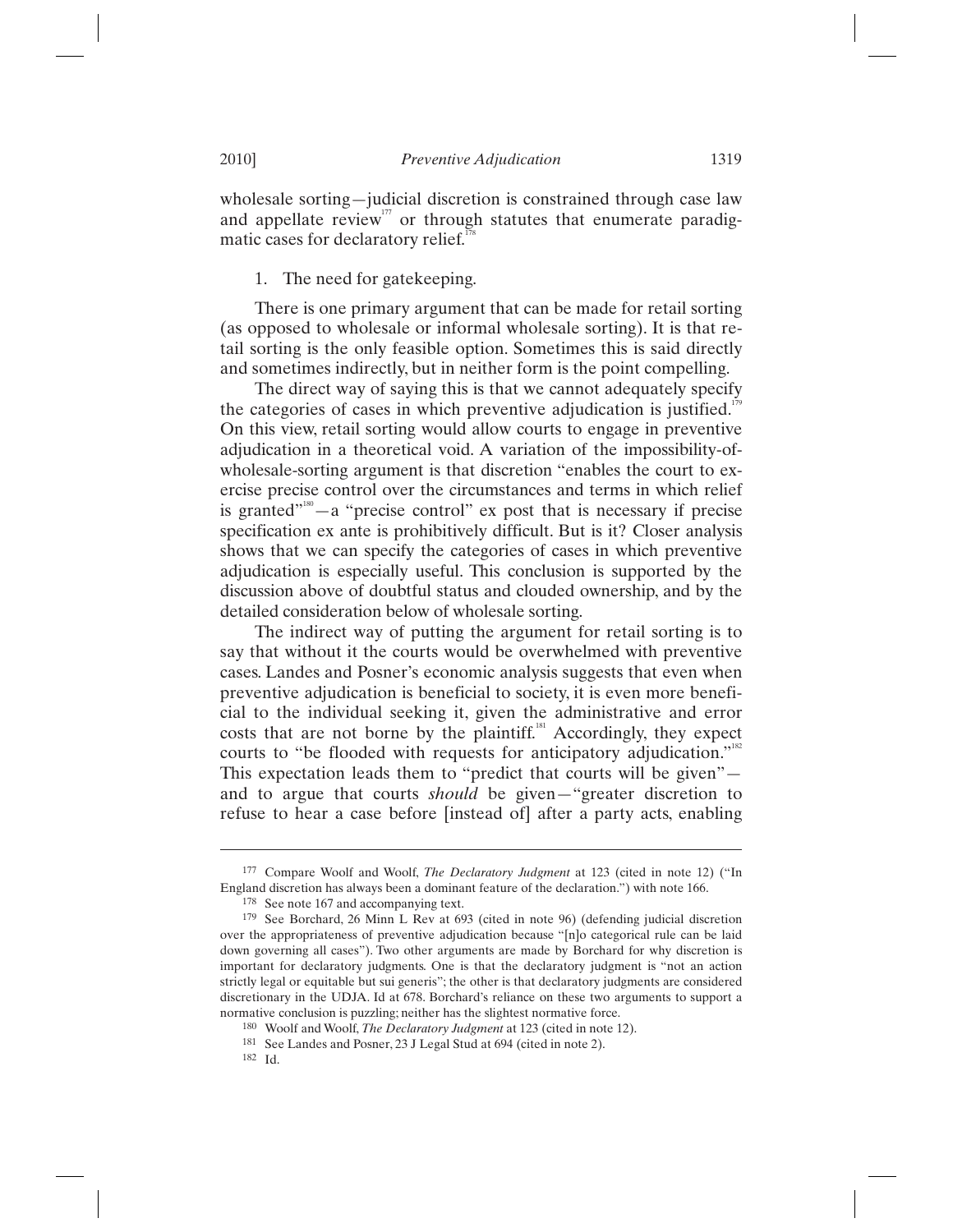[courts] to turn down requests for anticipatory adjudication when the private gain is positive but the social gain is negative."<sup>183</sup> This prediction, though true as a descriptive matter about the federal declaratory judgment, is not a persuasive reason for retail sorting. If preventive adjudication would be inefficient in many or even most cases—a point that should be accepted, given the general adequacy of discounting we would expect to see some kind of gatekeeping mechanism. But this need not be judicial discretion; it could be the nondiscretionary methods of wholesale sorting. Landes and Posner show only that a sorting mechanism of some kind is needed.

Further, Landes and Posner's position that the sorting method should be judicial discretion is inconsistent with the role of legal error in their model. They argue that some preventive suits, such as those to ascertain the scope of a criminal statute, are likely to have "the principal effect of . . . allow[ing] some people to get away with their unlawful acts because of legal error."<sup>184</sup> This is because, according to Landes and Posner, in a suit to clarify the scope of the criminal law there would often be "very little doubt that [the proposed] act is unlawful and likely to cause significant harm," so the value of preventive adjudication to a plaintiff would primarily lie in the small chance that a court will make an error about a relatively clear statute.<sup>185</sup> But if courts will make mistakes in easy cases that are in the core of judicial competence, then how could they be expected to succeed in performing the intricate costbenefit analysis that Landes and Posner suggest?<sup>186</sup>

The rationale for retail sorting is therefore unpersuasive, provided that some other method of sorting is feasible and can better perform the gatekeeping function.

<sup>183</sup> Id. For Landes and Posner's normative position, see id at 699 ("Even where declaratory relief would meet the Article III criteria, the court has discretion to refuse to grant it; this is a further safeguard against the use of the device to obtain a private gain but impose a social loss."); id at 703 (explaining that judicial discretion prevents "the number of anticipatory adjudications

<sup>[</sup>from] exceed[ing] the socially efficient number").<br><sup>184</sup> Id at 692.<br><sup>185</sup> Landes and Posner, 23 J Legal Stud at 692 (cited in note 2).

<sup>&</sup>lt;sup>186</sup> Landes and Posner also connect judicial discretion to their economic modeling of the claimpreclusive effect of a declaratory judgment. This part of their analysis is undermined by a faulty doctrinal premise. Landes and Posner call res judicata (that is, claim preclusion) "an important feature of anticipatory judgments," id at 700–01, and they provide an extensive economic analysis that leads them to predict that the law will be exactly what they say the law is: the more that judges are given discretion, as they are in federal declaratory judgment actions, "the more likely is the outcome of anticipatory adjudication to be treated as res judicata in ex post litigation and the greater is the precedential weight likely to be given to anticipatory judgments." Id at 703. But declaratory judgments are in fact *not* given claim-preclusive effect. See notes 76–78 and accompanying text. They generally have only issue-preclusive effect, and Landes and Posner expressly do not address issue preclusion. See Landes and Posner, 23 J Legal Stud at 700 (cited in note 2).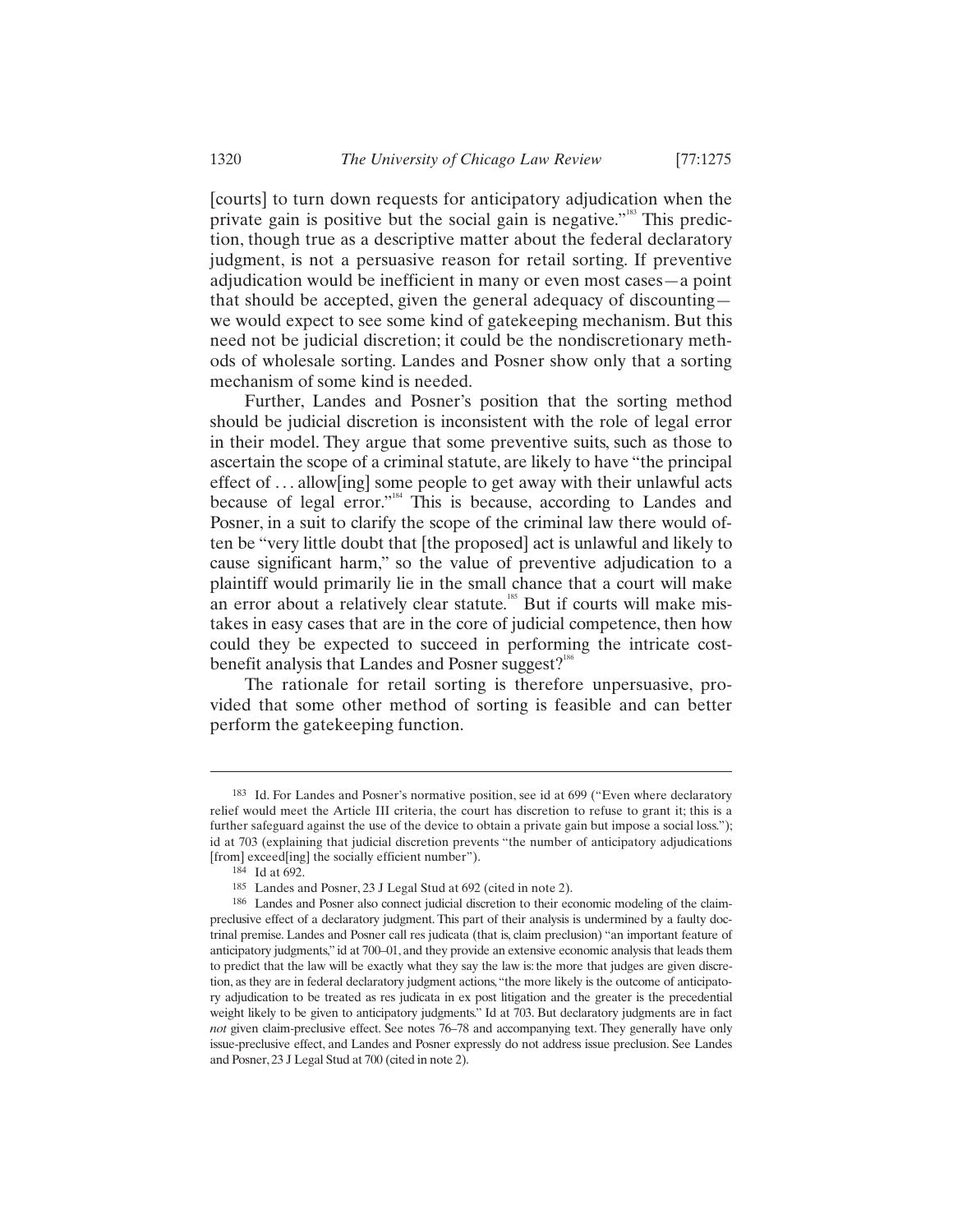## 2. Incentives of judges, incentives of plaintiffs.

In addition to lacking a persuasive rationale, retail sorting has three serious drawbacks: (1) less judicial expertise; (2) less attractiveness to plaintiffs, especially low-income plaintiffs; and (3) more forum shopping. These can be seen in the federal declaratory judgment.

The first drawback is that retail sorting encourages trial courts to give less attention to their preventive cases than their remedial ones. It is no secret that most federal district courts labor under severe caseload pressures.<sup>187</sup> We should expect, then, that discretionary cases will tend to receive less attention. Judges maximize the same things everyone else does,<sup>188</sup> and they will not usually be inclined to take on "optional" cases when their dockets are full.<sup>189</sup> This sidelining of discretionary cases is made even worse if the process of sorting is itself a time-consuming one for the court.<sup>190</sup> Retail sorting increases the number of issues that the court must decide, and it therefore increases the cost of a case (both to the court and to the litigants) when the court does choose to decide it.<sup>191</sup> And if a court declines to decide a discretionary case, it cannot entirely avoid the costs and complexities of retail sorting; a judge will still need to give reasons for her decision.<sup>192</sup>

The second, related drawback is that retail sorting reduces the attractiveness of preventive adjudication to plaintiffs. This follows from

<sup>187</sup> See Fallon, et al, *Federal Courts* at 41 (cited in note 76) (noting that there were 259,541 civil cases, 66,860 criminal cases, and 1,112,542 bankruptcy petitions filed in fiscal year 2006).

<sup>188</sup> See generally Richard A. Posner, *What Do Judges and Justices Maximize? (The Same Thing Everyone Else Does)*, 3 S Ct Econ Rev 1 (1993). Consider Donald L. Doernberg and Michael B. Mushlin, *The Trojan Horse: How the Declaratory Judgment Act Created a Cause of Action and Expanded Federal Jurisdiction While the Supreme Court Wasn't Looking*, 36 UCLA L Rev 529, 567 n 174 (1989) (discussing a 1928 letter from a federal district judge to Congress warning that legislation authorizing declaratory judgments would "greatly increase the congested dockets of the Federal Courts").<br><sup>189</sup> This is why discretion is universally recognized as enabling a court to reduce its caseload.

See, for example, *Hart v Massanari*, 266 F3d 1155, 1177 (9th Cir 2001) (stating that the Supreme Court "uses its discretionary review authority to limit its merits docket"); Paul L. McKaskle, *The European Court of Human Rights: What It Is, How It Works, and Its Future*, 40 USF L Rev 1, 41 n 251 (2005) (noting that some have suggested that the European Court of Human Rights should gain "discretionary authority" as a means of "coping with [its] caseload"); Judith Resnik, *Judicial Selection and Democratic Theory: Demand, Supply, and Life Tenure*, 26 Cardozo L Rev 579, 621 (2005) (explaining that once the Supreme Court was "armed with increased discretion to choose

its cases," its "caseload declined"). 190 Unusual candor on this point appears in the district court decision reviewed in *EMC Corp v Norand Corp*, 89 F3d 807, 809 (Fed Cir 1996). A plaintiff sued for a declaration of patent invalidity and noninfringement, and the defendant filed a motion to dismiss. The district court found that deciding the motion "would be a significant undertaking and would involve a close question." Id. For this reason, among others, the court chose to "exercise its discretion under the Declaratory Judgment Act to decline to entertain the action." Id.<br><sup>191</sup> Consider Jules L. Coleman, *Risks and Wrongs* 248–49 (Cambridge 1992).<br><sup>192</sup> These reasons will often track a multifactor test. See note 174 and accom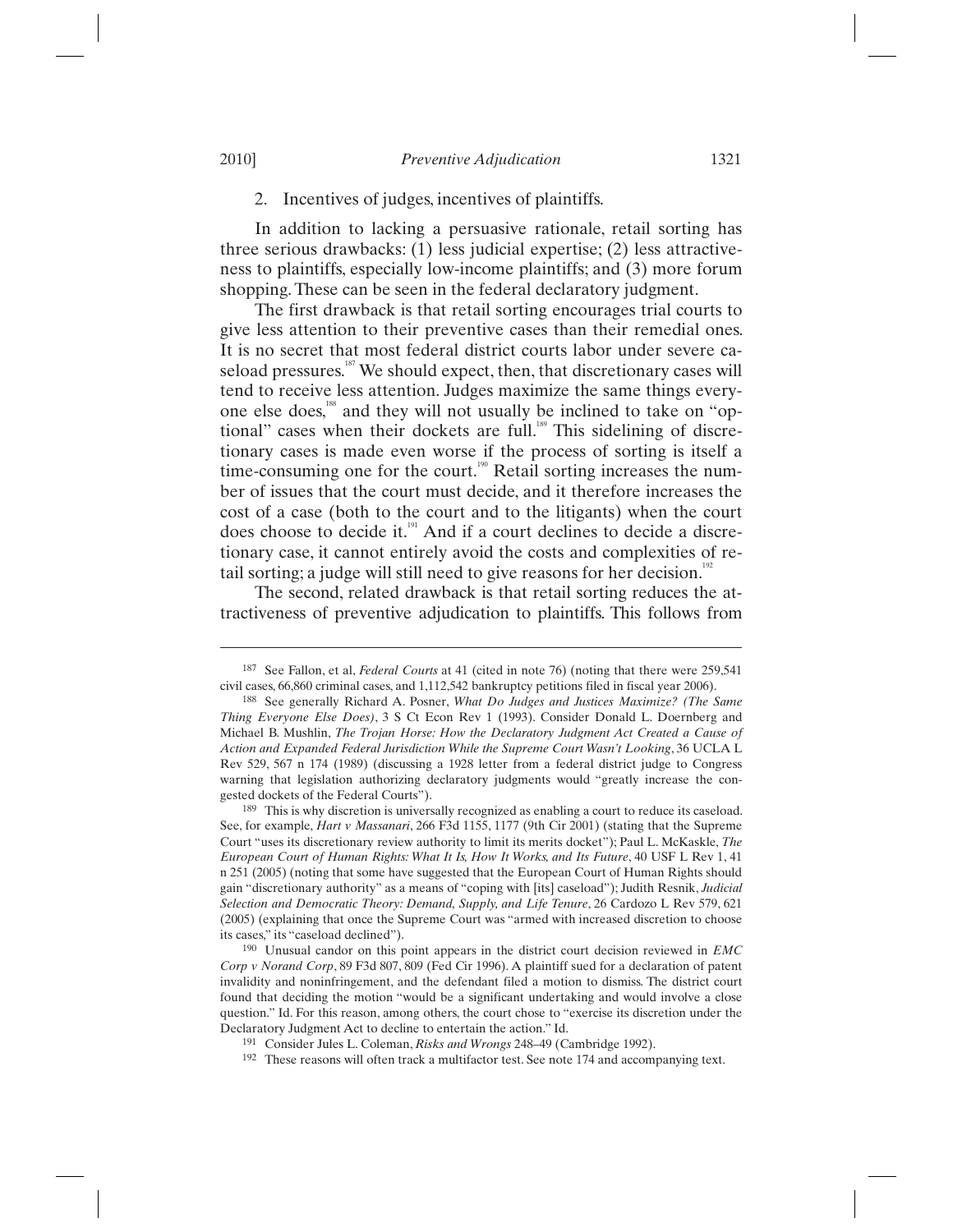courts' relative inattention. If judges have discretion to refuse preventive relief—even if a plaintiff proves her claim—then plaintiffs will rationally discount the value of preventive adjudication.<sup>193</sup> And risk-averse potential plaintiffs will be unwilling (at the margin) to bring even meritorious claims. They face losses that would be nearly certain, such as the expense of the suit and worsened relations with the defendant, but their requested relief would be contingent not only on the legal merits but also on the trial court's discretion.<sup>194</sup> To evade the court's discretion, a plaintiff might request not only a declaratory judgment but also money damages—yet a request for monetary relief usually makes declaratory relief superfluous<sup>195</sup> and it may force the plaintiff to postpone the suit until after she has suffered the very harm she is trying to avoid. Indeed, this superfluous use of the declaratory judgment action is now common practice, and most plaintiffs who seek declaratory relief in federal courts also request monetary or injunctive relief.

The third drawback is that retail sorting encourages forum shopping. If one court gains a reputation for being more willing to give preventive relief, plaintiffs are likely to seek out that court. This is a problem specific to retail sorting, because interjudge disparity is likely to be greater under a discretionary regime than under wholesale sorting or under an informal wholesale system in which discretion is hardened into rule.<sup>196</sup>

<sup>193</sup> Judges have not infrequently been reluctant to give preventive relief. See, for example, Woolf and Woolf, *The Declaratory Judgment* at 12, 17 (cited in note 12) ("[U]ntil the beginning of the twentieth century the courts exercised their powers to obstruct, rather than promote, the development of declaratory relief."); Borchard, *Declaratory Judgments* at 129 (cited in note 6); Note, 53 Colum L Rev at 1130–31 & n 3 (cited in note 22) (citing instances of hostility to declaratory judgment in the United States).

<sup>194</sup> See Lucian Arye Bebchuk and Howard F. Chang, *An Analysis of Fee Shifting Based on the Margin of Victory: On Frivolous Suits, Meritorious Suits, and the Role of Rule 11*, 25 J Legal Stud 371, 397 (1996) (explaining that "greater legal uncertainty" discourages risk-averse plaintiffs from suing). For a discussion of plaintiff risk-aversion, see Robert H. Mnookin, *Negotiation, Settlement and the Contingent Fee*, 47 DePaul L Rev 363, 365 (1998) (noting that tort plaintiffs tend to be more risk-averse than defendants). 195 See *Gouriet v Union of Post Office Workers*, 1978 App Cas 435, 501 (HL) (Diplock) (ar-

guing that a request for declaratory relief is "generally superfluous" when accompanied by another cause of action and is most useful "when an infringement of the plaintiff's rights in the future is threatened or . . . there is a dispute between parties as to what their respective rights will be if something happens in the future"); Woolf and Woolf, *The Declaratory Judgment* at 13 (cited in note 12) (describing declaratory relief as "most needed . . . where no other remedy could be obtained"); note 14. Consider Doernberg and Mushlin, 36 UCLA L Rev at 563 n 156 (cited in note 188):

Virtually the entire discussion of the benefits of the proposed [federal Declaratory Judgment] Act was devoted to situations in which the potential plaintiff would have been unable to sue without it, either because there had not yet been a violation of right or because the potential defendant was the only one who possessed a common law right of action.

<sup>196</sup> See note 176. The forum shopping effect is compounded if the plaintiff in preventive adjudication has a broader set of venue choices than would be available in a remedial suit.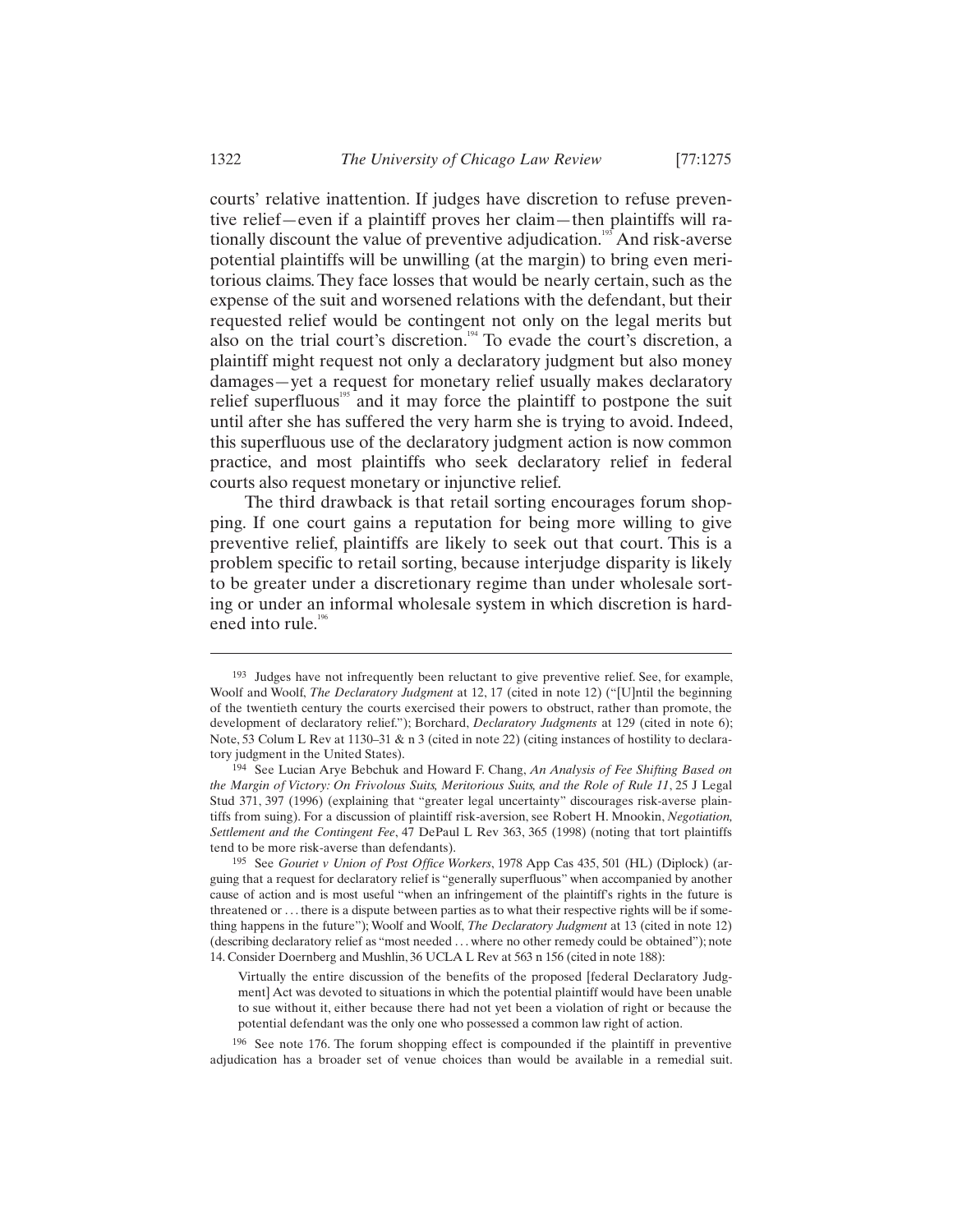These drawbacks reinforce one another over time. As judges decline to provide preventive adjudication, plaintiffs are less willing to bring preventive suits; as plaintiffs bring fewer suits, judges take them less seriously; and judges decline still more cases to avoid attracting forum shoppers. Together, these drawbacks make it unlikely that judges exercising discretion can perform better than wholesale sorting. Even if we assume for the sake of argument that retail sorting would be the best method in the first iteration, over time these drawbacks would compromise its effectiveness.

The drawbacks of retail sorting may help explain the seemingly moribund condition of the federal declaratory judgment. Outside of a handful of contexts governed by unusual considerations, such as patent litigation, $197$  declaratory judgments in federal court play only a minor role. This may be due in part to retail sorting, which discourages serious consideration of the declaratory judgment by federal courts and plaintiffs.

# B. Wholesale Sorting: Categories

Wholesale sorting, though uncommon in federal courts, is widely used in state courts. State statutes routinely authorize preventive adjudication in specific categories of cases,<sup>198</sup> such as petitions to declare a missing person dead,<sup>199</sup> petitions to declare legal paternity,<sup>200</sup> and actions

Broader venue is available, for example, in a suit for a declaration regarding patent infringement than in a remedial patent infringement suit, because only the latter is restricted by the special venue provisions of 28 USC § 1400(b). See Adam D. Kline, *Any Given Forum: A Proposed Solution to the Inequitable Economic Advantage That Arises When Non-practicing Patent Holding Organizations Predetermine Forum*, 48 IDEA 247, 270–71 (2008). See also Matthew D. Henry and John L. Turner, *The Court of Appeals for the Federal Circuit's Impact on Patent Litigation*, 35 J Legal Stud 85, 91 n 13 (2006) ("Because the patentee and the alleged infringer will typically prefer different lower courts for the trial, he who files first may gain a tactical advantage by naming the venue.").

<sup>197</sup> In patent cases, a potential infringer has strong incentives to sue for a declaration of noninfringement, invalidity, or unenforceability. If successful, the plaintiff no longer operates under a cloud of legal uncertainty; if unsuccessful, the plaintiff has minimized damages. And regardless of ultimate success, the plaintiff can choose a convenient forum because suits for declarations of noninfringement are not subject to the narrow venue restrictions placed on remedial suits for patent infringement. See notes 16 and 196. See also note 226. In addition, there is evidence that a potential infringer has a better chance on the merits in a jury trial by bringing a declaratory judgment action instead of waiting for a patent infringement suit. See Moore, 99 Mich L Rev at 368 (cited in note 104).

<sup>198</sup> Federal statutes, too, authorize declaratory judgments in specific categories of cases, but these authorizations are often read as giving district courts the same broad discretion they have under the federal Declaratory Judgment Act.<br><sup>199</sup> See, for example, 20 Pa Cons Stat Ann § 5701(a).

 $1999$  See, for example, NY Fam Ct Act § 523 (McKinney) (setting forth the petition process prior to securing a "declaration of paternity").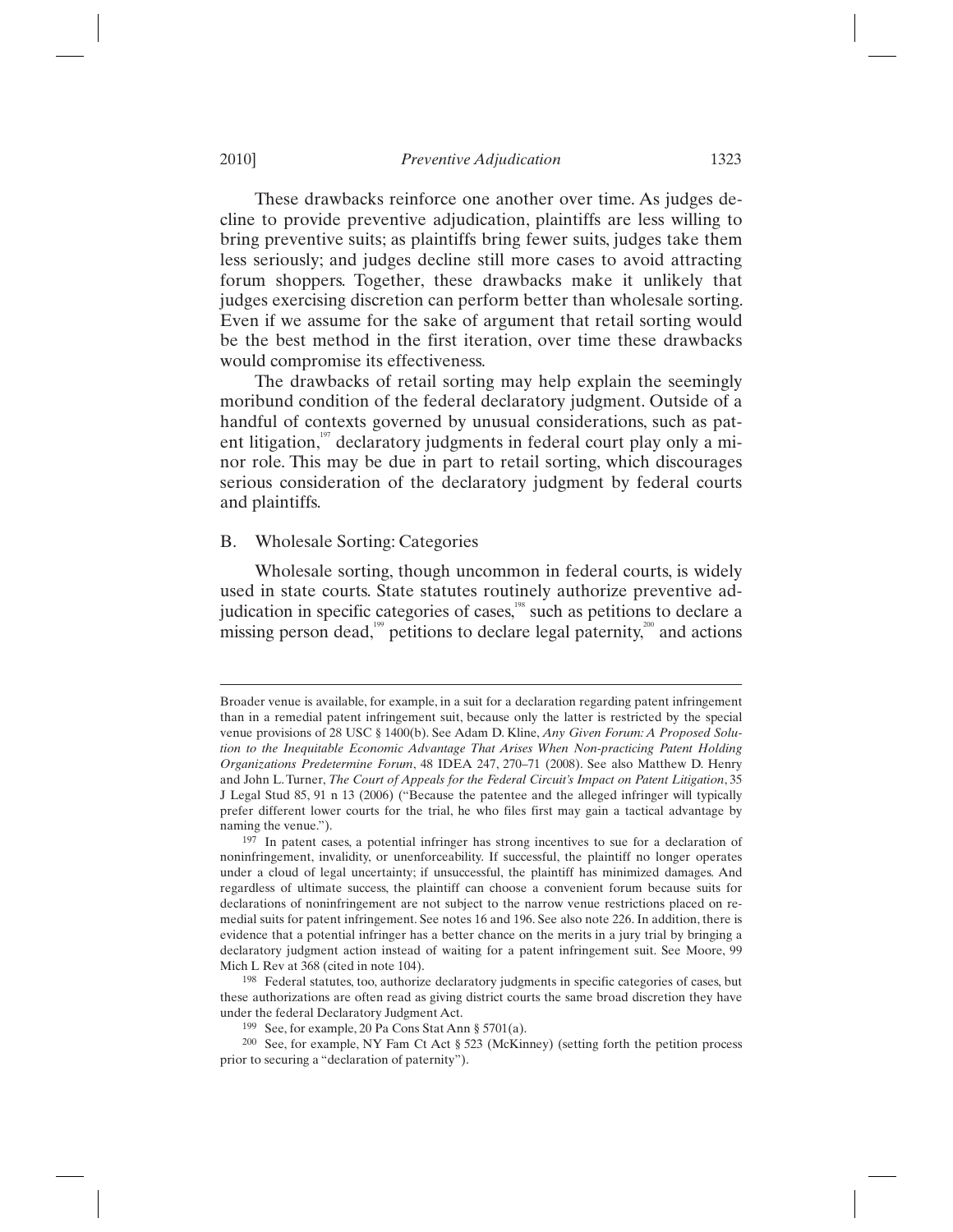to quiet title.<sup>201</sup> In addition to these and other specific categories of cases, states allow declaratory judgment actions. State declaratory judgment actions are often characterized by informal wholesale sorting, because as a formal matter courts have discretion over declaratory relief, yet this discretion is constrained by statutes that offer paradigm cases for declaratory judgments<sup> $202$ </sup> and by a more exacting practice of appellate review.<sup>203</sup> Although the analysis here focuses on wholesale sorting, it largely holds for informal wholesale sorting, too.

Like retail sorting, wholesale sorting has received little positive or normative analysis. Here I briefly describe the consequences of wholesale sorting, noting that it avoids retail sorting's drawbacks (less expertise, less accessibility, more forum shopping). I then explain how wholesale sorting can work, describing various categories of cases that can be specified in advance. Useful categories for wholesale sorting are lexical indeterminacy, legal status, property rights, and validity. These categories approximate the cases in which preventive adjudication is justifiable, either because the cost of clarification is low (lexical indeterminacy, validity) or because discounting is inadequate (legal status, property rights). And where the categories used in wholesale sorting prove inadequate over time, they can be easily tweaked or supplemented something much harder to do if sorting depends on the discretionary decisions of many decisionmakers resolving individual cases.

1. Inverting the incentives of judges and plaintiffs.

Wholesale sorting lacks retail sorting's disadvantages. It does not discourage judges from giving attention to preventive adjudication; by contrast, it allows the growth of judicial expertise about preventive re- $\text{lief.}^{204}$  It does not reduce the attractiveness of preventive adjudication to

-

<sup>201</sup> See, for example, Alaska Stat Ann § 09.45.010 (allowing a person with possession of real property to bring an action against another who claims an adverse interest).

<sup>202</sup> See, for example, 10 Del Code Ann §§ 6502–03 (making declaratory relief available to interested parties "under a deed, will, [or] written contract" and to parties "whose rights, status or other legal relations are affected by statute, municipal ordinance, contract or franchise"). See also note 167. 203 See, for example, *In re Marriage of Rife*, 878 NE2d 775, 780–86 (Ill App 2007) (canvass-

ing Illinois appellate decisions that engaged in "searching" review of a decision to issue declaratory relief and distinguishing decisions that should be reviewed deferentially from those that should be reviewed de novo). Consider Pete Schenkkan, *UDJA Declaratory Judgments in Texas Administrative Law*, 9 Tex Tech Admin L J 195, 206–07 (2008) (explaining that under the Texas Uniform Declaratory Judgments Act judges are "duty-bound" to issue a judgment when certain justiciability requirements are met).

<sup>204</sup> Consider Schenkkan, 9 Tex Tech Admin L J at 199–200 (cited in note 203) (noting that the mandatory venue provision for declaratory judgments under the Texas Administrative Procedure Act has allowed the local attorneys and judges to learn the declaratory judgment's "uses and limits").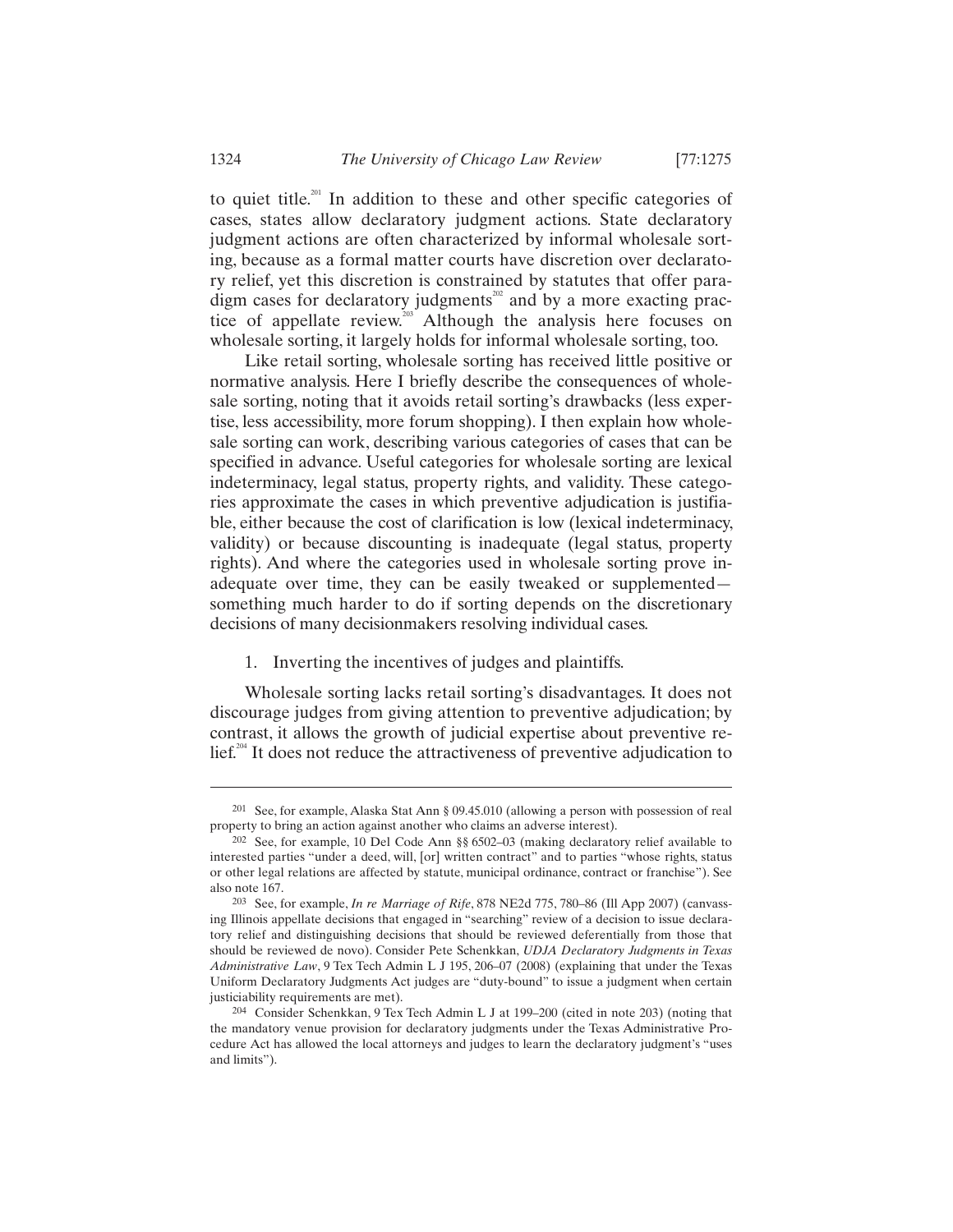plaintiffs, especially low-income plaintiffs, because they know their cases will be adjudicated.<sup>205</sup> Nor does it encourage forum shopping, because all forums apply the same wholesale categories.

One objection that could be made to wholesale sorting is that it merely shifts judicial discretion, because (1) there will be questions about whether a case falls into a particular predefined category, and (2) judges have tacit discretion in applying justiciability requirements. It is true that there will be residual discretion in every system of sorting, just as there is discretion involved in decisions on the merits. But the two kinds of residual discretion just enumerated would not make a wholesale sorting system into a de facto discretionary one.

First, whether a case falls into a defined category can be an easy or hard question depending on the categories used. And there are legal categories that would involve relatively few borderline cases. For example, there may be a borderline case in which it is hard to decide whether a person is seeking a declaration of legal paternity, but in the great majority of paternity petitions this will be clear.

Second, judges do have some discretion in how stringently they apply justiciability doctrines like ripeness and standing, and this malleability has been a focus of doctrinal critique.<sup>206</sup> The play in the joints of justiciability doctrines might seem to turn wholesale sorting into a sequence of wholesale-retail sorting.<sup>207</sup> But these concerns have somewhat

<sup>205</sup> The advantage of wholesale sorting for low-income plaintiffs is significant. Judicial discretion about whether a case is appropriate for preventive adjudication makes it almost impossible to equalize access to courts. If it is uncertain whether the court will even choose to hear the case, a low-income plaintiff is less likely to pay the upfront costs necessary to bring a suit. A low-income plaintiff will have less money to hire counsel who are adept at characterizing a case as one that a court should exercise its discretion to hear—precisely the kind of difficult task where reciting boilerplate is not enough, where real lawyerly skill matters. And it is difficult under retail sorting to encourage preventive adjudication in the kinds of cases more useful to low-income litigants. These distributive effects are avoidable, however, with wholesale sorting. A low-income plaintiff knows her case will be heard, her counsel will not need to brief the reasons why the court should exercise its discretion, and preventive adjudication can be allowed in cases more useful to the economically disadvantaged. For example, low-income litigants may be more likely to have property rights that are unclear. Consider Karol C. Boudreaux, *The Legal Empowerment of the Poor: Titling and Poverty Alleviation in Post-Apartheid South Africa*, 5 Hastings Race & Poverty L J 309, 339–42 (2008) (describing how the cost of formal conveyancing is too high for people transferring real property in Langa, South Africa, forcing them to pursue informal methods of showing the transfer of property, such as affidavits attested to by police officers). Low-income individuals are disproportionately likely to encounter other legal issues, too, such as the validity of a relatively informal contract, a marriage license, or a holographic will. Holographic (that is, handwritten) wills, for example, are primarily created by persons who are not advised by counsel, and they raise "chronic issues of validity and interpretation." Richard Lewis Brown, *The Holograph Problem—The Case against Holographic Wills*, 74 Tenn L Rev 93, 93 (2006). See also Jesse Dukeminier and Stanley M. Johanson, *Wills, Trusts, and Estates* 248–61 (Little, Brown 5th ed 1995).

<sup>&</sup>lt;sup>206</sup> See Tribe, 1 *American Constitutional Law* at 324–27 (cited in note 91).<br><sup>207</sup> Compare the suggestion of Landes and Posner that justiciability doctrines function to block anticipatory adjudication that has high error costs*.* See note 105.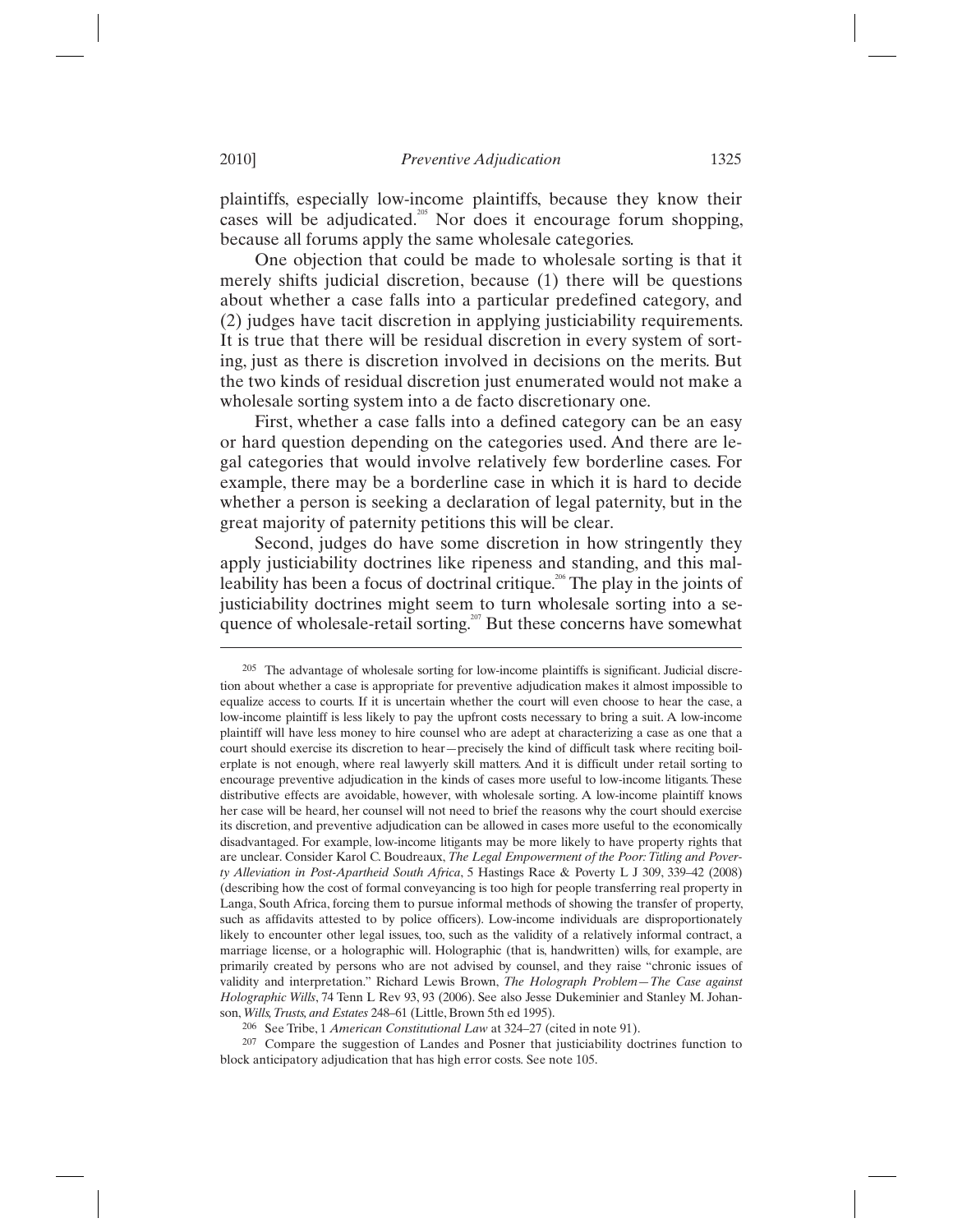less force in ordinary private law disputes, especially those that are relatively narrow and confined (for example, "Is this deed valid?"). Indeed, the very malleability of ripeness and standing in the context of preventive adjudication may be partly contingent on the fact that federal courts now rely on retail sorting for declaratory judgments. Where courts are hearing specified categories of cases, and developing expertise in preventively resolving them, it may be easier to spot justiciability outliers (in both directions, for any given justiciability doctrine). Further, as a normative matter, justiciability doctrines are ill suited to a significant role in sorting.<sup>208</sup>

# 2. Options for wholesale sorting.

For wholesale sorting to work, it requires categories that are consistent with a normative theory of preventive adjudication, such as the one presented in Part II. To specify these categories, a legal system can choose from several approaches. One is *conduct sorting*, which would distinguish cases based on the kind of conduct that is made more costly by the legal indeterminacy: for example, does the legal indeterminacy increase the cost of constitutionally protected conduct? Another is *government-request sorting*, which would distinguish cases based on whether a government agency or other nonjudicial entity indicated that preventive adjudication was appropriate. Another option is *indeterminacy sorting*, which would allow preventive adjudication for some kinds of indeterminacies but not others: for example, lexical indeterminacy but not fact-based indeterminacy. Still another approach is *topic sorting*, which would allow preventive adjudication only for certain substantive areas of the law (such as patent infringement) or certain transubstantive topics (for example, is this a case about legal status?). Especially attractive is a combination of indeterminacy sorting and topic sorting—using these two approaches is the best way to ensure that preventive adjudication is available when its costs are relatively low or discounting is inadequate.

*a) Conduct sorting*. A legal system could sort cases based on the conduct that legal indeterminacy was discouraging or, in the language of First Amendment jurisprudence, "chilling." For example, preventive adjudication might be allowed when a given indeterminacy discourages constitutionally protected conduct. On Gillian Hadfield's reading of

-

<sup>208</sup> Justiciability doctrines that have been developed in the context of remedial adjudication (such as adversity and the injury-in-fact requirement) can be incongruous when applied to preventive adjudication. See note 108. And using justiciability doctrines for back-end sorting may have regressive distributive consequences, because, as mentioned in note 205, legal acumen is especially important for relatively difficult areas of the law.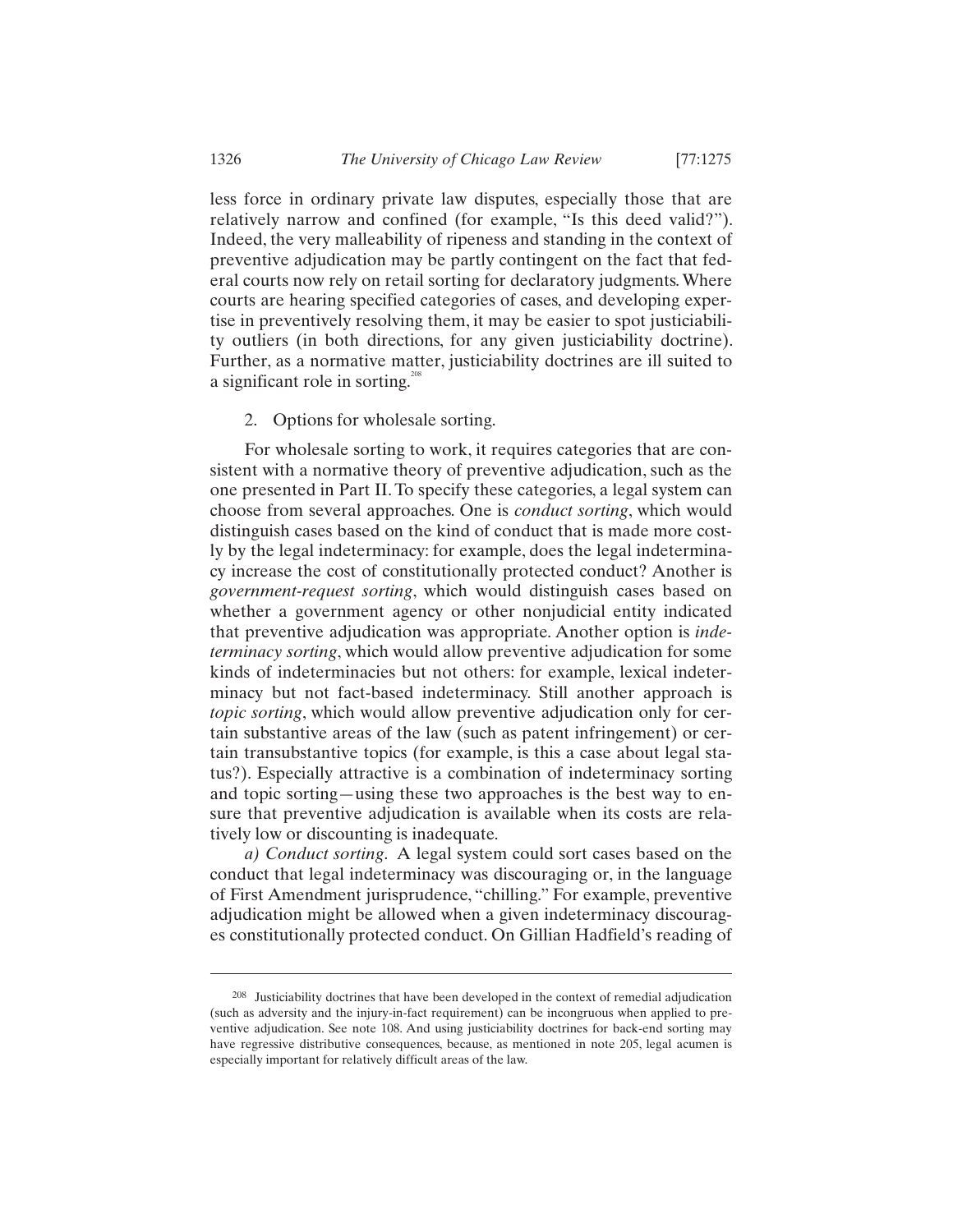the Supreme Court's void-for-vagueness doctrine, something like conduct sorting is taking place: the Supreme Court restricts vagueness to protect "the exercise of constitutional rights but not other lawful behavior."<sup>209</sup> A more general kind of conduct sorting would allow preventive adjudication if the underlying conduct were economically, artistically, or otherwise socially valuable. Of course, such determinations would be complicated and involve courts in explicit and controversial judgments about valuable conduct.<sup>210</sup> We might see constitutionally protected conduct as a relatively manageable proxy for conduct that is socially valuable.<sup>211</sup> But this sorting method could force judges, before reaching the merits, to decide extraneous constitutional questions.

*b) Government-request sorting*. Alternatively, preventive adjudication could be allowed only when requested by the government. This kind of sorting already happens in advisory opinions, which some states, such as Massachusetts, allow if requested by the executive or legislative branch.<sup>212</sup> Similarly, in declaratory judgment actions in England, the attorney general's participation makes it more likely that a court will allow preventive adjudication.<sup>213</sup> This kind of governmentrequest principle could theoretically be incorporated into wholesale sorting through a mechanism analogous to the Supreme Court's requesting the opinion of the solicitor general on whether it should grant certiorari.

But government-request sorting has drawbacks. First, it would be seriously underinclusive, neglecting the large number of private law disputes that need resolution and yet never attract the attention of the executive or legislative branch. Second, it would raise substantial concerns about government bias, particularly if suits to clarify the criminal law were subject to a government veto.<sup>214</sup> It would be a problem of the fox and henhouse variety.

<sup>209</sup> Gillian K. Hadfield, *Weighing the Value of Vagueness: An Economic Perspective on Precision in the Law*, 82 Cal L Rev 541, 545 (1994).

<sup>210</sup> If the normative judgments were made on the basis of an extensive cost-benefit analysis,

there would be problems of judicial manageability. See note 231. 211 Consider Laycock, *Modern American Remedies* at 540 (cited in note 12) (noting as a descriptive matter that "[s]uits to declare criminal statutes unconstitutional are common," but "[s]uits to declare that proposed conduct is not within the criminal statute are rare, and courts are more reluctant to entertain them").

<sup>212</sup> See Fallon, et al, *Federal Courts* at 57–58 (cited in note 76). See also Landes and Posner, 23 J Legal Stud at 710–13 (cited in note 2). Consider also Woolf and Woolf, *The Declaratory Judgment* at 140–45 (cited in note 12) (noting that advisory opinions requested by the executive or legislature have often tended to impair the independence of the judiciary). 213 See Woolf and Woolf, *The Declaratory Judgment* at 127, 138 (cited in note 12).

<sup>214</sup> Intriguingly, both Justice William Rehnquist and Justice William Brennan suggested the possibility of declaratory judgment actions by the government to clarify the criminal law. See *Steffel v Thompson*, 415 US 452, 484 (1974) (Rehnquist concurring) (suggesting that declaratory judgment actions may be useful for "the State itself" when it is "confronted by a possible violation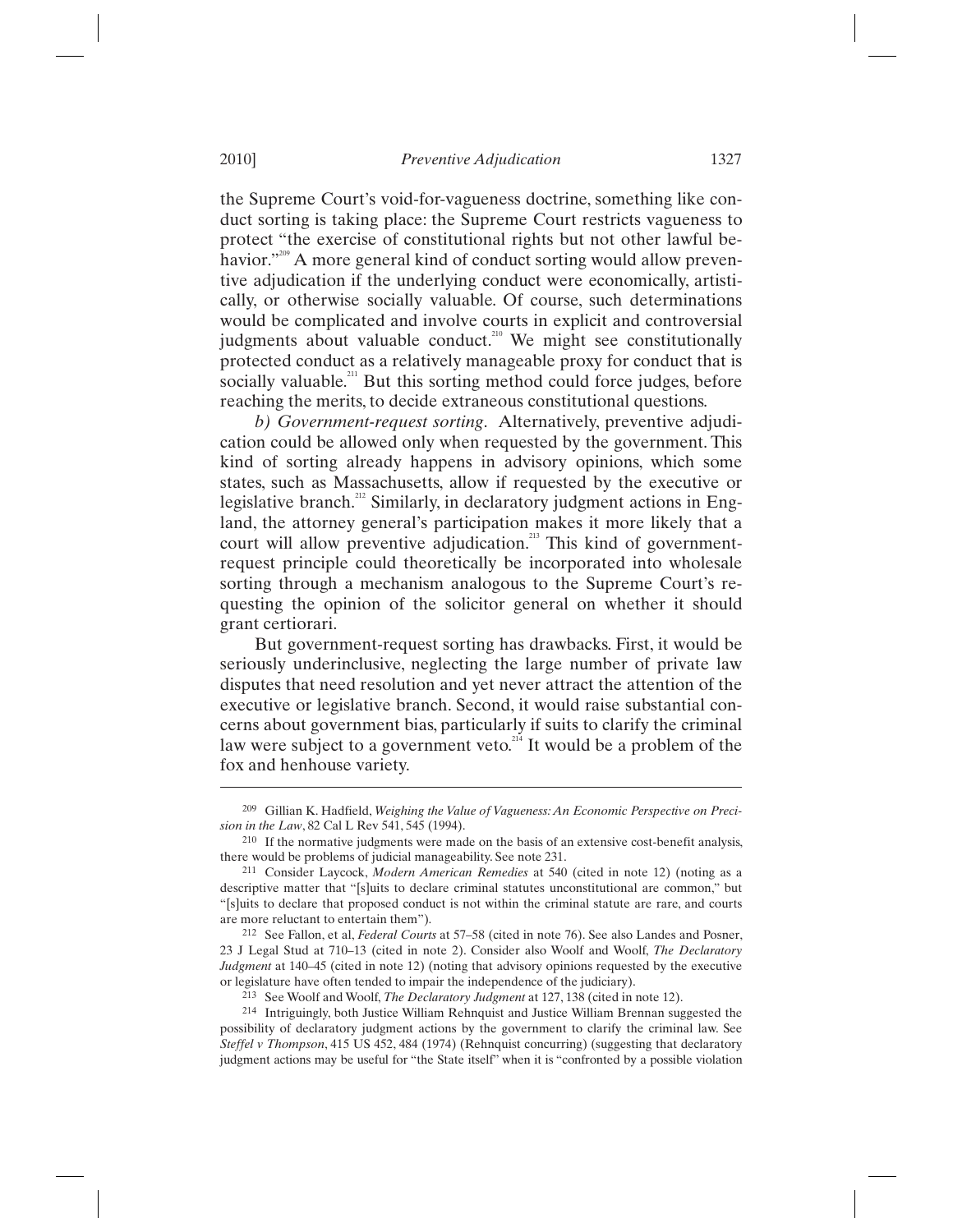Government-request sorting is therefore undesirable when all parties are private (the underinclusiveness problem) and when the parties on one side of a question are private (the bias problem). Its usefulness in advisory opinions stems from the fact that those opinions frequently involve interbranch disputes. Where a form of preventive adjudication is aimed at questions that will have government parties on both sides, there is little to be lost from requiring a government request.<sup>215</sup>

*c) Indeterminacy sorting*. Another method of wholesale sorting would distinguish cases based on the kind of legal indeterminacy involved. For example, a system might allow preventive adjudication in any case of lexical indeterminacy, but not in cases of fact-based indeterminacy. There are good reasons to do this, because deciding lexical indeterminacy cases brings a greater return at a lower cost.

Resolving one case of lexical indeterminacy can remove legal uncertainty in many other cases, because lexical indeterminacy is "chunky" (involving large groups of essentially identical cases); all cases involving the industrial-hemp subspecies of *Cannabis sativa* would be identical for the question whether the subspecies is "marijuana" for purposes of a federal criminal statute.<sup>216</sup> For the cost of deciding one industrial-hemp case, we can get the return of deciding many.

Further, in a case of lexical indeterminacy, delay usually will not improve adjudication. Without preventive adjudication, a court might, of course, avoid adjudication entirely. The indeterminacy of "marijuana" in a federal drug statute $^{217}$  might deter someone from producing industrial hemp, and if no one produced industrial hemp then the indeterminacy

of its criminal laws" but does not want to "activat[e] . . . the criminal process"); *Dombrowski v Pfister*, 380 US 479, 491 & n 6 (1965) (Brennan) (recommending declaratory judgment actions by states to remove indeterminacy in state criminal statutes). See also Shapiro, 74 Nw U L Rev at 768–69 (cited in note 83). It is unclear who the defendant in such an action would be, and there would be policy concerns about one-sided clarification by prosecutors. Perhaps if prosecutors could bring declaratory judgment actions to clarify the criminal law, it would be easier to have a penalty default rule that held legal indeterminacy against them—what the rule of lenity and the doctrine of legality presently offer in theory but not in practice. 215 A variation on government-request sorting would be *government-action sorting*, which

would ask whether the indeterminacy is proximately caused by state action. If and only if the answer is yes would preventive adjudication be allowed. On this method, courts would use preventive adjudication to resolve an indeterminacy in a statute but not in a private contract. Courts would remove a cloud on title when it was attributable to a state official's acceptance of a fraudulent trademark registration. See, for example, *Coca-Cola Co v Stevenson*, 276 F 1010, 1014–15 (SD Ill 1920) (discussing a defendant who registered the trademarks "Coca and Cola Carbonating Syrup" and "A Genuine Coca and Cola Flavor" with the intention to use Coca-Cola's trademarks). This approach, however, would also be seriously underinclusive, and would be open to the obvious response that the state specifies the secondary rules that govern how private parties can create legally binding contracts and legally recognized entitlements. On secondary rules, see H.L.A. Hart, *The Concept of Law* 80–81 (Oxford 2d ed 1994).<br><sup>216</sup> See Part I.C.2.b.<br><sup>217</sup> See note 54 and accompanying text.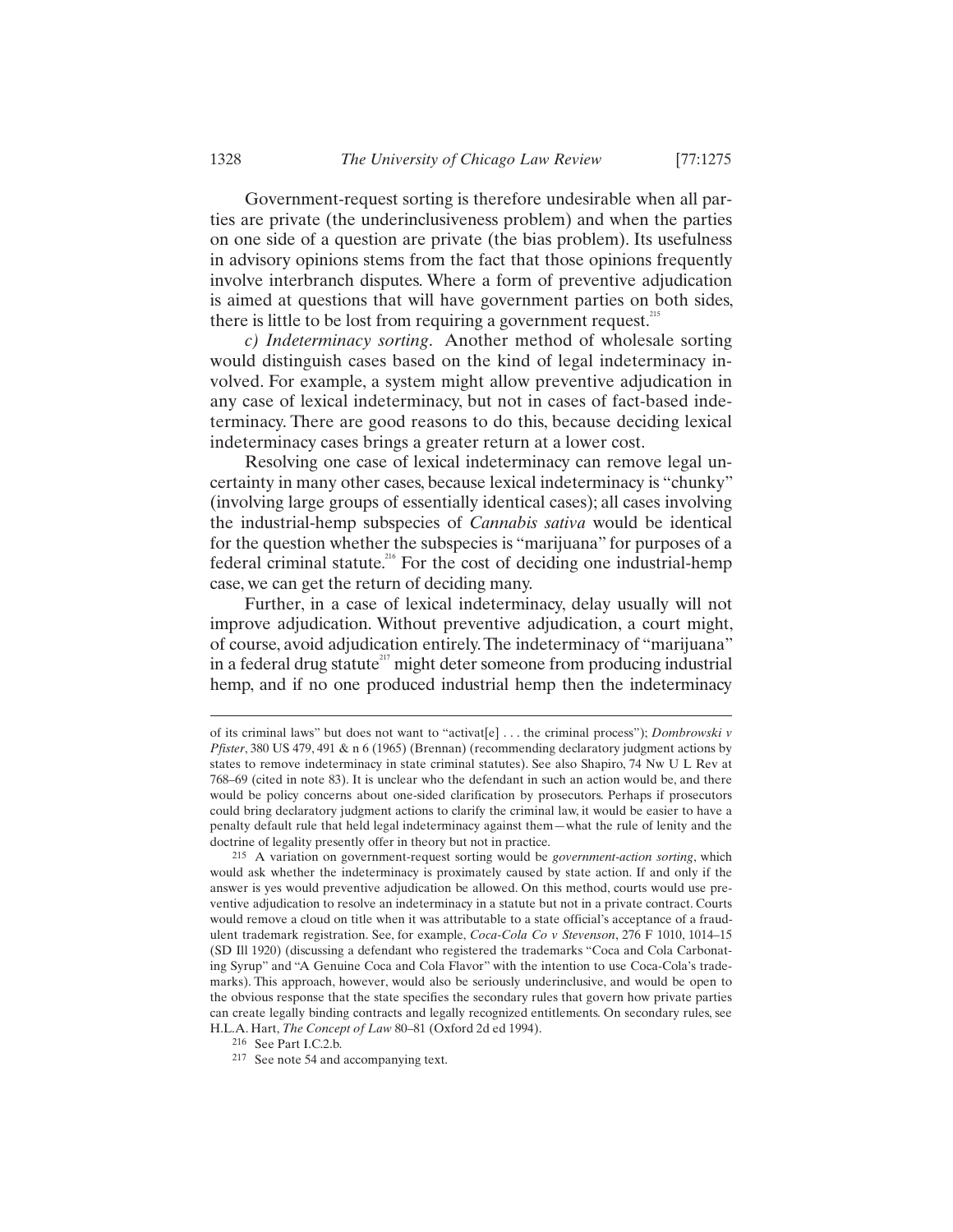would go unresolved. But if at some later time the lexical indeterminacy does need to be resolved—say, in remedial adjudication—delay usually will not have put the court in a better position. Suppose someone *did* produce industrial hemp, *was* arrested by federal drug agents, and *was* prosecuted by a United States Attorney: none of this would create new information about whether a court should read "marijuana" in the federal statute as including industrial hemp.

Contrast a case of fact-based indeterminacy. Each case stands alone, and there is less value for future cases in deciding a particular case now. As to the cost of preventive adjudication, it is true that the task of applying expressions to facts on a continuum is still within the core competence of a judge. But here a judge will often be in a better (or at least a different) position to decide if adjudication is delayed. In the imaginary case of the million raves, $218$  everything was held constant between the raves except volume. Yet delaying adjudication could very possibly change the question that the court is answering and thus the answer it gives. First, there may be slippage between what the rave organizer expects the rave to be like and what it turns out to be. A rave may be planned for one hundred people but two hundred show up, or it may be scheduled to end at midnight but it continues to  $2:00$  AM.<sup>219</sup> Second, it is hard to specify in advance all the facts necessary to decide whether a particular rave will be likely to cause serious distress. Must the rave organizer specify the songs, the performers, the instruments, the bass intensity of the speakers, and expectations regarding improvisation by performers or DJs, all of which may affect "loudness"? And some of the relevant facts that would be hard to specify in advance are extrinsic to the rave itself, such as the acoustics of the topography and the weather. Third, even though the statutory standard is objective—"likely to cause serious distress"—the local inhabitants' ex post distress or indifference would be useful evidence about the hard-to-estimate ex ante likelihood that the rave would seriously distress them. Indeed, the best evidence of the likelihood that an intended rave will cause "serious distress" is probably whether a previous rave in the same neighborhood *did* cause serious distress. Finally, multiple kinds of indeterminacy can combine to make a judicial

<sup>218</sup> See notes 58–61 and accompanying text. 219 Consider Frankfurter and Shulman, *Federal Jurisdiction and Procedure* at 89 (cited in note 90), which quotes Attorney General Mitchell on the subject of antitrust opinion letters:

We have found as a result of experience that such proposals often have some practical elements that are not fully developed when the proposals are submitted and that the plans as carried out have not operated just as was contemplated, and the transactions as outlined to the Department in advance, seemingly innocuous, have in practice worked in apparent violation of the anti-trust laws.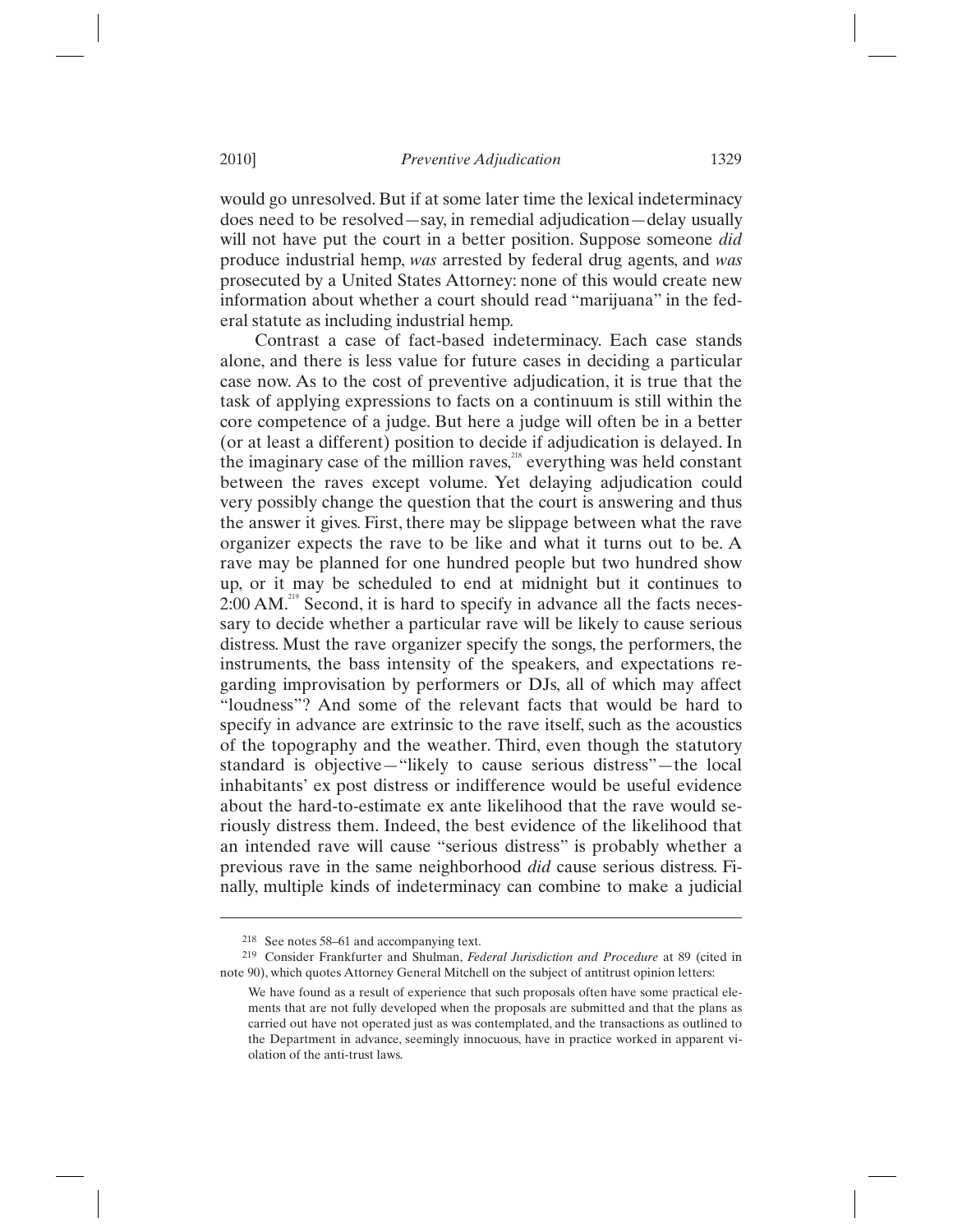It makes sense, then, for US legal systems to distinguish between lexical and fact-based indeterminacy, allowing preventive adjudication only for the former. This does not appear to be done—as a formal matter—in any system of preventive adjudication, because law usually does not make formal distinctions between different kinds of indeterminacy.<sup>22</sup> Lexical indeterminacy seems to be primarily in view, however, for the numerous statutes that allow preventive adjudication for the construction of contracts. $^{222}$  But despite its appeal, indeterminacy sorting should not be the primary way cases are sorted for preventive adjudication. The types of indeterminacy are not always distinct;<sup>223</sup> in some cases a judge might plausibly approach an indeterminacy as either lexical or fact based (one litigant might argue that it is lexical, the other that it is fact based).<sup>224</sup> And a category like "fact-based indeterminacy" contains such a vast number of cases—varying extensively in their amenability to preventive adjudication—that it may not be helpful for sorting. Indeterminacy sorting is therefore a useful complement to another method of wholesale sorting.

*d) Topic sorting*. Finally, cases could be sorted based on the topic involved. On substantive lines, this could be done broadly: allowing preventive adjudication in property law but not in tort law. Or it could be done narrowly: allowing preventive adjudication in cases about the scope of trustee powers under a trust instrument, or in cases about patent infringement and noninfringement,<sup>225</sup> or in cases about an insurer's duty to defend a specific claim.<sup>226</sup> Or preventive adjudication

<sup>220</sup> See Endicott, *Vagueness in Law* at 74 (cited in note 50). This kind of narrow judicial decision might also be more easily manipulated by the person who seeks it. See note 84 and text accompanying notes 98 and 111.<br>
<sup>221</sup> See Solan, *Vagueness and Ambiguity* at 74 (cited in note 67).<br>
<sup>222</sup> See, for example, 10 Del Code Ann §§ 6502–03.<br>
<sup>223</sup> See Endicott, *Vagueness in Law* at 50–55 (cited in note 50)

pragmatic vagueness).<br><sup>224</sup> See Part I.C.1.

 $225$  For arguments that preventive adjudication is especially valuable in the patent context, see Lisa A. Dolak, *Power or Prudence: Toward a Better Standard for Evaluating Patent Litigants' Access to the Declaratory Judgment Remedy*, 41 USF L Rev 407, 408–09 & n 6 (2007) (explaining that Congress's main desire in passing the Declaratory Judgment Act was to alleviate the uncertainty of patent holders); Russell B. Hill and Jesse D. Mulholland, *Effective Use of the Declaratory Remedy in the Patent Context*, 13 Tex Intel Prop L J 43, 46–47 (2004) (noting that the possibility of continuously accruing damages and even treble damages for willful infringement make declaratory judgments especially valuable).

<sup>226</sup> See Landes and Posner, 23 J Legal Stud at 700 (cited in note 2). From its enactment, the federal Declaratory Judgment Act has been widely used in patent and insurance contexts. See, for example, Edwin M. Borchard, *Declaratory Judgments and Insurance Litigation*, 34 Ill L Rev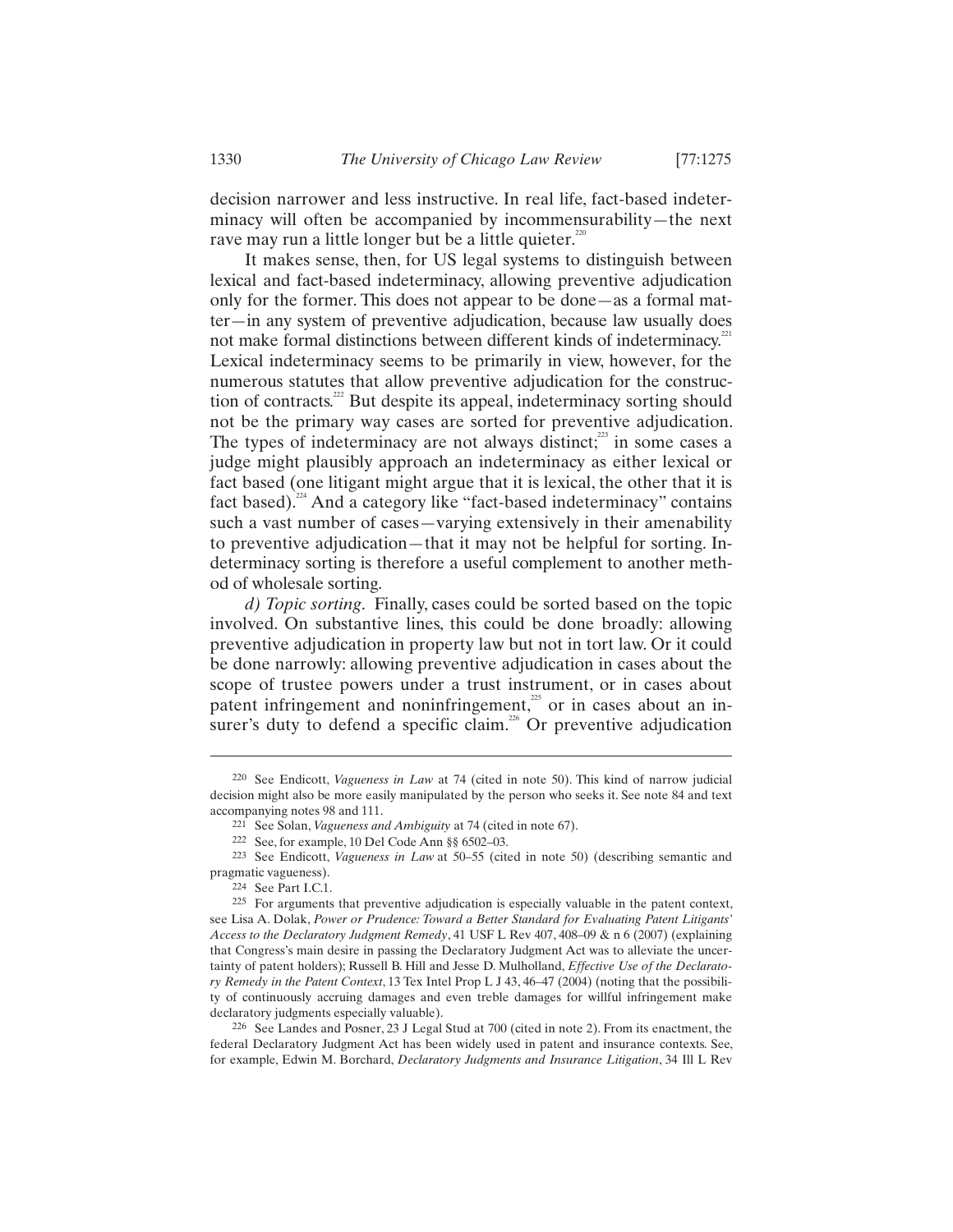could be available for certain questions that recur in different substantive areas. These might include legal status or the validity of a text, such as a will or a contract.

The narrow substantive topics just mentioned—trustee powers, patent infringement, insurer's duty to defend—are especially amenable to preventive adjudication.<sup>27</sup> So are the more general topics of (1) legal status, (2) property rights, and (3) the validity of a text. "Legal status" and "property rights" translate directly to the two exceptions to the general adequacy of discounting: cases of doubtful status and cases of clouded ownership. "Validity of a legal text" cases can overlap with legal status and property rights, as when the validity of a will determines title or the validity of a foreign birth certificate affects a person's status as a legal parent.<sup>228</sup> And preventive adjudication of all three kinds of questions will have relatively low error costs: if we wait for time to pass we will usually have no more relevant information about title to real property, a person's status as legal parent, or the validity of a will.<sup>229</sup> And these questions are well suited to judicial capacity.<sup>2</sup>

These topics are only proxies for cases in which the costs of clarification are relatively low or discounting is inadequate, and they are inevitably over- and underinclusive. But they nevertheless are likely to be better than relying on the underlying cost-benefit considerations, for reasons of institutional competence and judicial economy.<sup>2</sup>

*e) Summary and extension to public law*. This examination of wholesale sorting suggests that topic and indeterminacy sorting are the best ways to align the practice of preventive adjudication with the normative theory elaborated in Part II. Topic sorting is best used to select cases of (1) legal status, (2) property rights, and (3) validity. And indeterminacy

<sup>245, 245 (1939);</sup> Herman L. Trautman, *Federal Right Jurisdiction and the Declaratory Remedy*, 7 Vand L Rev 445, 464–65 (1954).<br>
<sup>227</sup> See notes 225–26.<br>
<sup>228</sup> Many of the categories of property cases that are well suited to preventive adjudication

will involve the validity of a text. Other categories of property rights questions will be less amenable to preventive adjudication, especially in areas of property law that are more "mud" than "crystal." See generally Carol M. Rose, *Crystals and Mud in Property Law*, 40 Stan L Rev 577 (1988).

<sup>229</sup> See Landes and Posner, 23 J Legal Stud at 698–99 (cited in note 2) (offering uncertainty about marital status and uncertainty about title to real property as examples in which acting in the face of uncertainty would "cast no additional light on the issue"). See also Part II.B.1. <sup>230</sup> See notes 109–10 and accompanying text.

<sup>231</sup> For the complexity of case-by-case cost-benefit analysis, see generally Landes and Posner, 23 J Legal Stud 683 (cited in note 2) (using eleven variables in various equations to determine the social and private benefits under anticipatory and ex post adjudication). We could of course imagine a system that directly applied the normative theory in Part II in a case-by-case fashion: we could call it *low-cost-of-clarification-or-discounting-is-inadequate sorting*. But this might be difficult for judges to apply in individual cases, leading to wide variations in judicial willingness to give preventive relief. In actual practice, this kind of sorting would resemble retail sorting and would have the same drawbacks of lower judicial priority, reduced attractiveness for plaintiffs, and forum shopping.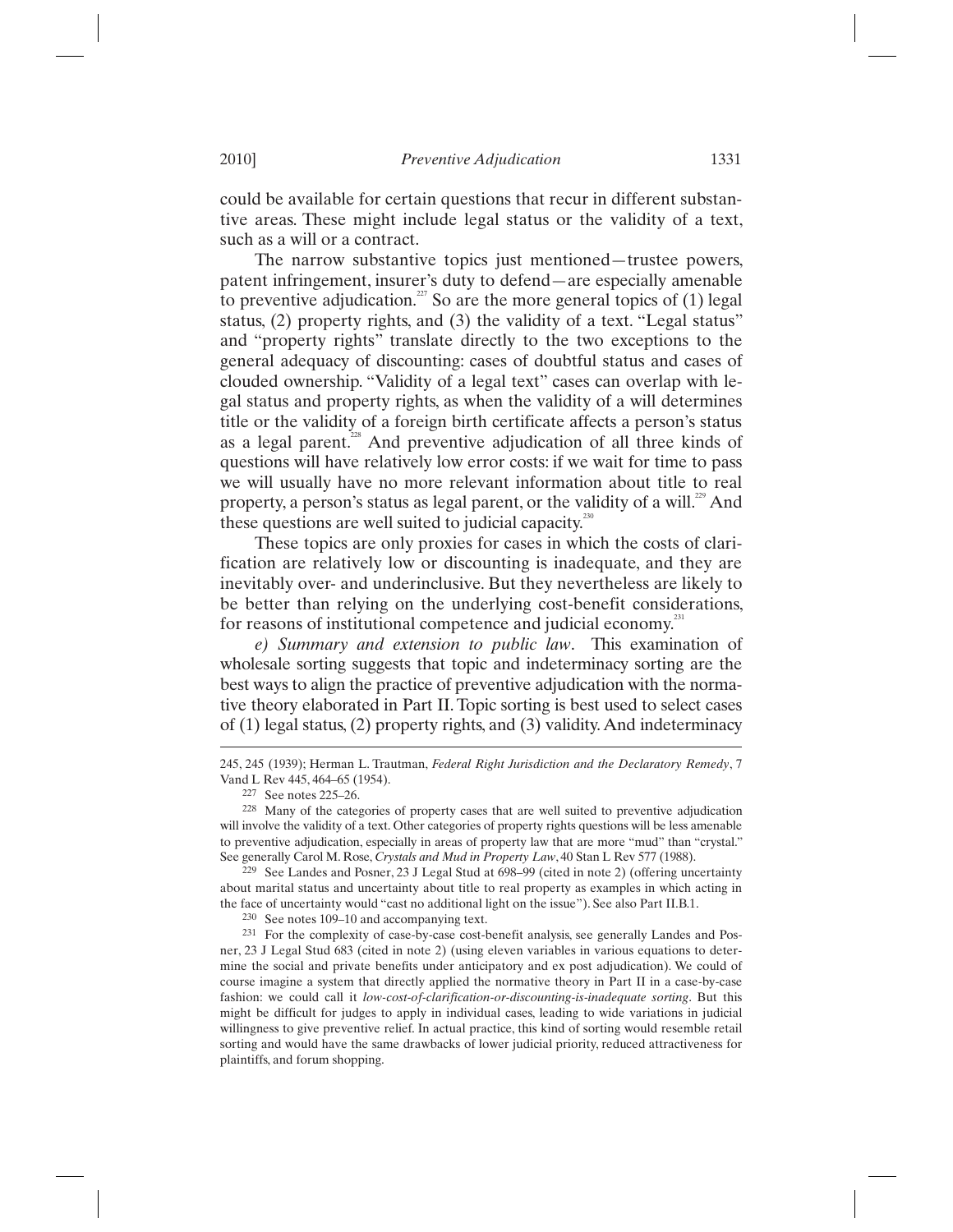sorting is best used to select cases of (4) lexical indeterminacy, even in cases (like the industrial-hemp case<sup>232</sup>) that do not involve status, property rights, or validity. This approach is broadly consistent with the practice of most systems of preventive adjudication, which specify a number of wholesale categories, either through statute or through formal discretion hardened into rule. These particular categories are the ones for which preventive adjudication has most often been used.<sup>233</sup> And these four categories align the practice of preventive adjudication with its justification: in cases of lexical indeterminacy and textual validity, the cost of clarification is relatively low; in cases of legal status and property rights, discounting is inadequate.

This normative outline of sorting should be qualified, however. This Article has focused primarily on private law and on status cases that are partly private and partly public, because there are special considerations for the use of preventive adjudication in other areas, such as administrative, constitutional, and criminal law. Preventive adjudication might force the unnecessary resolution of constitutional questions. Its higher error costs could be especially problematic when erroneous decisions are difficult to correct.<sup>234</sup> It might be ineffective if the court's declarations will be ignored by the political branches.<sup>235</sup> In the criminal law, its use might inhibit delegated criminal lawmaking by courts.<sup>236</sup> And if it was used for preenforcement review of agency rulemaking, this could impair the interaction of agencies and regulated entities. $237$  In addition, in certain public law contexts there may be reasons to use retail sorting that outweigh its disadvantages—as David

-

<sup>232</sup> See note 54 and accompanying text.

<sup>233</sup> See Declaratory Judgments, Hearings on HR 5623 before a Subcommittee of the Senate Committee on the Judiciary, 70th Cong, 1st Sess 47 (1928) (written statement of Edwin Borchard, Professor of Law, Yale University) ("The declaratory judgment is used most frequently in the construction of written instruments, including statutes, ordinances, contracts, deeds, leases, articles of association or wills."); Woolf and Woolf, *The Declaratory Judgment* at 7 (cited in note 12) (explaining that nineteenth-century English law allowed a declaration only for "the construction of wills and trust deeds," but in the twentieth century it was made available for "such matters as personal status, title to property, the construction of contracts and other written instruments"); id at 98 ("Declaratory proceedings have always played an important part in determining status."); Sarna, *The Law of Declaratory Judgments* at 162–65 & n 16 (cited in note 12) (describing statutes in

Québec that allow declarations of status). See also note 166 and note 176 and accompanying text. 234 See Landes and Posner, 23 J Legal Stud at 710 (cited in note 2). See also notes 99–107 and accompanying text. 235 See Kent Roach, *Constitutional Remedies in Canada* ¶¶ 12.560–12.620 (Canada Law

Book 2008).

<sup>236</sup> See Kahan, 1994 S Ct Rev at 367–89 (cited in note 121). See also note 121. 237 See Jerry L. Mashaw, *Improving the Environment of Agency Rulemaking: An Essay on Management, Games, and Accountability*, 57 L & Contemp Probs 185, 235–36 (1994) ("A period of attempted compliance, experimentation, and negotiation between the agency and affected parties, induced by the unavailability of immediate review, might well produce better rules, swifter compliance, and less litigation.").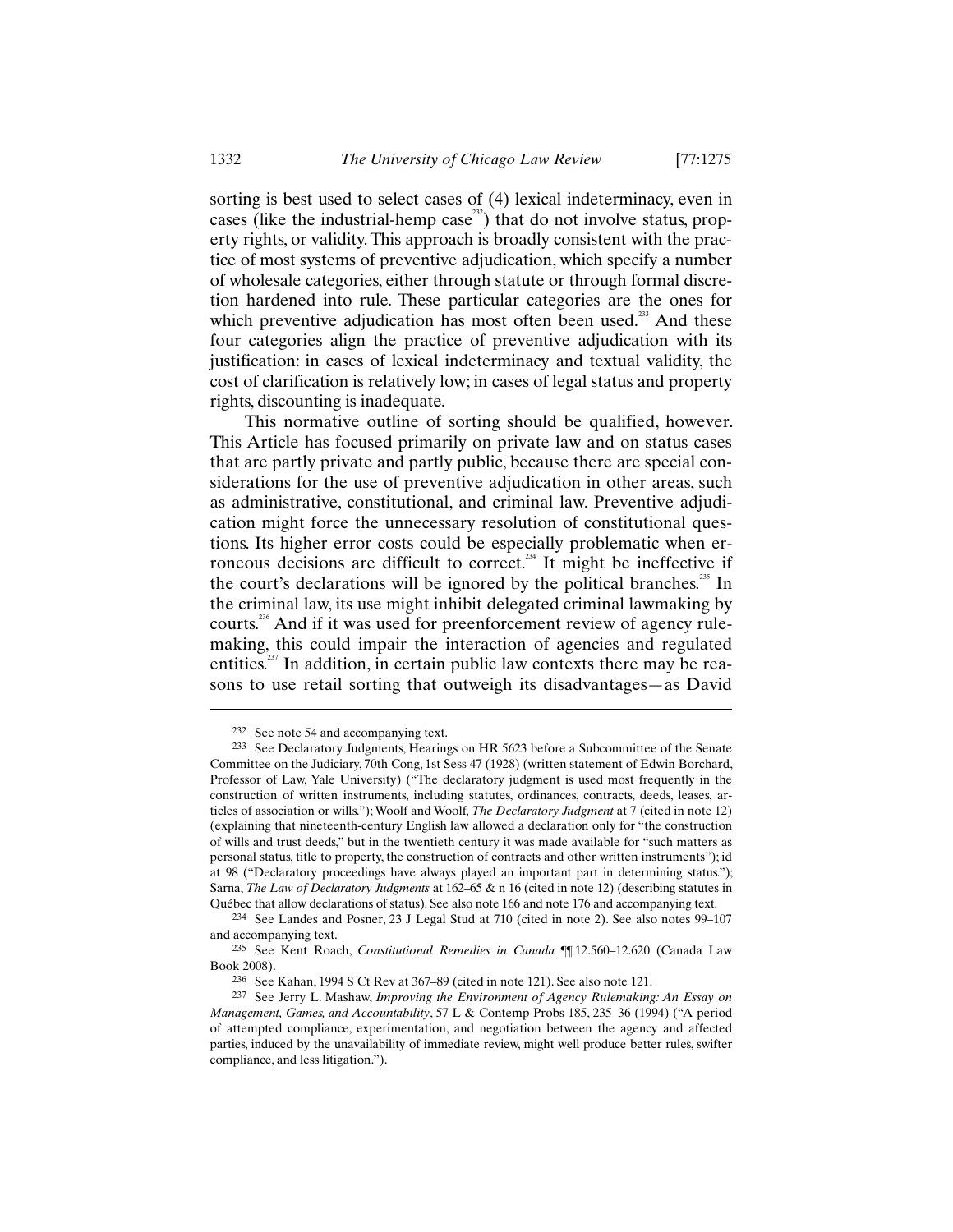Shapiro has noted, discretionary jurisdiction can "contribute to the easing of interbranch and intergovernmental tensions."<sup>238</sup>

And yet there also are reasons to favor preventive adjudication in public law contexts. Preventive adjudication may foster democratic values, because by speaking *sotto voce* a court can engage in a dialogue with the legislative or executive branch about remedial choices.<sup>239</sup> If courts lack institutional competence to design remedial solutions, preventive adjudication can allow them to defer to administrative or legislative expertise. And preventive adjudication can give public law plaintiffs remedial flexibility, because they no longer need "to anticipate and express all the key directives needed to induce compliance in a single, comprehensive, and hard-to-change decree."<sup>240</sup> These considerations complicate the assessment of preventive adjudication in public law, and analysis of them lies beyond the scope of this Article. But in public law, too, any assessment of preventive adjudication's role should incorporate what this Article makes clear: discounting is often an adequate substitute for preventive adjudication, and retail sorting is susceptible to serious problems that compound over time.

## **CONCLUSION**

Despite its neglect in current legal scholarship, preventive adjudication is pervasive in American law. This Article has clarified what preventive adjudication is and explained how it should and should not be used. Preventive adjudication allows people to avoid future harm by obtaining from a court a judgment and opinion about how the law applies. The argument for preventive adjudication is necessarily a qualified one. It advances legal clarity but requires limiting principles—

<sup>238</sup> See David L. Shapiro, *Jurisdiction and Discretion*, 60 NYU L Rev 543, 545 (1985). See also id at 580–87 (describing discretionary considerations particularly appropriate to the public law context). There are dangers in this approach, however—the absence of discretion has in the past made it easier for judges to resist illicit pressure, because they have "the safety of always standing firmly on the concrete requirements of the law of the land." Hamburger, *Law and Judicial Duty* at 113–14 (cited in note 91). 239 See Woolf and Woolf, *The Declaratory Judgment* at 7–9 (cited in note 12) (describing Eng-

lish practice and noting that when "courts are not hampered by considerations of enforceability or conflict [they] are correspondingly freer to examine the issues fully and to reach conclusions against the executive if it is warranted"), quoting Lord MacDermott, *Protection from Power under English Law* 95 (Stevens & Sons 1957). See also Roach, *Constitutional Remedies in Canada* at ¶¶ 12.100, 12.215, 12.477, 12.480 (cited in note 235) (contrasting preventive adjudication and the passive virtues with respect to timing). Another way of putting this is that preventive adjudication allows courts to give definitive answers on legality but advice on remedies. See Neal Kumar Katyal, *Judges as Advicegivers*, 50 Stan L Rev 1709, 1790–91 & n 389 (1998). 240 Sabel and Simon, 117 Harv L Rev at 1021 (cited in note 5). But see Tracy A. Thomas,

*The Continued Vitality of Prophylactic Relief*, 27 Rev Litig 99, 104–05 (2007) (suggesting that litigants "are closest to the specifics and details of the case and can readily identify what types of preventive steps might effectively curb the illegal behavior in the future").